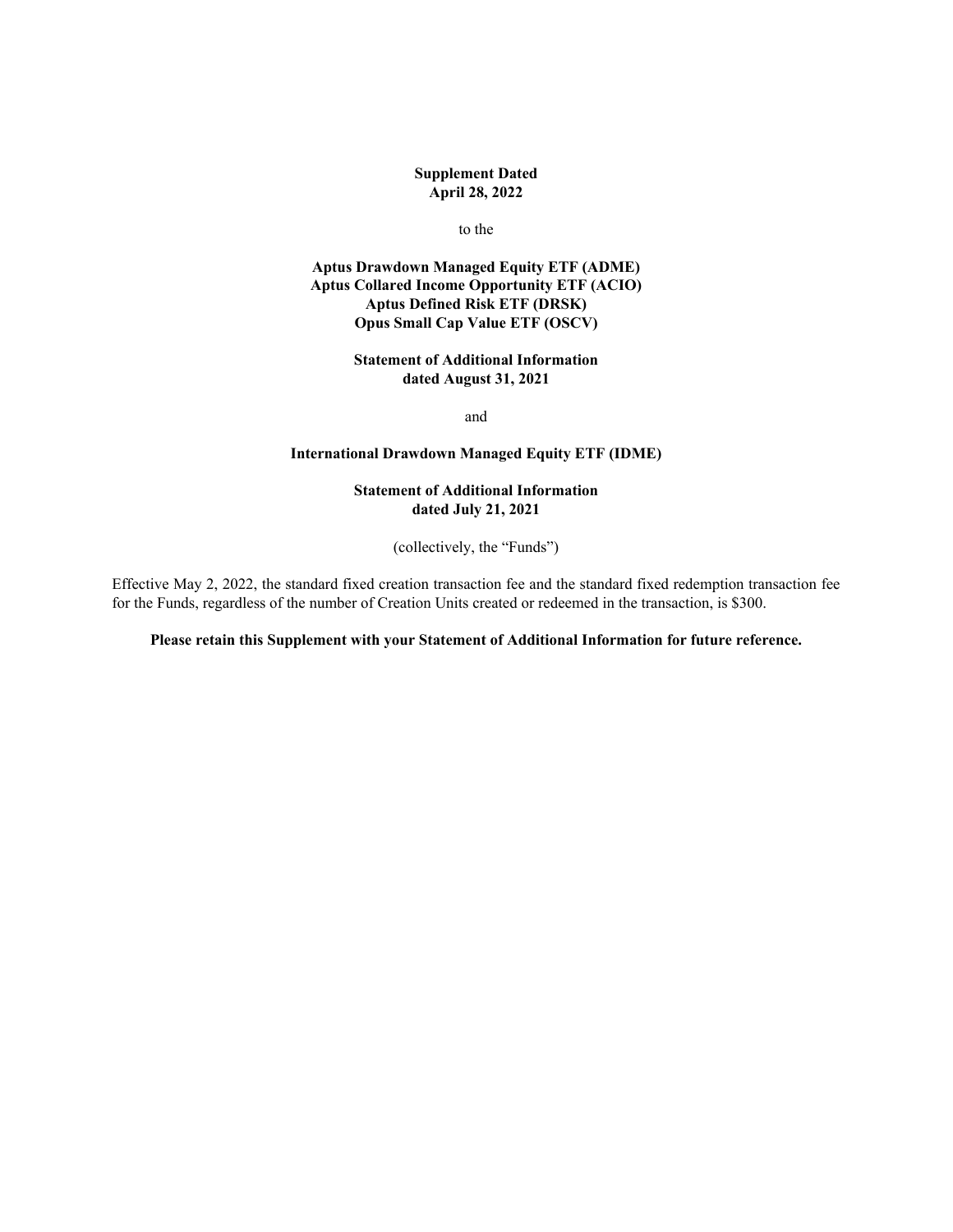# **International Drawdown Managed Equity ETF (IDME)**

a series of ETF Series Solutions Listed on Cboe BZX Exchange, Inc.

# **STATEMENT OF ADDITIONAL INFORMATION**

July 21, 2021

This Statement of Additional Information ("SAI") is not a prospectus and should be read in conjunction with the Prospectus for the International Drawdown Managed Equity ETF (the "Fund"), a series of ETF Series Solutions (the "Trust"), dated July 21, 2021, as may be supplemented from time to time (the "Prospectus"). Capitalized terms used in this SAI that are not defined have the same meaning as in the Prospectus, unless otherwise noted. A copy of the Prospectus may be obtained without charge, by calling the Fund at 1-800-617-0004, visiting www.aptusetfs.com/idme/ or writing to the Fund, c/o U.S. Bank Global Fund Services, P.O. Box 701, Milwaukee, Wisconsin 53201-0701.

The Fund's audited financial statements for the most recent fiscal year (when available) are incorporated into this SAI by reference to the Fund's most recent Annual Report to Shareholders (File No. 811-22668). When available, you may obtain a copy of the Fund's Annual Report at no charge by contacting the Fund at the address or phone number noted above.

#### **TABLE OF CONTENTS**

| $\overline{2}$ |
|----------------|
| $\overline{2}$ |
| 10             |
| 10             |
| 11             |
| 15             |
| 15             |
| 15             |
| 15             |
| 16             |
| 17             |
| 18             |
| 18             |
| 18             |
| 19             |
| 19             |
| 19             |
| 19             |
| 21             |
| 21             |
| 22             |
| 26             |
| 27             |
| 27             |
| 32             |
| $A-1$          |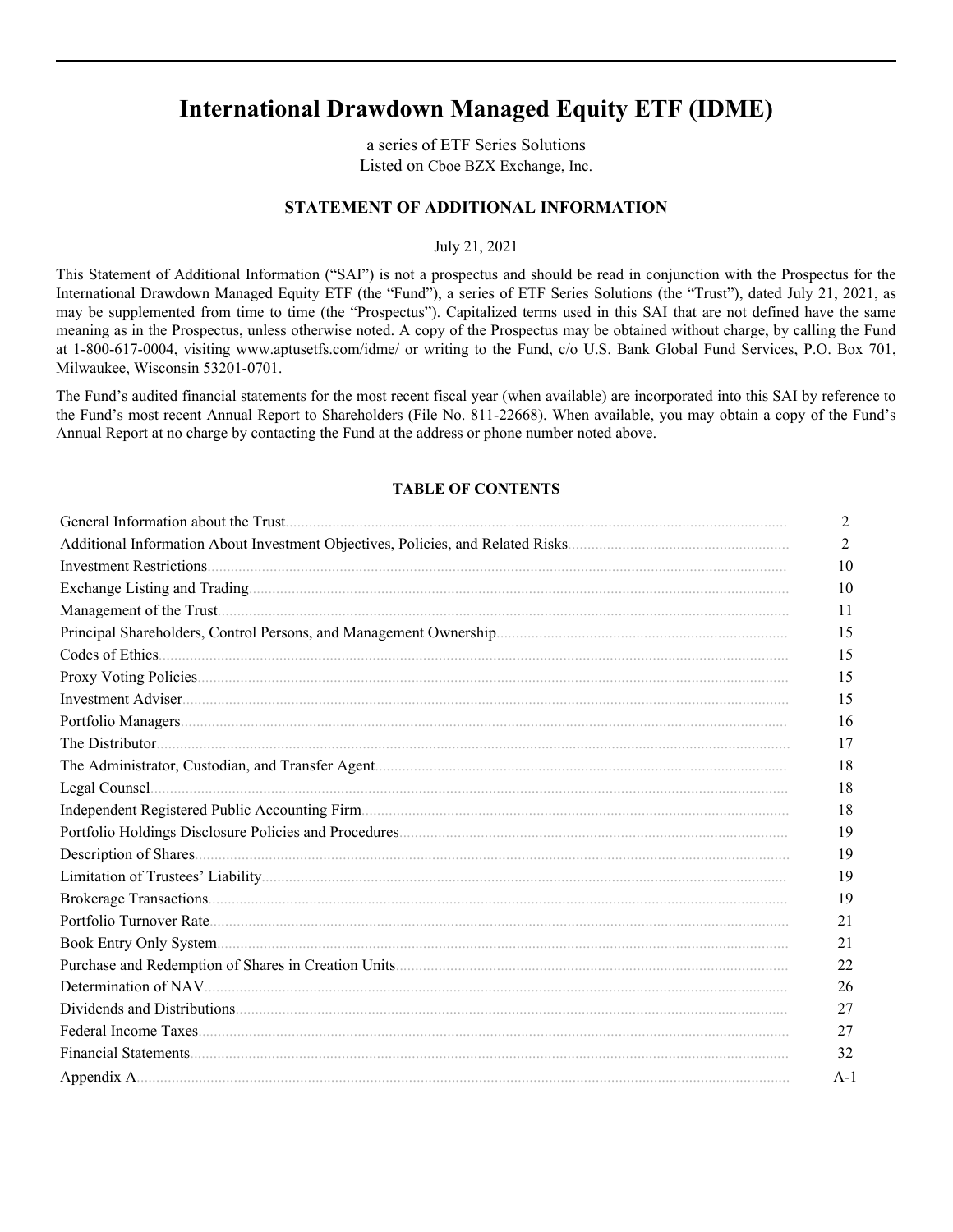## <span id="page-2-0"></span>**GENERAL INFORMATION ABOUT THE TRUST**

The Trust is an open-end management investment company consisting of multiple investment series. This SAI relates to the Fund. The Trust was organized as a Delaware statutory trust on February 9, 2012. The Trust is registered with the U.S. Securities and Exchange Commission ("SEC") under the Investment Company Act of 1940, as amended (together with the rules and regulations adopted thereunder, as amended, the "1940 Act"), as an open-end management investment company and the offering of the Fund's shares ("Shares") is registered under the Securities Act of 1933, as amended (the "Securities Act"). The Trust is governed by its Board of Trustees (the "Board"). Aptus Capital Advisors, LLC ("Aptus" or the "Adviser") serves as investment adviser to the Fund. The investment objective of the Fund is as stated in the Fund's Prospectus under "Investment Objective".

The Fund offers and issues Shares at their net asset value ("NAV") only in aggregations of a specified number of Shares (each, a "Creation Unit"). The Fund generally offers and issues Shares in exchange for a basket of securities ("Deposit Securities") together with the deposit of a specified cash payment ("Cash Component"). The Trust reserves the right to permit or require the substitution of a "cash in lieu" amount ("Deposit Cash") to be added to the Cash Component to replace any Deposit Security. Shares are listed on the Cboe BZX Exchange, Inc. (the "Exchange") and trade on the Exchange at market prices that may differ from the Shares' NAV. Shares are also redeemable only in Creation Unit aggregations, primarily for a basket of Deposit Securities together with a Cash Component. A Creation Unit of the Fund generally consists of 50,000 Shares, though this may change from time to time. As a practical matter, only institutions or large investors purchase or redeem Creation Units. Except when aggregated in Creation Units, Shares are not redeemable securities.

Shares may be issued in advance of receipt of Deposit Securities subject to various conditions, including a requirement to maintain on deposit with the Trust cash at least equal to a specified percentage of the value of the missing Deposit Securities, as set forth in the Participant Agreement (as defined below). The Trust may impose a transaction fee for each creation or redemption. In all cases, such fees will be limited in accordance with the requirements of the SEC applicable to management investment companies offering redeemable securities. As in the case of other publicly traded securities, brokers' commissions on transactions in the secondary market will be based on negotiated commission rates at customary levels.

## **ADDITIONAL INFORMATION ABOUT INVESTMENT OBJECTIVES, POLICIES, AND RELATED RISKS**

The Fund's investment objective and principal investment strategies are described in the Prospectus. The following information supplements, and should be read in conjunction with, the Prospectus. For a description of certain permitted investments, see "Description of Permitted Investments" in this SAI.

With respect to the Fund's investments, unless otherwise noted, if a percentage limitation on investment is adhered to at the time of investment or contract, a subsequent increase or decrease as a result of market movement or redemption will not result in a violation of such investment limitation.

#### **Non-Diversification**

The Fund is classified as a non-diversified investment company under the 1940 Act. A "non-diversified" classification means that the Fund is not limited by the 1940 Act with regard to the percentage of its total assets that may be invested in the securities of a single issuer. This means that the Fund may invest a greater portion of its total assets in the securities of a single issuer or a small number of issuers than if it was a diversified fund. This may have an adverse effect on the Fund's performance or subject Shares to greater price volatility than more diversified investment companies. Moreover, in pursuing its objective, the Fund may hold the securities of a single issuer in an amount exceeding 10% of the value of the outstanding securities of the issuer, subject to restrictions imposed by the Internal Revenue Code of 1986, as amended (the "Code"). In particular, as the Fund's size grows and its assets increase, it will be more likely to hold more than 10% of the securities of a single issuer if the issuer has a relatively small public float.

Although the Fund is non-diversified for purposes of the 1940 Act, the Fund intends to maintain the required level of diversification and otherwise conduct its operations so as to qualify as a "regulated investment company" ("RIC") for purposes of the Code. Compliance with the diversification requirements of the Code may limit the investment flexibility of the Fund and may make it less likely that the Fund will meet its investment objectives. To qualify as a RIC under the Code, the Fund must meet the Diversification Requirement described in the section titled "Federal Income Taxes" in this SAI.

## **General Risks**

The value of the Fund's portfolio securities may fluctuate with changes in the financial condition of an issuer or counterparty, changes in specific economic or political conditions that affect a particular security or issuer and changes in general economic or political conditions. An investor in the Fund could lose money over short or long periods of time.

There can be no guarantee that a liquid market for the securities held by the Fund will be maintained. The existence of a liquid trading market for certain securities may depend on whether dealers will make a market in such securities. There can be no assurance that a market will be made or maintained or that any such market will be or remain liquid. The price at which securities may be sold and the value of Shares will be adversely affected if trading markets for the Fund's portfolio securities are limited or absent, or if bid/ask spreads are wide.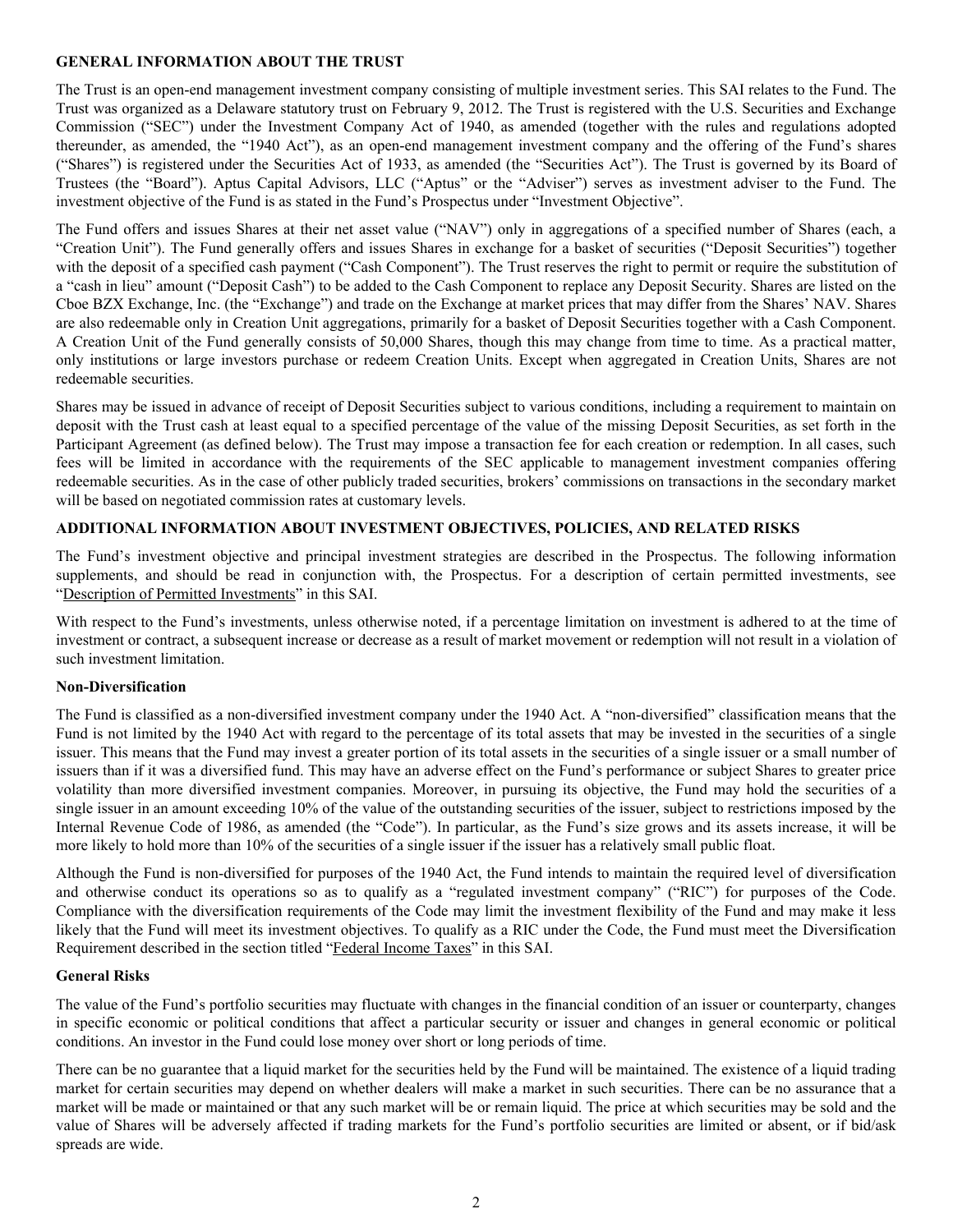*Cyber Security Risk.* Investment companies, such as the Fund, and their service providers may be subject to operational and information security risks resulting from cyber attacks. Cyber attacks include, among other behaviors, stealing or corrupting data maintained online or digitally, denial of service attacks on websites, the unauthorized release of confidential information or various other forms of cyber security breaches. Cyber attacks affecting the Fund or the Adviser, custodian, transfer agent, intermediaries and other third-party service providers may adversely impact the Fund. For instance, cyber attacks may interfere with the processing of shareholder transactions, impact the Fund's ability to calculate its NAV, cause the release of private shareholder information or confidential company information, impede trading, subject the Fund to regulatory fines or financial losses, and cause reputational damage. The Fund may also incur additional costs for cyber security risk management purposes. Similar types of cyber security risks are also present for issuers of securities in which the Fund invests, which could result in material adverse consequences for such issuers, and may cause the Fund's investments in such portfolio companies to lose value.

*Recent Events.* Beginning in the first quarter of 2020, financial markets in the United States and around the world experienced extreme and in many cases unprecedented volatility and severe losses due to the global pandemic caused by COVID-19, a novel coronavirus. The pandemic has resulted in a wide range of social and economic disruptions, including closed borders, voluntary or compelled quarantines of large populations, stressed healthcare systems, reduced or prohibited domestic or international travel, supply chain disruptions, and so-called "stay-at-home" orders throughout much of the United States and many other countries. The fall-out from these disruptions has included the rapid closure of businesses deemed "non-essential" by federal, state, or local governments and rapidly increasing unemployment, as well as greatly reduced liquidity for certain instruments at times. Some sectors of the economy and individual issuers have experienced particularly large losses. Such disruptions may continue for an extended period of time or reoccur in the future to a similar or greater extent. In response, the U.S. government and the Federal Reserve have taken extraordinary actions to support the domestic economy and financial markets, resulting in very low interest rates and in some cases negative yields. It is unknown how long circumstances related to the pandemic will persist, whether they will reoccur in the future, whether efforts to support the economy and financial markets will be successful, and what additional implications may follow from the pandemic. The impact of these events and other epidemics or pandemics in the future could adversely affect Fund performance.

#### **Description of Permitted Investments**

The following are descriptions of the permitted investments and investment practices and the associated risk factors. The Fund will only invest in any of the following instruments or engage in any of the following investment practices if such investment or activity is consistent with the Fund's investment objective and permitted by the Fund's stated investment policies.

**Borrowing**. Although the Fund does not intend to borrow money, the Fund may do so to the extent permitted by the 1940 Act. Under the 1940 Act, the Fund may borrow up to one-third (1/3) of its total assets. The Fund will borrow money only for short-term or emergency purposes. Such borrowing is not for investment purposes and will be repaid by the Fund promptly. Borrowing will tend to exaggerate the effect on NAV of any increase or decrease in the market value of the Fund's portfolio. Money borrowed will be subject to interest costs that may or may not be recovered by earnings on the securities purchased. The Fund also may be required to maintain minimum average balances in connection with a borrowing or to pay a commitment or other fee to maintain a line of credit; either of these requirements would increase the cost of borrowing over the stated interest rate.

**Depositary Receipts.** To the extent the Fund invests in stocks of foreign corporations, the Fund's investment in securities of foreign companies may be in the form of depositary receipts or other securities convertible into securities of foreign issuers. American Depositary Receipts ("ADRs") are dollar-denominated receipts representing interests in the securities of a foreign issuer, which securities may not necessarily be denominated in the same currency as the securities into which they may be converted. ADRs are receipts typically issued by United States banks and trust companies which evidence ownership of underlying securities issued by a foreign corporation. Generally, ADRs in registered form are designed for use in domestic securities markets and are traded on exchanges or over-the-counter in the United States. Global Depositary Receipts ("GDRs"), European Depositary Receipts ("EDRs"), and International Depositary Receipts ("IDRs") are similar to ADRs in that they are certificates evidencing ownership of shares of a foreign issuer, however, GDRs, EDRs, and IDRs may be issued in bearer form and denominated in other currencies, and are generally designed for use in specific or multiple securities markets outside the U.S. EDRs, for example, are designed for use in European securities markets, while GDRs are designed for use throughout the world. Depositary receipts will not necessarily be denominated in the same currency as their underlying securities.

The Fund will not invest in any unlisted Depositary Receipts or any Depositary Receipt that the Adviser deems to be illiquid or for which pricing information is not readily available. In addition, all Depositary Receipts generally must be sponsored. However, the Fund may invest in unsponsored Depositary Receipts under certain limited circumstances. The issuers of unsponsored Depositary Receipts are not obligated to disclose material information in the United States and, therefore, there may be less information available regarding such issuers and there may not be a correlation between such information and the value of the Depositary Receipts.

**Equity Securities.** Equity securities, such as the common stocks of an issuer, are subject to stock market fluctuations and therefore may experience volatile changes in value as market conditions, consumer sentiment or the financial condition of the issuers change. A decrease in value of the equity securities in the Fund's portfolio may also cause the value of Shares to decline.

An investment in the Fund should be made with an understanding of the risks inherent in an investment in equity securities, including the risk that the financial condition of issuers may become impaired or that the general condition of the stock market may deteriorate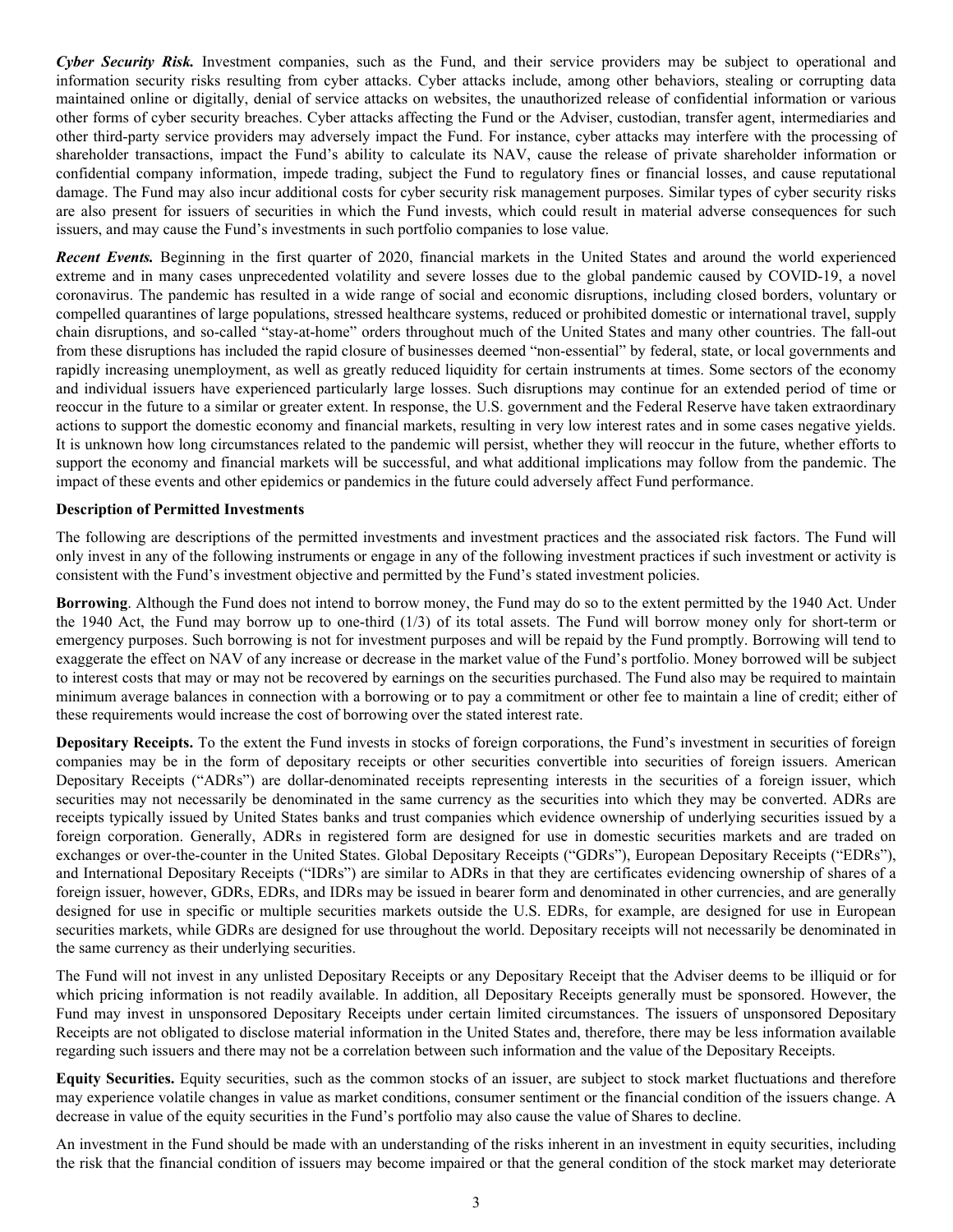(either of which may cause a decrease in the value of the Fund's portfolio securities and therefore a decrease in the value of Shares). Common stocks are susceptible to general stock market fluctuations and to volatile increases and decreases in value as market confidence and perceptions change. These investor perceptions are based on various and unpredictable factors, including expectations regarding government, economic, monetary and fiscal policies; inflation and interest rates; economic expansion or contraction; and global or regional political, economic, public health, or banking crises.

Holders of common stocks incur more risk than holders of preferred stocks and debt obligations because common stockholders, as owners of the issuer, generally have inferior rights to receive payments from the issuer in comparison with the rights of creditors or holders of debt obligations or preferred stocks. Further, unlike debt securities, which typically have a stated principal amount payable at maturity (whose value, however, is subject to market fluctuations prior thereto), or preferred stocks, which typically have a liquidation preference and which may have stated optional or mandatory redemption provisions, common stocks have neither a fixed principal amount nor a maturity. Common stock values are subject to market fluctuations as long as the common stock remains outstanding.

*When-Issued Securities* **–** A when-issued security is one whose terms are available and for which a market exists, but which has not been issued. When the Fund engages in when-issued transactions, it relies on the other party to consummate the sale. If the other party fails to complete the sale, the Fund may miss the opportunity to obtain the security at a favorable price or yield.

When purchasing a security on a when-issued basis, the Fund assumes the rights and risks of ownership of the security, including the risk of price and yield changes. At the time of settlement, the value of the security may be more or less than the purchase price. The yield available in the market when the delivery takes place also may be higher than those obtained in the transaction itself. Because the Fund does not pay for the security until the delivery date, these risks are in addition to the risks associated with its other investments.

# **Types of Equity Securities:**

*Common Stocks* — Common stocks represent units of ownership in a company. Common stocks usually carry voting rights and earn dividends. Unlike preferred stocks, which are described below, dividends on common stocks are not fixed but are declared at the discretion of the company's board of directors.

*Preferred Stocks* — Preferred stocks are also units of ownership in a company. Preferred stocks normally have preference over common stock in the payment of dividends and the liquidation of the company. However, in all other respects, preferred stocks are subordinated to the liabilities of the issuer. Unlike common stocks, preferred stocks are generally not entitled to vote on corporate matters. Types of preferred stocks include adjustable-rate preferred stock, fixed dividend preferred stock, perpetual preferred stock, and sinking fund preferred stock.

Generally, the market values of preferred stock with a fixed dividend rate and no conversion element vary inversely with interest rates and perceived credit risk.

*Rights and Warrants* — A right is a privilege granted to existing shareholders of a corporation to subscribe to shares of a new issue of common stock before it is issued. Rights normally have a short life of usually two to four weeks, are freely transferable and entitle the holder to buy the new common stock at a lower price than the public offering price. Warrants are securities that are usually issued together with a debt security or preferred stock and that give the holder the right to buy proportionate amount of common stock at a specified price. Warrants are freely transferable and are traded on major exchanges. Unlike rights, warrants normally have a life that is measured in years and entitles the holder to buy common stock of a company at a price that is usually higher than the market price at the time the warrant is issued. Corporations often issue warrants to make the accompanying debt security more attractive.

An investment in warrants and rights may entail greater risks than certain other types of investments. Generally, rights and warrants do not carry the right to receive dividends or exercise voting rights with respect to the underlying securities, and they do not represent any rights in the assets of the issuer. In addition, their value does not necessarily change with the value of the underlying securities, and they cease to have value if they are not exercised on or before their expiration date. Investing in rights and warrants increases the potential profit or loss to be realized from the investment as compared with investing the same amount in the underlying securities.

*Real Estate Investment Trusts ("REITs") —* A REIT is a corporation or business trust (that would otherwise be taxed as a corporation) which meets the definitional requirements of the Code. The Code permits a qualifying REIT to deduct from taxable income the dividends paid, thereby effectively eliminating corporate level federal income tax. To meet the definitional requirements of the Code, a REIT must, among other things: invest substantially all of its assets in interests in real estate (including mortgages and other REITs), cash and government securities; derive most of its income from rents from real property or interest on loans secured by mortgages on real property; and, in general, distribute annually 90% or more of its taxable income (other than net capital gains) to shareholders.

REITs are sometimes informally characterized as Equity REITs and Mortgage REITs. An Equity REIT invests primarily in the fee ownership or leasehold ownership of land and buildings (*e.g.*, commercial equity REITs and residential equity REITs); a Mortgage REIT invests primarily in mortgages on real property, which may secure construction, development or long-term loans.

REITs may be affected by changes in underlying real estate values, which may have an exaggerated effect to the extent that REITs in which the Fund invests may concentrate investments in particular geographic regions or property types. Additionally, rising interest rates may cause investors in REITs to demand a higher annual yield from future distributions, which may in turn decrease market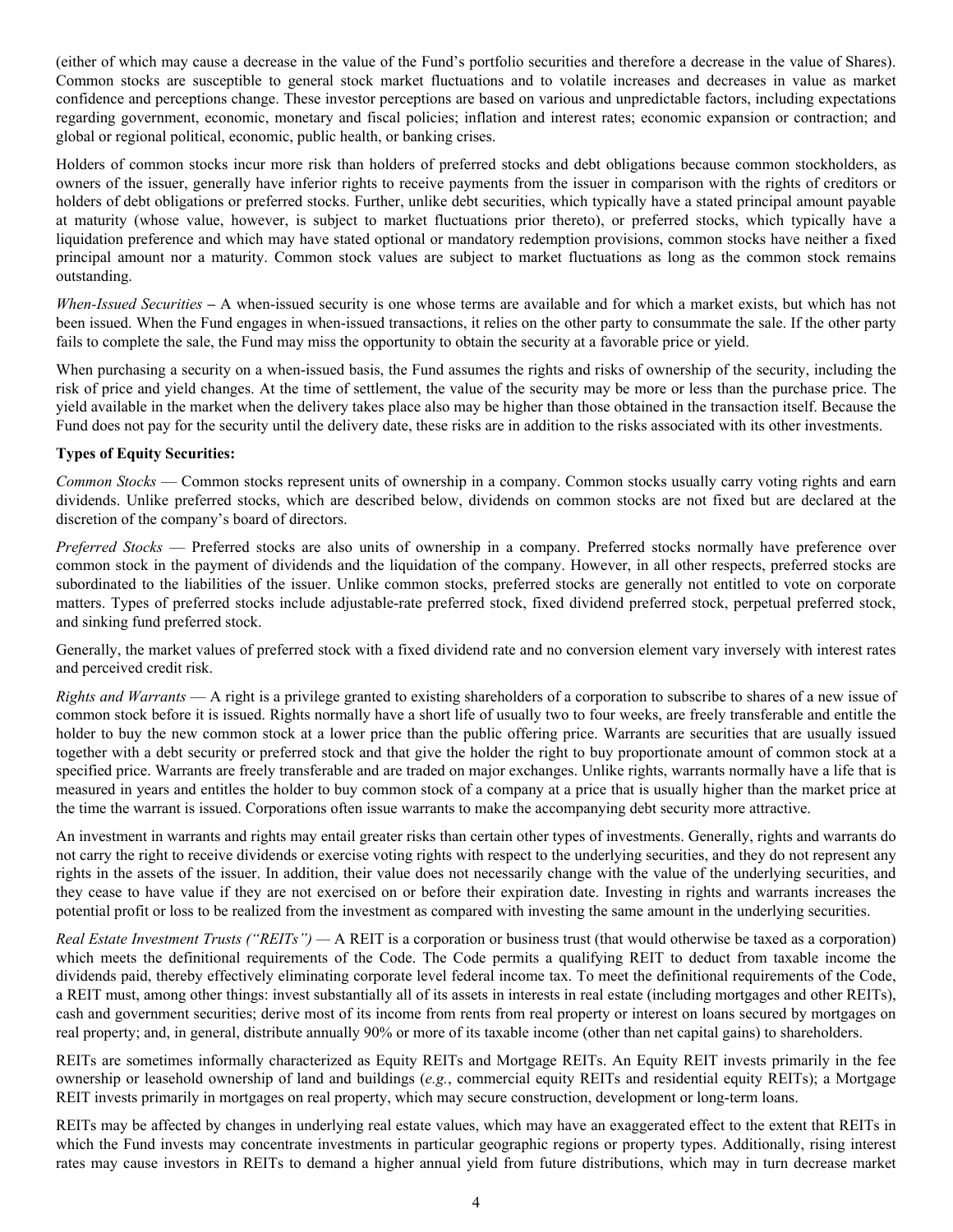prices for equity securities issued by REITs. Rising interest rates also generally increase the costs of obtaining financing, which could cause the value of the Fund's investments to decline. During periods of declining interest rates, certain Mortgage REITs may hold mortgages that the mortgagors elect to prepay, which prepayment may diminish the yield on securities issued by such Mortgage REITs. In addition, Mortgage REITs may be affected by the ability of borrowers to repay when due the debt extended by the REIT and Equity REITs may be affected by the ability of tenants to pay rent.

Certain REITs have relatively small market capitalization, which may tend to increase the volatility of the market price of securities issued by such REITs. Furthermore, REITs are dependent upon specialized management skills, have limited diversification and are, therefore, subject to risks inherent in operating and financing a limited number of projects. By investing in REITs indirectly through the Fund, a shareholder will bear not only his or her proportionate share of the expenses of the Fund, but also, indirectly, similar expenses of the REITs. REITs depend generally on their ability to generate cash flow to make distributions to shareholders.

In addition to these risks, Equity REITs may be affected by changes in the value of the underlying property owned by the trusts, while Mortgage REITs may be affected by the quality of any credit extended. Further, Equity and Mortgage REITs are dependent upon management skills and generally may not be diversified. Equity and Mortgage REITs are also subject to heavy cash flow dependency defaults by borrowers and self-liquidation. In addition, Equity and Mortgage REITs could possibly fail to qualify for the favorable U.S. federal income tax treatment generally available to REITs under the Code or fail to maintain their exemptions from registration under the 1940 Act. The above factors may also adversely affect a borrower's or a lessee's ability to meet its obligations to the REIT. In the event of default by a borrower or lessee, the REIT may experience delays in enforcing its rights as a mortgagee or lessor and may incur substantial costs associated with protecting its investments.

*Smaller Companies* — The securities of small- and mid-capitalization companies may be more vulnerable to adverse issuer, market, political, or economic developments than securities of larger-capitalization companies. The securities of small- and mid-capitalization companies generally trade in lower volumes and are subject to greater and more unpredictable price changes than larger capitalization stocks or the stock market as a whole. Some small- or mid-capitalization companies have limited product lines, markets, and financial and managerial resources and tend to concentrate on fewer geographical markets relative to larger capitalization companies. There is typically less publicly available information concerning small- and mid-capitalization companies than for larger, more established companies. Small- and mid-capitalization companies also may be particularly sensitive to changes in interest rates, government regulation, borrowing costs, and earnings.

*Tracking Stocks* — The Fund may invest in tracking stocks. A tracking stock is a separate class of common stock whose value is linked to a specific business unit or operating division within a larger company and which is designed to "track" the performance of such business unit or division. The tracking stock may pay dividends to shareholders independent of the parent company. The parent company, rather than the business unit or division, generally is the issuer of tracking stock. However, holders of the tracking stock may not have the same rights as holders of the company's common stock.

**Exchange-Traded Funds ("ETFs").** The Fund invests in shares of other investment companies (including ETFs). As the shareholder of other ETFs, the Fund bears, along with other shareholders, its pro rata portion of the other ETFs' expenses, including advisory fees. Such expenses are in addition to the expenses the Fund pays in connection with its own operations. The Fund's investments in other ETFs may be limited by applicable law.

Disruptions in the markets for the securities underlying ETFs purchased or sold by the Fund could result in losses on investments in ETFs. ETFs also carry the risk that the price the Fund pays or receives may be higher or lower than the ETF's NAV. ETFs are also subject to certain additional risks, including the risks of illiquidity and of possible trading halts due to market conditions or other reasons, based on the policies of the relevant exchange. ETFs and other investment companies in which the Fund may invest may be leveraged, which would increase the volatility of the Fund's NAV.

**Fixed Income Securities***.* The Fund may invest directly or indirectly in fixed income securities. Even though interest-bearing securities are investments that promise a stable stream of income, the prices of such securities are affected by changes in interest rates. In general, fixed income security prices rise when interest rates fall and fall when interest rates rise. Securities with shorter maturities, while offering lower yields, generally provide greater price stability than longer term securities and are less affected by changes in interest rates. The values of fixed income securities also may be affected by changes in the credit rating or financial condition of the issuing entities. Once the rating of a portfolio security has been changed, the Fund will consider all circumstances deemed relevant in determining whether to continue to hold the security.

Fixed income investments bear certain risks, including credit risk, or the ability of an issuer to pay interest and principal as they become due. Generally, higher yielding bonds are subject to more credit risk than lower yielding bonds. Interest rate risk refers to the fluctuations in value of fixed income securities resulting from the inverse relationship between the market value of outstanding fixed income securities and changes in interest rates. An increase in interest rates will generally reduce the market value of fixed income investments and a decline in interest rates will tend to increase their value.

A number of factors, including changes in a central bank's monetary policies or general improvements in the economy, may cause interest rates to rise. Fixed income securities with longer durations are more sensitive to interest rate changes than securities with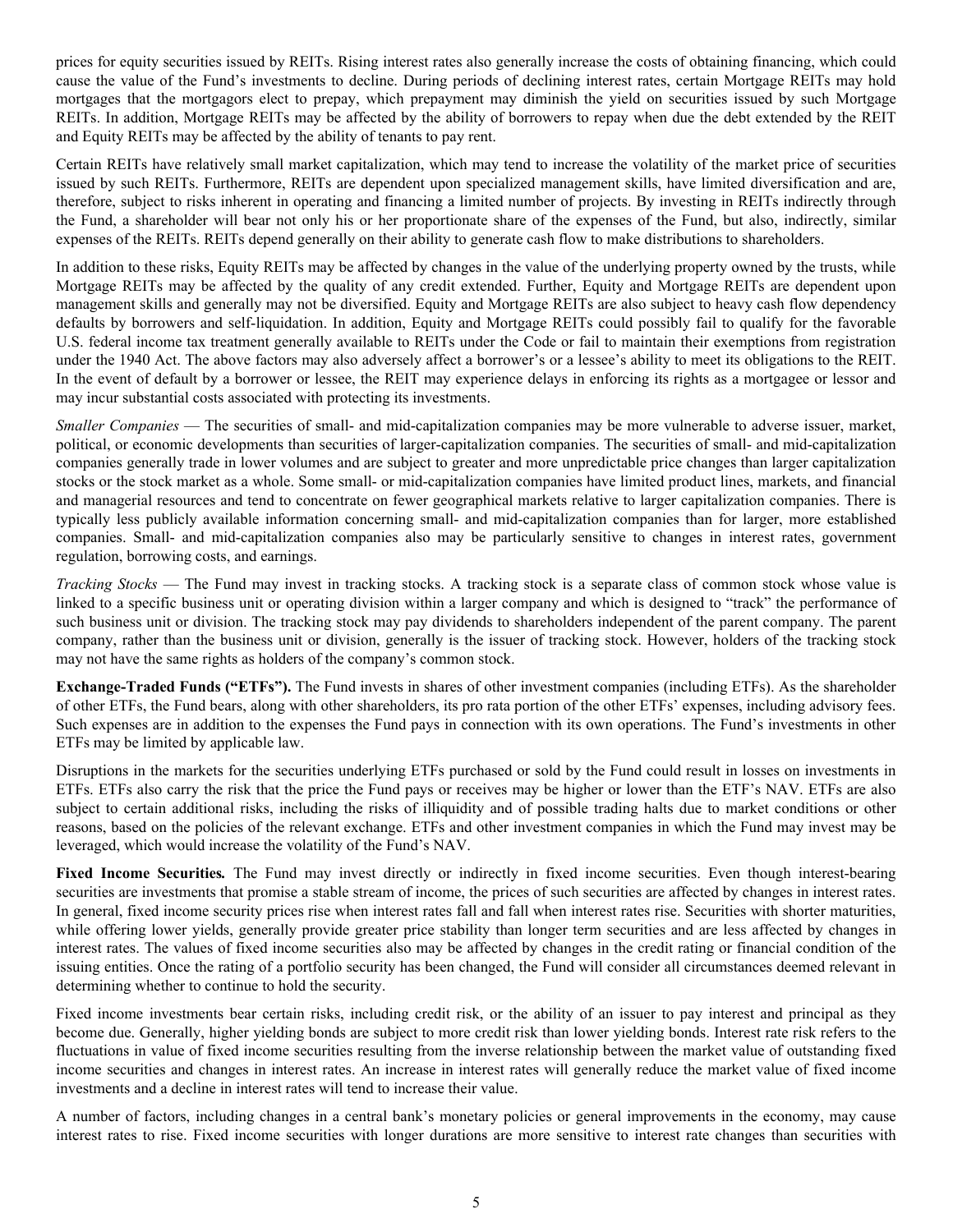shorter durations, making them more volatile. This means their prices are more likely to experience a considerable reduction in response to a rise in interest rates.

**Fixed-Income Securities Ratings***.* The nationally recognized statistical rating organizations ("NRSROs") publish ratings based upon their assessment of the relative creditworthiness of the rated fixed-income securities. Generally, a lower rating indicates higher credit risk, and higher yields are ordinarily available from fixed-income securities in the lower rating categories to compensate investors for the increased credit risk. Any use of credit ratings in evaluating fixed-income securities can involve certain risks. For example, ratings assigned by the rating agencies are based upon an analysis completed at the time of the rating of the obligor's ability to pay interest and repay principal, typically relying to a large extent on historical data. Rating agencies typically rely to a large extent on historical data which may not accurately represent present or future circumstances. Ratings do not purport to reflect to risk of fluctuations in market value of the fixed-income security and are not absolute standards of quality and only express the rating agency's current opinion of an obligor's overall financial capacity to pay its financial obligations. A credit rating is not a statement of fact or a recommendation to purchase, sell or hold a fixed-income obligation. Also, credit quality can change suddenly and unexpectedly, and credit ratings may not reflect the issuer's current financial condition or events since the security was last rated. Rating agencies may have a financial interest in generating business, including the arranger or issuer of the security that normally pays for that rating, and a low rating might affect future business. While rating agencies have policies and procedures to address this potential conflict of interest, there is a risk that these policies will fail to prevent a conflict of interest from impacting the rating. Additionally, legislation has been enacted in an effort to reform rating agencies. Rules have also been adopted by the SEC to require rating agencies to provide additional disclosure and reduce conflicts of interest, and further reform has been proposed. It is uncertain how such legislation or additional regulation might impact the ratings agencies business and the Adviser's investment process.

**Illiquid Investments.** The Fund may invest up to an aggregate amount of 15% of its net assets in illiquid investments, as such term is defined by Rule 22e-4 of the 1940 Act. The Fund may not invest in illiquid investments if, as a result of such investment, more than 15% of the Fund's net assets would be invested in illiquid investments. Illiquid investments include securities subject to contractual or other restrictions on resale and other instruments that lack readily available markets. The inability of the Fund to dispose of illiquid investments readily or at a reasonable price could impair the Fund's ability to raise cash for redemptions or other purposes. The liquidity of securities purchased by the Fund that are eligible for resale pursuant to Rule 144A, except for certain 144A bonds, will be monitored by the Fund on an ongoing basis. In the event that more than 15% of its net assets are invested in illiquid investments, the Fund, in accordance with Rule  $22e-4(b)(1)(iv)$ , will report the occurrence to both the Board and the SEC and seek to reduce its holdings of illiquid investments within a reasonable period of time.

**Investment Company Securities.** The Fund invests in the securities of other investment companies, including money market funds and ETFs, subject to applicable limitations under Section 12(d)(1) of the 1940 Act and Rule 12d1-4 under the 1940 Act. Investing in another pooled vehicle exposes the Fund to all the risks of that pooled vehicle. Pursuant to Section  $12(d)(1)$ , the Fund may invest in the securities of another investment company (the "acquired company") provided that the Fund, immediately after such purchase or acquisition, does not own in the aggregate: (i) more than 3% of the total outstanding voting stock of the acquired company; (ii) securities issued by the acquired company having an aggregate value in excess of 5% of the value of the total assets of the Fund; or (iii) securities issued by the acquired company and all other investment companies (other than treasury stock of the Fund) having an aggregate value in excess of 10% of the value of the total assets of the Fund. To the extent allowed by law or regulation, the Fund may invest its assets in securities of investment companies that are money market funds in excess of the limits discussed above.

If the Fund invests in and, thus, is a shareholder of, another investment company, the Fund's shareholders will indirectly bear the Fund's proportionate share of the fees and expenses paid by such other investment company, including advisory fees, in addition to both the management fees payable directly by the Fund to the Fund's own investment adviser and the other expenses that the Fund bears directly in connection with the Fund's own operations.

Section 12(d)(1) of the 1940 Act restricts investments by registered investment companies in securities of other registered investment companies, including the Fund. The acquisition of Shares by registered investment companies is subject to the restrictions of Section  $12(d)(1)$  of the 1940 Act, except as may be permitted by exemptive rules under the 1940 Act or as may at some future time be permitted by an exemptive order that permits registered investment companies to invest in the Fund beyond the limits of Section  $12(d)(1)$ , subject to certain terms and conditions, including that the registered investment company enter into an agreement with the Fund regarding the terms of the investment.

The Fund may rely on Section  $12(d)(1)(F)$  and Rule 12d1-3 of the 1940 Act, which provide an exemption from Section  $12(d)(1)$  that allows the Fund to invest all of its assets in other registered funds, including ETFs, if, among other conditions: (a) the Fund, together with its affiliates, acquires no more than 3% of the outstanding voting stock of any acquired fund, and (b) the sales load charged on Shares is no greater than the limits set forth in Rule 2341 of the Conduct Rules of the Financial Industry Regulatory Authority, Inc. ("FINRA"). Additionally, the Fund may rely on exemptive relief issued by the SEC to other registered funds, including ETFs, or on Rule 12d1-4 under the 1940 Act to invest in such other funds in excess of the limits of Section  $12(d)(1)$  if the Fund complies with the terms and conditions of such exemptive relief or rule.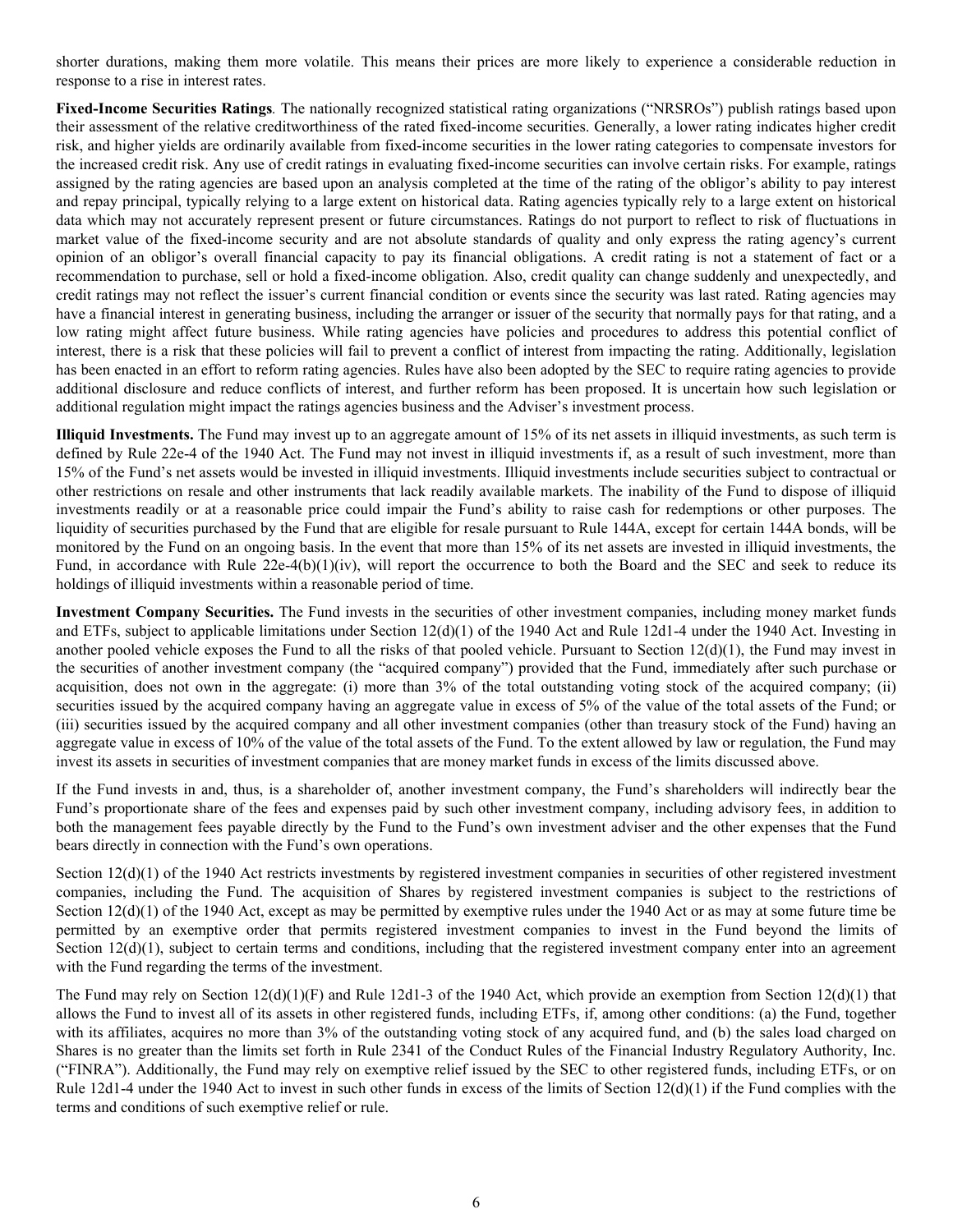**Money Market Instruments.** The Fund may invest a portion of its assets in high-quality money market instruments on an ongoing basis to provide liquidity or for other reasons. The instruments in which the Fund may invest include: (i) short-term obligations issued by the U.S. Government; (ii) negotiable certificates of deposit ("CDs"), fixed time deposits and bankers' acceptances of U.S. and foreign banks and similar institutions; (iii) commercial paper rated at the date of purchase "Prime-1" by Moody's or "A-1+" or "A-1" by Standard & Poor's ("S&P") or, if unrated, of comparable quality as determined by the Fund; and (iv) repurchase agreements. CDs are short-term negotiable obligations of commercial banks. Time deposits are non-negotiable deposits maintained in banking institutions for specified periods of time at stated interest rates. Banker's acceptances are time drafts drawn on commercial banks by borrowers, usually in connection with international transactions.

**Non-U.S. Securities**. Investments in non-U.S. securities involve certain risks that may not be present in investments in U.S. securities. For example, non-U.S. securities may be subject to currency risks or to political or economic instability. There may be less information publicly available about a non-U.S. issuer than about a U.S. issuer, and a foreign issuer may or may not be subject to uniform accounting, auditing and financial reporting standards and practices comparable to those in the U.S. Investments in non-U.S. securities may be subject to withholding or other taxes and may be subject to additional trading, settlement, custodial, and operational risks. Other risks of investing in such securities include political or economic instability in the country involved, the difficulty of predicting international trade patterns and the possibility of imposition of exchange controls. The prices of such securities may be more volatile than those of domestic securities. With respect to certain foreign countries, there is a possibility of expropriation of assets or nationalization, imposition of withholding taxes on dividend or interest payments, difficulty in obtaining and enforcing judgments against foreign entities or diplomatic developments which could affect investment in these countries. Losses and other expenses may be incurred in converting between various currencies in connection with purchases and sales of foreign securities. Since foreign exchanges may be open on days when the Fund does not price its Shares, the value of the securities in the Fund's portfolio may change on days when shareholders will not be able to purchase or sell Shares. Conversely, Shares may trade on days when foreign exchanges are closed. Each of these factors can make investments in the Fund more volatile and potentially less liquid than other types of investments.

Non-U.S. stock markets may not be as developed or efficient as, and may be more volatile than, those in the U.S. While the volume of shares traded on non-U.S. stock markets generally has been growing, such markets usually have substantially less volume than U.S. markets. Therefore, the Fund's investment in non-U.S. equity securities may be less liquid and subject to more rapid and erratic price movements than comparable securities listed for trading on U.S. exchanges. Non-U.S. equity securities may trade at price/earnings multiples higher than comparable U.S. securities and such levels may not be sustainable. There may be less government supervision and regulation of foreign stock exchanges, brokers, banks and listed companies abroad than in the U.S. Moreover, settlement practices for transactions in foreign markets may differ from those in U.S. markets. Such differences may include delays beyond periods customary in the U.S. and practices, such as delivery of securities prior to receipt of payment, that increase the likelihood of a failed settlement, which can result in losses to the Fund. The value of non-U.S. investments and the investment income derived from them may also be affected unfavorably by changes in currency exchange control regulations. Foreign brokerage commissions, custodial expenses and other fees are also generally higher than for securities traded in the U.S. This may cause the Fund to incur higher portfolio transaction costs than domestic equity funds. Fluctuations in exchange rates may also affect the earning power and asset value of the foreign entity issuing a security, even one denominated in U.S. dollars. Dividend and interest payments may be repatriated based on the exchange rate at the time of disbursement, and restrictions on capital flows may be imposed.

Set forth below for certain markets in which the Fund may invest are brief descriptions of some of the conditions and risks in each such market.

- *Investments in Developed Markets Securities*. Investments in developed country issuers may subject the Fund to regulatory, political, currency, security, economic, and other risks associated with developed countries. Developed countries tend to represent a significant portion of the global economy and have generally experienced slower economic growth than some less developed countries. Certain developed countries have experienced security concerns, such as terrorism and strained international relations. Incidents involving a country's or region's security may cause uncertainty in its markets and may adversely affect its economy and the Fund's investments. In addition, developed countries may be adversely impacted by changes to the economic conditions of certain key trading partners, regulatory burdens, debt burdens, and the price or availability of certain commodities.
- *Investments in Emerging Markets Securities*. Investments in securities listed and traded in emerging markets are subject to additional risks that may not be present for U.S. investments or investments in more developed non-U.S. markets. Such risks may include: (i) greater market volatility; (ii) lower trading volume; (iii) greater social, political and economic uncertainty; (iv) governmental controls on foreign investments and limitations on repatriation of invested capital; (v) the risk that companies may be held to lower disclosure, corporate governance, auditing and financial reporting standards than companies in more developed markets; (vi) the risk that there may be less protection of property rights than in other countries; and (vii) fewer investor rights and limited legal or practical remedies available to investors against emerging market companies. Emerging markets are generally less liquid and less efficient than developed securities markets.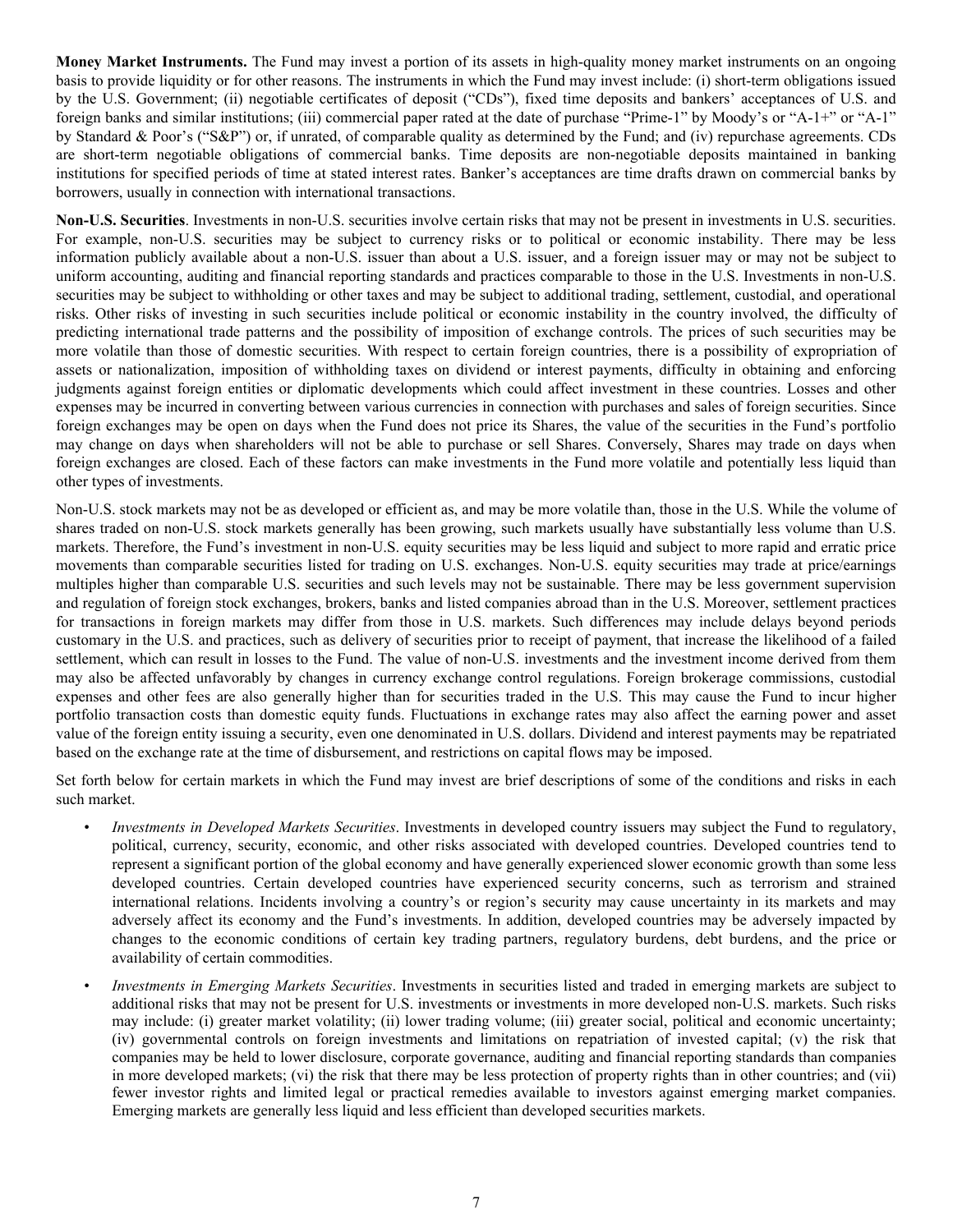*Investments in Europe.* Most developed countries in Western Europe are members of the European Union ("EU"), and many are also members of the European Monetary Union (EMU), which requires compliance with restrictions on inflation rates, deficits, and debt levels. Unemployment in certain European nations is historically high and several countries face significant debt problems. These conditions can significantly affect every country in Europe. The euro is the official currency of the EU. The Fund, through its investments in Europe, may have significant exposure to the euro and events affecting the euro. Recent market events affecting several of the EU member countries have adversely affected the sovereign debt issued by those countries, and ultimately may lead to a decline in the value of the euro. A significant decline in the value of the euro may produce unpredictable effects on trade and commerce generally and could lead to increased volatility in financial markets worldwide.

The UK formally exited from the EU on January 31, 2020 (known as "Brexit"), and effective December 31, 2020, the UK ended a transition period during which it continued to abide by the EU's rules and the UK's trade relationships with the EU were generally unchanged. Following this transition period, the impact on the UK and European economies and the broader global economy could be significant, resulting in negative impacts, such as increased volatility and illiquidity, potentially lower economic growth on markets in the UK, Europe, and globally, and changes in legal and regulatory regimes to which certain Fund assets are or become subject, any of which may adversely affect the value of Fund investments.

The effects of Brexit will depend, in part, on agreements the UK negotiates to retain access to EU markets, including, but not limited to, current trade and finance agreements. Brexit could lead to legal and tax uncertainty and potentially divergent national laws and regulations, as the UK determines which EU laws to replace or replicate. The extent of the impact of the withdrawal negotiations in the UK and in global markets, as well as any associated adverse consequences, remain unclear, and the uncertainty may have a significant negative effect on the value of Fund investments. If one or more other countries were to exit the EU or abandon the use of the euro as a currency, the value of investments tied to those countries or the euro could decline significantly and unpredictably.

**Options.** The Fund utilizes options contracts. The Fund will segregate cash and/or appropriate liquid assets if required to do so by SEC or Commodity Futures Trading Commission ("CFTC") regulation or interpretation.

The Fund may purchase and sell put and call options. Such options may relate to particular securities and may or may not be listed on a national securities exchange and issued by the Options Clearing Corporation. Options trading is a highly specialized activity that entails greater than ordinary investment risk. Options on particular securities may be more volatile than the underlying securities, and therefore, on a percentage basis, an investment in options may be subject to greater fluctuation than an investment in the underlying securities themselves.

To the extent the Fund invests in futures, options on futures or other instruments subject to regulation by the CFTC, it will seek to do so in reliance upon and in accordance with CFTC Rule 4.5. Specifically, pursuant to CFTC Rule 4.5, the Trust may claim exclusion from the definition of CPO, and thus from having to register as a CPO, with regard to the Fund that enters into commodity futures, commodity options or swaps solely for "bona fide hedging purposes," or that limits its investment in commodities to a "de minimis" amount, as defined in CFTC rules, so long as Shares are not marketed as interests in a commodity pool or other vehicle for trading in commodity futures, commodity options or swaps. The Adviser, on behalf of the Fund, has filed a notice of eligibility for exclusion from the definition of the term "commodity pool operator" in accordance with CFTC Rule 4.5. Therefore, neither the Trust nor the Fund is deemed to be a "commodity pool" or "commodity pool operator" under the Commodity Exchange Act ("CEA"), and they are not subject to registration or regulation as such under the CEA. It is expected that the Fund will be able to operate pursuant to the limitations under CFTC Rule 4.5 without materially adversely affecting its ability to achieve its investment objective. If, however, these limitations were to make it difficult for the Fund to achieve its investment objective in the future, the Trust may determine to operate the Fund as a regulated commodity pool pursuant to the Trust's CPO registration or to reorganize or close the Fund or to materially change the Fund's investment objective and strategy. In addition, as of the date of this SAI, the Adviser is not deemed to be a "commodity pool operator" or "commodity trading adviser" with respect to the advisory services it provides to the Fund.

**Other Short-Term Instruments**. In addition to repurchase agreements, the Fund may invest in short-term instruments, including money market instruments, on an ongoing basis to provide liquidity or for other reasons. Money market instruments are generally short-term investments that may include but are not limited to: (i) shares of money market funds; (ii) obligations issued or guaranteed by the U.S. government, its agencies or instrumentalities (including government-sponsored enterprises); (iii) negotiable certificates of deposit ("CDs"), bankers' acceptances, fixed time deposits and other obligations of U.S. and foreign banks (including foreign branches) and similar institutions; (iv) commercial paper rated at the date of purchase "Prime-1" by Moody's or "A-1" by S&P or, if unrated, of comparable quality as determined by the Adviser; (v) non-convertible corporate debt securities ( $e.g.,$  bonds and debentures) with remaining maturities at the date of purchase of not more than 397 days and that satisfy the rating requirements set forth in Rule 2a-7 under the 1940 Act; and (vi) short-term U.S. dollar-denominated obligations of foreign banks (including U.S. branches) that, in the opinion of the Adviser, are of comparable quality to obligations of U.S. banks which may be purchased by the Fund. Any of these instruments may be purchased on a current or a forward-settled basis. Money market instruments also include shares of money market funds. Time deposits are non-negotiable deposits maintained in banking institutions for specified periods of time at stated interest rates. Bankers' acceptances are time drafts drawn on commercial banks by borrowers, usually in connection with international transactions.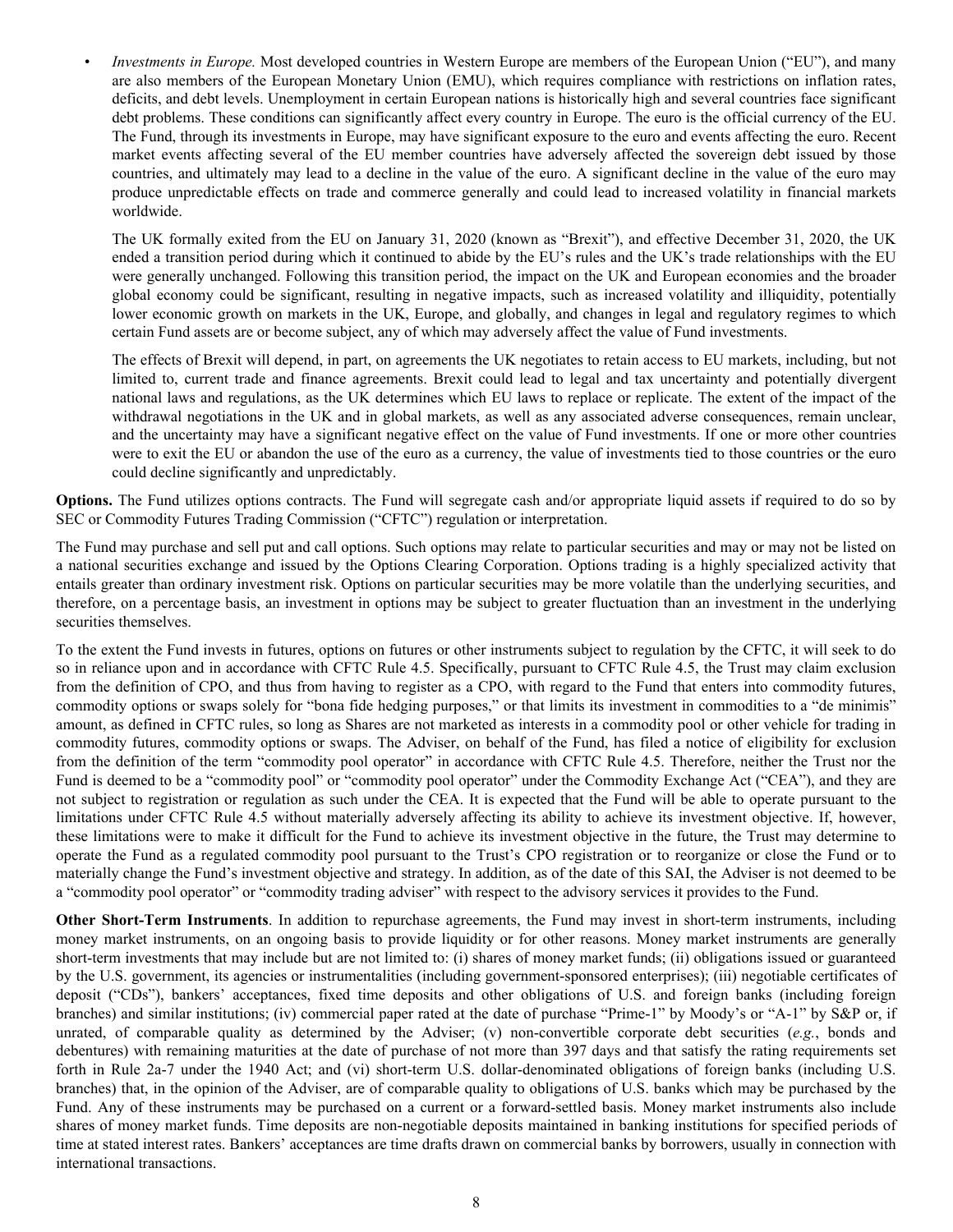**Repurchase Agreements.** The Fund may enter into repurchase agreements with counterparties that are deemed to present acceptable credit risks. A repurchase agreement is a transaction in which the Fund purchases securities or other obligations from a bank or securities dealer (or its affiliate) and simultaneously commits to resell them to a counterparty at an agreed-upon date or upon demand and at a price reflecting a market rate of interest unrelated to the coupon rate or maturity of the purchased obligations. The Fund maintains custody of the underlying obligations prior to their repurchase, either through its regular custodian or through a special "triparty" custodian or sub-custodian that maintains separate accounts for both the Fund and its counterparty. Thus, the obligation of the counterparty to pay the repurchase price on the date agreed to or upon demand is, in effect, secured by such obligations.

Repurchase agreements carry certain risks not associated with direct investments in securities, including a possible decline in the market value of the underlying obligations. If their value becomes less than the repurchase price, plus any agreed-upon additional amount, the counterparty must provide additional collateral so that at all times the collateral is at least equal to the repurchase price plus any agreed-upon additional amount. The difference between the total amount to be received upon repurchase of the obligations and the price that was paid by the Fund upon acquisition is accrued as interest and included in its net investment income. Repurchase agreements involving obligations other than U.S. Government securities (such as commercial paper and corporate bonds) may be subject to special risks and may not have the benefit of certain protections in the event of the counterparty's insolvency. If the seller or guarantor becomes insolvent, the Fund may suffer delays, costs and possible losses in connection with the disposition of collateral.

**Securities Lending.** The Fund may lend portfolio securities to certain creditworthy borrowers, including the Fund's securities lending agent. Loans of portfolio securities provide the Fund with the opportunity to earn additional income on the Fund's portfolio securities. All securities loans will be made pursuant to agreements requiring the loans to be continuously secured by collateral in cash, or money market instruments, or money market funds at least equal at all times to the market value of the loaned securities. The borrower pays to the Fund an amount equal to any dividends or interest received on loaned securities. The Fund retains all or a portion of the interest received on investment of cash collateral or receives a fee from the borrower. Lending portfolio securities involves risks of delay in recovery of the loaned securities or in some cases loss of rights in the collateral should the borrower fail financially. Furthermore, because of the risks of delay in recovery, the Fund may lose the opportunity to sell the securities at a desirable price. The Fund will generally not have the right to vote securities while they are being loaned.

**Tax Risks.** As with any investment, you should consider how your investment in Shares will be taxed. The tax information in the Prospectus and this SAI is provided as general information. You should consult your own tax professional about the tax consequences of an investment in Shares.

Unless your investment in Shares is made through a tax-exempt entity or tax-deferred retirement account, such as an individual retirement account, you need to be aware of the possible tax consequences when the Fund makes distributions or you sell Shares.

**U.S. Government Securities.** The Fund may invest in U.S. government securities. Securities issued or guaranteed by the U.S. government or its agencies or instrumentalities include U.S. Treasury securities, which are backed by the full faith and credit of the U.S. Treasury and which differ only in their interest rates, maturities, and times of issuance. U.S. Treasury bills have initial maturities of one-year or less; U.S. Treasury notes have initial maturities of one to ten years; and U.S. Treasury bonds generally have initial maturities of greater than ten years. Certain U.S. government securities are issued or guaranteed by agencies or instrumentalities of the U.S. government including, but not limited to, obligations of U.S. government agencies or instrumentalities such as the Federal National Mortgage Association ("Fannie Mae"), the Government National Mortgage Association ("Ginnie Mae"), the Small Business Administration, the Federal Farm Credit Administration, the Federal Home Loan Banks, Banks for Cooperatives (including the Central Bank for Cooperatives), the Federal Land Banks, the Federal Intermediate Credit Banks, the Tennessee Valley Authority, the Export-Import Bank of the United States, the Commodity Credit Corporation, the Federal Financing Bank, the Student Loan Marketing Association, the National Credit Union Administration and the Federal Agricultural Mortgage Corporation ("Farmer Mac").

Some obligations issued or guaranteed by U.S. government agencies and instrumentalities, including, for example, Ginnie Mae passthrough certificates, are supported by the full faith and credit of the U.S. Treasury. Other obligations issued by or guaranteed by federal agencies, such as those securities issued by Fannie Mae, are supported by the discretionary authority of the U.S. government to purchase certain obligations of the federal agency, while other obligations issued by or guaranteed by federal agencies, such as those of the Federal Home Loan Banks, are supported by the right of the issuer to borrow from the U.S. Treasury, while the U.S. government provides financial support to such U.S. government-sponsored federal agencies, no assurance can be given that the U.S. government will always do so, since the U.S. government is not so obligated by law. U.S. Treasury notes and bonds typically pay coupon interest semi-annually and repay the principal at maturity.

On September 7, 2008, the U.S. Treasury announced a federal takeover of Fannie Mae and the Federal Home Loan Mortgage Corporation ("Freddie Mac"), placing the two federal instrumentalities in conservatorship. Under the takeover, the U.S. Treasury agreed to acquire \$1 billion of senior preferred stock of each instrumentality and obtained warrants for the purchase of common stock of each instrumentality (the "Senior Preferred Stock Purchase Agreement" or "Agreement"). Under the Agreement, the U.S. Treasury pledged to provide up to \$200 billion per instrumentality as needed, including the contribution of cash capital to the instrumentalities in the event their liabilities exceed their assets. This was intended to ensure that the instrumentalities maintain a positive net worth and meet their financial obligations, preventing mandatory triggering of receivership. On December 24, 2009, the U.S. Treasury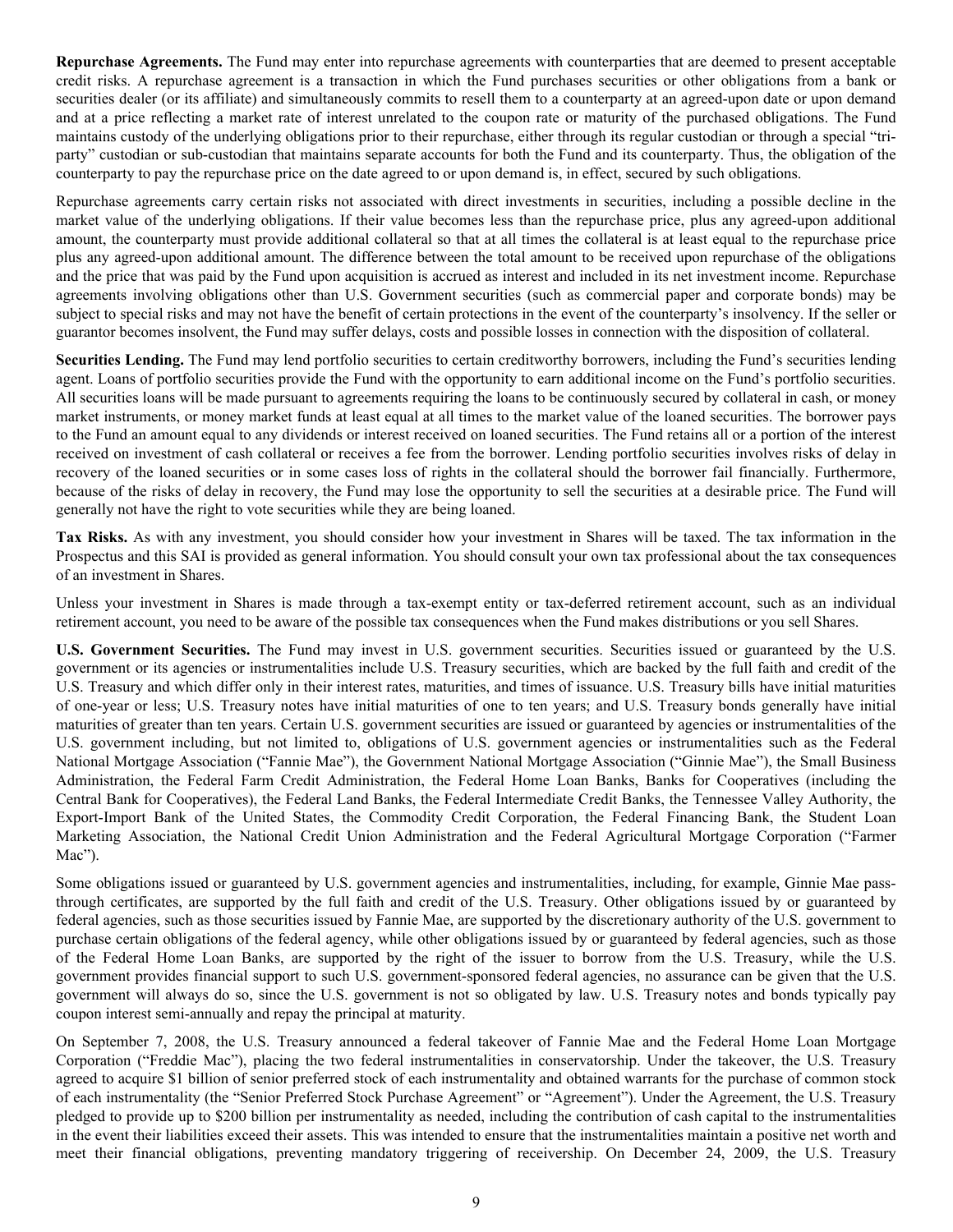<span id="page-10-0"></span>announced that it was amending the Agreement to allow the \$200 billion cap on the U.S. Treasury's funding commitment to increase as necessary to accommodate any cumulative reduction in net worth over the next three years. As a result of this Agreement, the investments of holders, including the Fund, of mortgage-backed securities and other obligations issued by Fannie Mae and Freddie Mac are protected.

The total public debt of the United States as a percentage of gross domestic product has grown rapidly since the beginning of the 2008–2009 financial downturn. Although high debt levels do not necessarily indicate or cause economic problems, they may create certain systemic risks if sound debt management practices are not implemented. A high national debt can raise concerns that the U.S. government will not be able to make principal or interest payments when they are due. This increase has also necessitated the need for the U.S. Congress to negotiate adjustments to the statutory debt limit to increase the cap on the amount the U.S. government is permitted to borrow to meet its existing obligations and finance current budget deficits. In August 2011, S&P lowered its long-term sovereign credit rating on the U.S. In explaining the downgrade at that time, S&P cited, among other reasons, controversy over raising the statutory debt limit and growth in public spending. On August 2, 2019, following passage by Congress, the President of the United States signed the Bipartisan Budget Act of 2019, which suspends the statutory debt limit through July 31, 2021. Any controversy or ongoing uncertainty regarding the statutory debt ceiling negotiations may impact the U.S. long-term sovereign credit rating and may cause market uncertainty. As a result, market prices and yields of securities supported by the full faith and credit of the U.S. government may be adversely affected.

# **INVESTMENT RESTRICTIONS**

The Trust has adopted the following investment restrictions as fundamental policies with respect to the Fund. These restrictions cannot be changed with respect to the Fund without the approval of the holders of a majority of the Fund's outstanding voting securities. For the purposes of the 1940 Act, a "majority of outstanding shares" means the vote of the lesser of: (1) 67% or more of the voting securities of the Fund present at the meeting if the holders of more than 50% of the Fund's outstanding voting securities are present or represented by proxy; or (2) more than 50% of the outstanding voting securities of the Fund.

Except with the approval of a majority of the outstanding voting securities, the Fund may not:

- 1. Concentrate its investments (*i.e.*, hold more than 25% of its total assets) in any industry or group of related industries. For purposes of this limitation, securities of the U.S. government (including its agencies and instrumentalities), repurchase agreements collateralized by U.S. government securities, registered investment companies, and securities of state or municipal governments and their political subdivisions are not considered to be issued by members of any industry.
- 2. Borrow money or issue senior securities (as defined under the 1940 Act), except to the extent permitted under the 1940 Act.
- 3. Make loans, except to the extent permitted under the 1940 Act.
- 4. Purchase or sell real estate unless acquired as a result of ownership of securities or other instruments, except to the extent permitted under the 1940 Act. This shall not prevent the Fund from investing in securities or other instruments backed by real estate, real estate investment trusts or securities of companies engaged in the real estate business.
- 5. Purchase or sell physical commodities unless acquired as a result of ownership of securities or other instruments, except to the extent permitted under the 1940 Act. This shall not prevent the Fund from purchasing or selling options and futures contracts or from investing in securities or other instruments backed by physical commodities.
- 6. Underwrite securities issued by other persons, except to the extent permitted under the 1940 Act.

In addition to the investment restrictions adopted as fundamental policies as set forth above, the Fund observes the following nonfundamental restriction, which may be changed without a shareholder vote.

1. The Fund invests, under normal circumstances, at least 80% of its net assets (plus borrowings for investment purposes) in equity securities. For purposes of the foregoing policy, the Fund considers investments in common stocks, preferred stocks, rights, warrants, REITs, and ETFs that principally invest in equity securities to be "equity securities", as well as the market value of investments in derivatives whose reference assets are equity securities or an index of equity securities.

If a percentage limitation is adhered to at the time of investment or contract, a later increase or decrease in percentage resulting from any change in value or total or net assets will not result in a violation of such restriction, except that the percentage limitation with respect to the borrowing of money will be observed continuously.

# **EXCHANGE LISTING AND TRADING**

Shares are listed for trading and trade throughout the day on the Exchange.

There can be no assurance that the Fund will continue to meet the requirements of the Exchange necessary to maintain the listing of Shares. The Exchange will consider the suspension of trading in, and will initiate delisting proceedings of, the Shares if any of the requirements set forth in the Exchange rules, including compliance with Rule 6c-11(c) under the 1940 Act, are not continuously maintained or such other event shall occur or condition shall exist that, in the opinion of the Exchange, makes further dealings on the Exchange inadvisable. The Exchange will remove the Shares of the Fund from listing and trading upon termination of the Fund.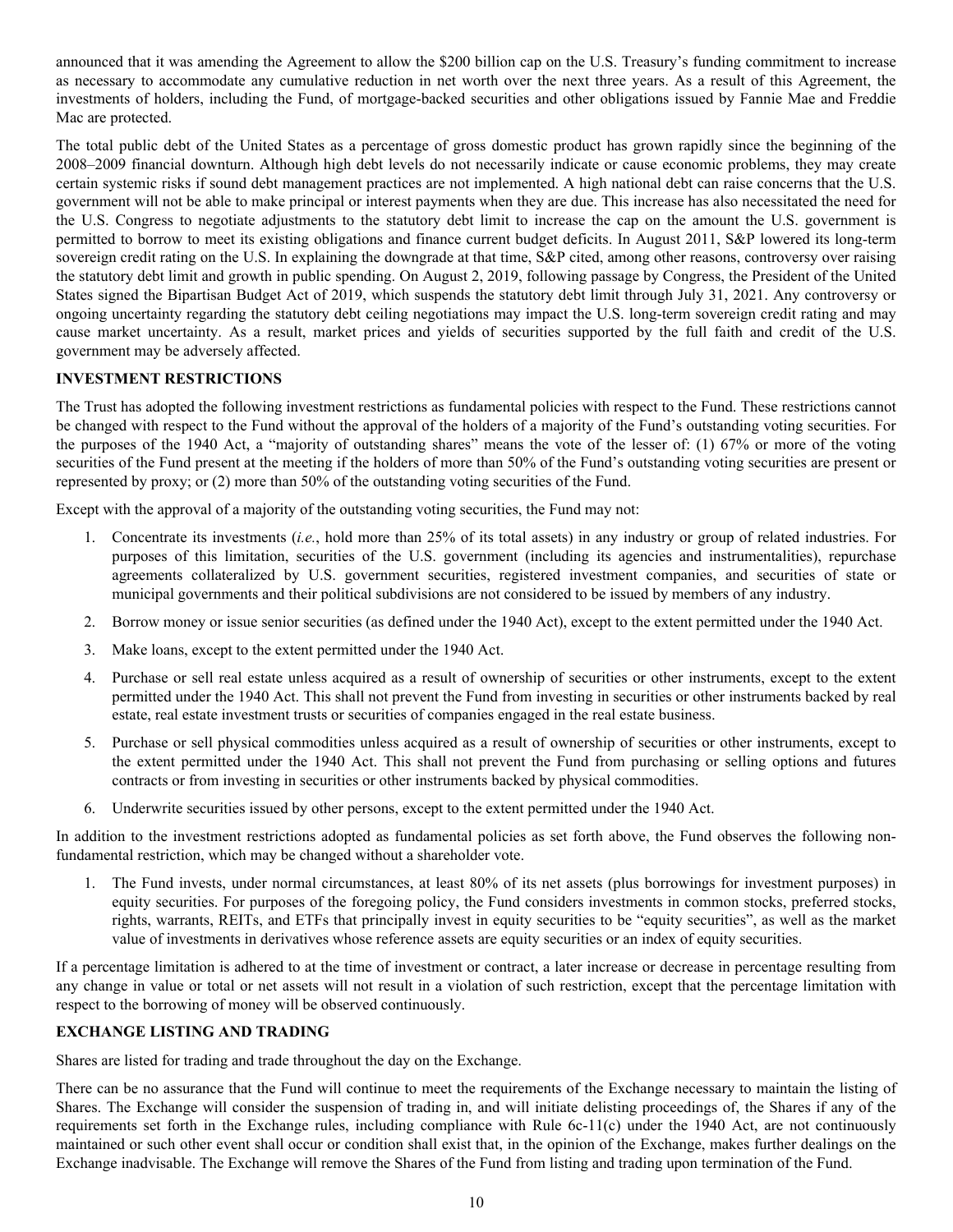<span id="page-11-0"></span>The Trust reserves the right to adjust the price levels of Shares in the future to help maintain convenient trading ranges for investors. Any adjustments would be accomplished through stock splits or reverse stock splits, which would have no effect on the net assets of the Fund.

#### **MANAGEMENT OF THE TRUST**

**Board Responsibilities.** The management and affairs of the Trust and its series are overseen by the Board, which elects the officers of the Trust who are responsible for administering the day-to-day operations of the Trust and the Fund. The Board has approved contracts, as described below, under which certain companies provide essential services to the Trust.

The day-to-day business of the Trust, including the management of risk, is performed by third-party service providers, such as the Adviser, the Distributor, and the Administrator. The Board is responsible for overseeing the Trust's service providers and, thus, has oversight responsibility with respect to risk management performed by those service providers. Risk management seeks to identify and address risks, *i.e.*, events or circumstances that could have material adverse effects on the business, operations, shareholder services, investment performance, or reputation of the Fund. The Fund and its service providers employ a variety of processes, procedures, and controls to identify such events or circumstances, to lessen the probability of their occurrence and/or to mitigate the effects of such events or circumstances if they do occur. Each service provider is responsible for one or more discrete aspects of the Trust's business and, consequently, for managing the risks associated with that business. The Board has emphasized to the Fund's service providers the importance of maintaining vigorous risk management.

The Board's role in risk oversight begins before the inception of the Fund, at which time certain of the Fund's service providers present the Board with information concerning the investment objectives, strategies, and risks of the Fund as well as proposed investment limitations for the Fund. Additionally, the Adviser provides the Board with an overview of, among other things, its investment philosophy, brokerage practices, and compliance infrastructure. Thereafter, the Board continues its oversight function as various personnel, including the Trust's Chief Compliance Officer, as well as personnel of the Adviser, and other service providers such as the Fund's independent accountants, make periodic reports to the Audit Committee or to the Board with respect to various aspects of risk management. The Board and the Audit Committee oversee efforts by management and service providers to manage risks to which the Fund may be exposed.

The Board is responsible for overseeing the nature, extent, and quality of the services provided to the Fund by the Adviser and receives information about those services at its regular meetings. In addition, on an annual basis (following the initial two-year period), in connection with its consideration of whether to renew the Investment Advisory Agreement with the Adviser, the Board or its designee may meet with the Adviser to review such services. Among other things, the Board regularly considers the Adviser's adherence to the Fund's investment restrictions and compliance with various Fund policies and procedures and with applicable securities regulations. The Board also reviews information about the Fund's performance and the Fund's investments, including, for example, portfolio holdings schedules.

The Trust's Chief Compliance Officer reports regularly to the Board to review and discuss compliance issues and Fund and Adviser risk assessments. At least annually, the Trust's Chief Compliance Officer provides the Board with a report reviewing the adequacy and effectiveness of the Trust's policies and procedures and those of its service providers, including the Adviser. The report addresses the operation of the policies and procedures of the Trust and each service provider since the date of the last report; any material changes to the policies and procedures since the date of the last report; any recommendations for material changes to the policies and procedures; and any material compliance matters since the date of the last report.

The Board receives reports from the Fund's service providers regarding operational risks and risks related to the valuation and liquidity of portfolio securities. Annually, the Fund's independent registered public accounting firm reviews with the Audit Committee its audit of the Fund's financial statements, focusing on major areas of risk encountered by the Fund and noting any significant deficiencies or material weaknesses in the Fund's internal controls. Additionally, in connection with its oversight function, the Board oversees Fund management's implementation of disclosure controls and procedures, which are designed to ensure that information required to be disclosed by the Trust in its periodic reports with the SEC are recorded, processed, summarized, and reported within the required time periods. The Board also oversees the Trust's internal controls over financial reporting, which comprise policies and procedures designed to provide reasonable assurance regarding the reliability of the Trust's financial reporting and the preparation of the Trust's financial statements.

From their review of these reports and discussions with the Adviser, the Chief Compliance Officer, the independent registered public accounting firm and other service providers, the Board and the Audit Committee learn in detail about the material risks of the Fund, thereby facilitating a dialogue about how management and service providers identify and mitigate those risks.

The Board recognizes that not all risks that may affect the Fund can be identified and/or quantified, that it may not be practical or costeffective to eliminate or mitigate certain risks, that it may be necessary to bear certain risks (such as investment-related risks) to achieve the Fund's goals, and that the processes, procedures and controls employed to address certain risks may be limited in their effectiveness. Moreover, reports received by the Board as to risk management matters are typically summaries of the relevant information. Most of the Fund's investment management and business affairs are carried out by or through the Adviser and other service providers, each of which has an independent interest in risk management but whose policies and the methods by which one or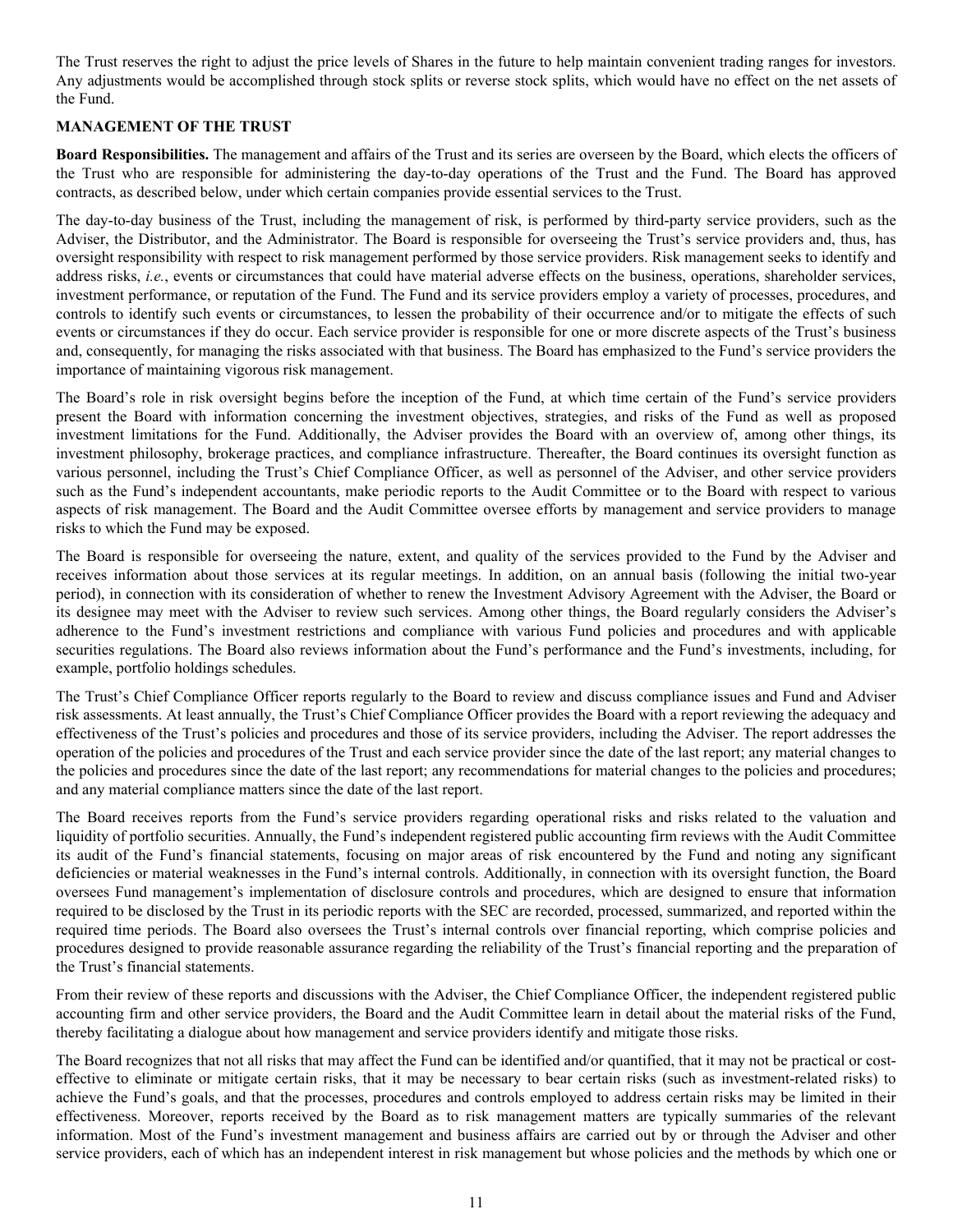more risk management functions are carried out may differ from the Fund's and each other's in the setting of priorities, the resources available or the effectiveness of relevant controls. As a result of the foregoing and other factors, the Board's ability to monitor and manage risk, as a practical matter, is subject to limitations.

**Members of the Board.** There are four members of the Board, three of whom are not interested persons of the Trust, as that term is defined in the 1940 Act (the "Independent Trustees"). Mr. Michael A. Castino serves as Chairman of the Board and is an interested person of the Trust, and Mr. Leonard M. Rush serves as the Trust's Lead Independent Trustee. As Lead Independent Trustee, Mr. Rush acts as a spokesperson for the Independent Trustees in between meetings of the Board, serves as a liaison for the Independent Trustees with the Trust's service providers, officers, and legal counsel to discuss ideas informally, and participates in setting the agenda for meetings of the Board and separate meetings or executive sessions of the Independent Trustees.

The Board is comprised of a super-majority (75 percent) of Independent Trustees. There is an Audit Committee of the Board that is chaired by an Independent Trustee and comprised solely of Independent Trustees. The Audit Committee chair presides at the Audit Committee meetings, participates in formulating agendas for Audit Committee meetings, and coordinates with management to serve as a liaison between the Independent Trustees and management on matters within the scope of responsibilities of the Audit Committee as set forth in its Board-approved charter. The Trust has determined its leadership structure is appropriate given the specific characteristics and circumstances of the Trust. The Trust made this determination in consideration of, among other things, the fact that the Independent Trustees of the Trust constitute a super-majority of the Board, the number of Independent Trustees that constitute the Board, the amount of assets under management in the Trust, and the number of funds overseen by the Board. The Board also believes that its leadership structure facilitates the orderly and efficient flow of information to the Independent Trustees from Fund management.

Additional information about each Trustee of the Trust is set forth below. The address of each Trustee of the Trust is c/o U.S. Bank Global Fund Services, 615 E. Michigan Street, Milwaukee, WI 53202.

| Name and<br><b>Year of Birth</b>   | <b>Position</b><br><b>Held with</b><br>the Trust                     | <b>Term of Office</b><br>and Length of<br><b>Time Served</b>         | <b>Principal Occupation(s) During Past</b><br>5 Years                                                                                                                                                                                                                                                                                                            | Number of<br>Portfolios in<br><b>Fund Complex</b><br>Overseen by<br><b>Trustee</b> | <b>Other Directorships</b><br><b>Held by Trustee</b><br>During Past 5 Years                |  |  |
|------------------------------------|----------------------------------------------------------------------|----------------------------------------------------------------------|------------------------------------------------------------------------------------------------------------------------------------------------------------------------------------------------------------------------------------------------------------------------------------------------------------------------------------------------------------------|------------------------------------------------------------------------------------|--------------------------------------------------------------------------------------------|--|--|
| <b>Independent Trustees</b>        |                                                                      |                                                                      |                                                                                                                                                                                                                                                                                                                                                                  |                                                                                    |                                                                                            |  |  |
| Leonard M. Rush, CPA<br>Born: 1946 | Lead<br>Independent<br>Trustee and<br>Audit<br>Committee<br>Chairman | Indefinite term;<br>since 2012                                       | Retired; formerly Chief Financial<br>Officer, Robert W. Baird & Co.<br>Incorporated (wealth management<br>firm) $(2000-2011)$ .                                                                                                                                                                                                                                  | 48                                                                                 | Independent<br>Trustee, Managed<br>Portfolio Series (33<br>portfolios) (since<br>$2011$ ). |  |  |
| David A. Massart<br>Born: 1967     | Trustee                                                              | Indefinite term;<br>since 2012                                       | Co-Founder, President, and Chief<br>Investment Strategist, Next<br>Generation Wealth Management, Inc.<br>$(since 2005)$ .                                                                                                                                                                                                                                        | 48                                                                                 | Independent<br>Trustee, Managed<br>Portfolio Series (33<br>portfolios) (since<br>$2011$ ). |  |  |
| Janet D. Olsen<br>Born: 1956       | Trustee                                                              | Indefinite term;<br>since $2018$                                     | Retired; formerly Managing Director<br>and General Counsel, Artisan<br>Partners Limited Partnership<br>(investment adviser) $(2000-2013)$ ;<br><b>Executive Vice President and General</b><br>Counsel, Artisan Partners Asset<br>Management Inc. (2012–2013); Vice<br>President and General Counsel.<br>Artisan Funds, Inc. (investment<br>company) (2001-2012). | 48                                                                                 | Independent<br>Trustee, PPM<br>Funds (3 portfolios)<br>$(since 2018)$ .                    |  |  |
| <b>Interested Trustee</b>          |                                                                      |                                                                      |                                                                                                                                                                                                                                                                                                                                                                  |                                                                                    |                                                                                            |  |  |
| Michael A. Castino<br>Born: 1967   | Trustee and<br>Chairman                                              | Indefinite term;<br>Trustee<br>since 2014;<br>Chairman<br>since 2013 | Senior Vice President, U.S.<br>Bancorp Fund Services, LLC<br>(since $2013$ ); Managing Director of<br>Index Services. Zacks Investment<br>Management (2011–2013).                                                                                                                                                                                                | 48                                                                                 | None                                                                                       |  |  |

**Individual Trustee Qualifications.** The Trust has concluded that each of the Trustees should serve on the Board because of their ability to review and understand information about the Fund provided to them by management, to identify and request other information they may deem relevant to the performance of their duties, to question management and other service providers regarding material factors bearing on the management and administration of the Fund, and to exercise their business judgment in a manner that serves the best interests of the Fund's shareholders. The Trust has concluded that each of the Trustees should serve as a Trustee based on his or her own experience, qualifications, attributes and skills as described below.

The Trust has concluded that Mr. Rush should serve as a Trustee because of his substantial industry experience, including serving in several different senior executive roles at various global financial services firms, and the experience he has gained as serving as trustee of another investment company trust since 2011. He most recently served as Managing Director and Chief Financial Officer of Robert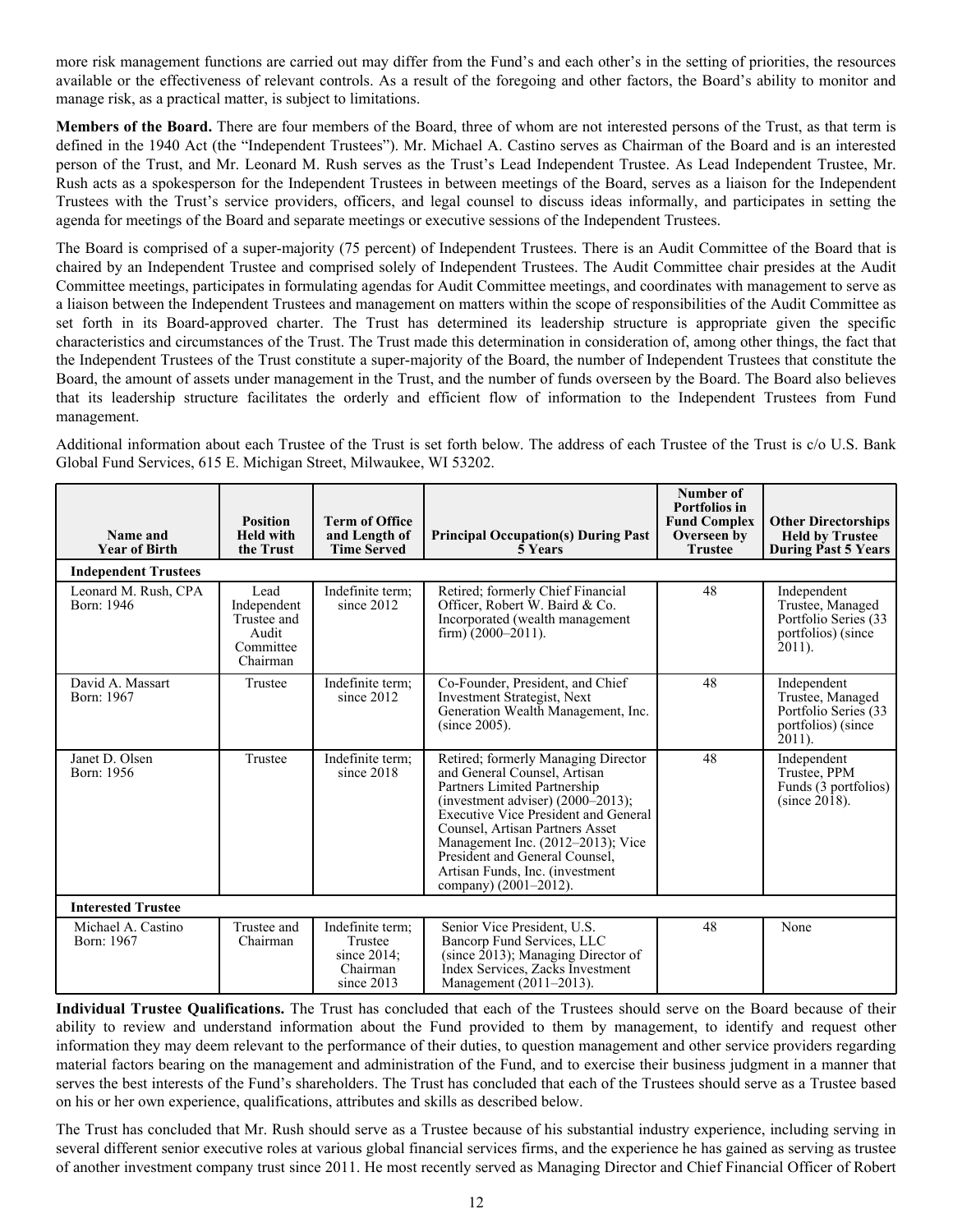W. Baird & Co. Incorporated and several other affiliated entities and served as the Treasurer for Baird Funds. He also served as the Chief Financial Officer for Fidelity Investments' four broker-dealers and has substantial experience with mutual fund and investment advisory organizations and related businesses, including Vice President and Head of Compliance for Fidelity Investments, a Vice President at Credit Suisse First Boston, a Manager with Goldman Sachs, & Co. and a Senior Manager with Deloitte & Touche. Mr. Rush has been determined to qualify as an Audit Committee Financial Expert for the Trust.

The Trust has concluded that Mr. Massart should serve as a Trustee because of his substantial industry experience, including over two decades working with high net worth individuals, families, trusts, and retirement accounts to make strategic and tactical asset allocation decisions, evaluate and select investment managers, and manage complex client relationships, and the experience he has gained as serving as trustee of another investment company trust since 2011. He is currently the President and Chief Investment Strategist of the SEC registered investment advisory firm he co-founded. Previously, he served as Managing Director of Strong Private Client and as a Manager of Wells Fargo Investments, LLC.

The Trust has concluded that Ms. Olsen should serve as a Trustee because of her substantial industry experience, including over a decade serving as a senior executive of an investment management firm and a related public company, and the experience she has gained by serving as an executive officer of another investment company from 2001 to 2012. Ms. Olsen most recently served as Managing Director and General Counsel of Artisan Partners Limited Partnership, a registered investment adviser serving primarily investment companies and institutional investors, and several affiliated entities, including its general partner, Artisan Partners Asset Management Inc. (NYSE: APAM), and as an executive officer of Artisan Funds Inc.

The Trust has concluded that Mr. Castino should serve as Trustee because of the experience he gained as Chairman of the Trust since 2013, as a senior officer of U.S. Bancorp Fund Services, LLC, doing business as U.S. Bank Global Fund Services ("Fund Services" or the "Transfer Agent"), since 2012, and in his past roles with investment management firms and indexing firms involved with ETFs, as well as his experience in and knowledge of the financial services industry.

In its periodic assessment of the effectiveness of the Board, the Board considers the complementary individual skills and experience of the individual Trustees primarily in the broader context of the Board's overall composition so that the Board, as a body, possesses the appropriate (and appropriately diverse) skills and experience to oversee the business of the funds.

**Board Committees**. The Board has established the following standing committees of the Board:

Audit Committee. The Board has a standing Audit Committee that is composed of each of the Independent Trustees of the Trust. The Audit Committee operates under a written charter approved by the Board. The principal responsibilities of the Audit Committee include: recommending which firm to engage as the Fund's independent registered public accounting firm and whether to terminate this relationship; reviewing the independent registered public accounting firm's compensation, the proposed scope and terms of its engagement, and the firm's independence; pre-approving audit and non-audit services provided by the Fund's independent registered public accounting firm to the Trust and certain other affiliated entities; serving as a channel of communication between the independent registered public accounting firm and the Trustees; reviewing the results of each external audit, including any qualifications in the independent registered public accounting firm's opinion, any related management letter, management's responses to recommendations made by the independent registered public accounting firm in connection with the audit, reports submitted to the Committee by the internal auditing department of the Trust's Administrator that are material to the Trust as a whole, if any, and management's responses to any such reports; reviewing the Fund's audited financial statements and considering any significant disputes between the Trust's management and the independent registered public accounting firm that arose in connection with the preparation of those financial statements; considering, in consultation with the independent registered public accounting firm and the Trust's senior internal accounting executive, if any, the independent registered public accounting firms' report on the adequacy of the Trust's internal financial controls; reviewing, in consultation with the Fund's independent registered public accounting firm, major changes regarding auditing and accounting principles and practices to be followed when preparing the Fund's financial statements; and other audit related matters. During the fiscal year ended April 30, 2021, the Audit Committee met four times.

The Audit Committee also serves as the Qualified Legal Compliance Committee ("QLCC") for the Trust for the purpose of compliance with Rules 205.2(k) and 205.3(c) of the Code of Federal Regulations, regarding alternative reporting procedures for attorneys retained or employed by an issuer who appear and practice before the SEC on behalf of the issuer (the "issuer attorneys"). An issuer attorney who becomes aware of evidence of a material violation by the Trust, or by any officer, director, employee, or agent of the Trust, may report evidence of such material violation to the QLCC as an alternative to the reporting requirements of Rule 205.3(b) (which requires reporting to the chief legal officer and potentially "up the ladder" to other entities).

Nominating Committee. The Board has a standing Nominating Committee that is composed of each of the Independent Trustees of the Trust. The Nominating Committee operates under a written charter approved by the Board. The principal responsibility of the Nominating Committee is to consider, recommend and nominate candidates to fill vacancies on the Trust's Board, if any. The Nominating Committee generally will not consider nominees recommended by shareholders. The Nominating Committee meets periodically, as necessary. During the fiscal year ended April 30, 2021, the Nominating Committee met one time.

**Valuation Committee**. The Board has delegated day-to-day valuation issues to a Valuation Committee that is comprised of certain officers of the Trust. Although the Valuation Committee is not a committee of the Board (*i.e.*, no Trustee is a member of the Valuation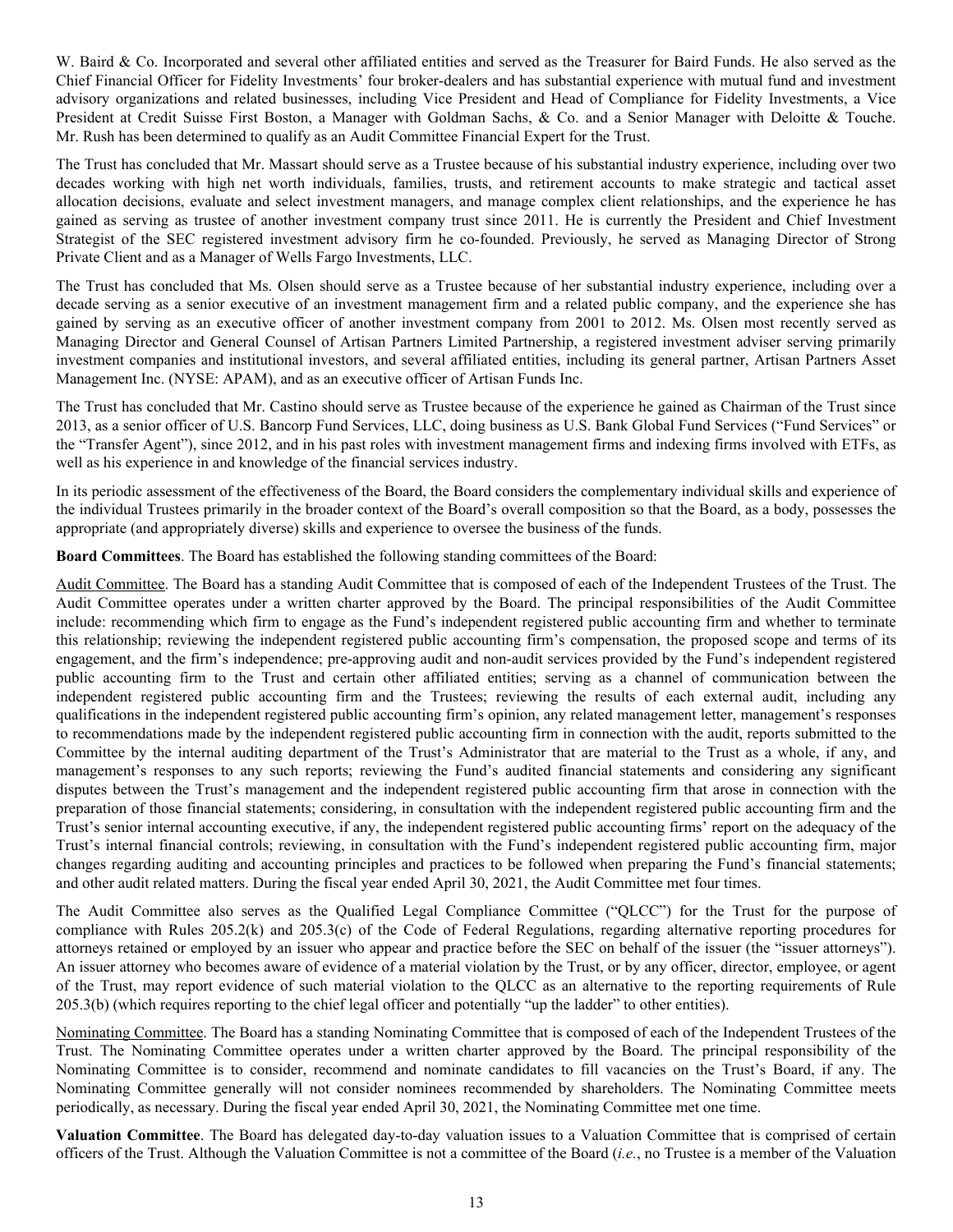Committee), the Valuation Committee's membership is appointed by the Board and its charter and applicable procedures are approved by the Board. The function of the Valuation Committee is to value securities held by any series of the Trust for which current and reliable market quotations are not readily available. Such securities are valued at their respective fair values as determined in good faith by the Valuation Committee and the actions of the Valuation Committee are subsequently reviewed and ratified by the Board. The Valuation Committee meets as necessary.

**Principal Officers of the Trust.** The officers of the Trust conduct and supervise its daily business. The address of each officer of the Trust is c/o U.S. Bank Global Fund Services, 615 E. Michigan Street, Milwaukee, WI 53202. Additional information about the Trust's officers is as follows:

| Name and<br><b>Year of Birth</b>      | <b>Position(s)</b> Held with<br>the Trust                            | <b>Term of Office and</b><br><b>Length of Time Served</b>    | <b>Principal Occupation(s)</b><br>During Past 5 Years                                                                                                                                                                   |  |
|---------------------------------------|----------------------------------------------------------------------|--------------------------------------------------------------|-------------------------------------------------------------------------------------------------------------------------------------------------------------------------------------------------------------------------|--|
| Kristina R. Nelson<br>Born: 1982      | President                                                            | Indefinite term:<br>since 2019                               | Senior Vice President, U.S. Bancorp Fund Services, LLC<br>(since 2020); Vice President, U.S. Bancorp Fund Services,<br>LLC (2014-2020).                                                                                 |  |
| Michael D. Barolsky<br>Born: 1981     | Vice President and<br>Secretary                                      | Indefinite term:<br>since $2014$<br>(other roles since 2013) | Senior Vice President, U.S. Bancorp Fund Services, LLC<br>(since 2019); Vice President, U.S. Bancorp Fund Services,<br>LLC (2012–2019); Associate, Thompson Hine LLP (law<br>firm) $(2008-2012)$ .                      |  |
| James R. Butz<br>Born: 1982           | Chief Compliance<br>Officer and Anti-<br>Money Laundering<br>Officer | Indefinite term:<br>since 2015                               | Senior Vice President, U.S. Bancorp Fund Services, LLC<br>$(since 2015)$ .                                                                                                                                              |  |
| Kristen M. Weitzel, CPA<br>Born: 1977 | Treasurer                                                            | Indefinite term;<br>since 2014<br>(other roles since 2013)   | Vice President, U.S. Bancorp Fund Services, LLC (since<br>2015); Assistant Vice President, U.S. Bancorp Fund<br>Services, LLC (2011–2015); Manager,<br>PricewaterhouseCoopers LLP (accounting firm) (2005-<br>$2011$ ). |  |
| Jessica L. Vorbeck<br>Born: 1984      | <b>Assistant Treasurer</b>                                           | Indefinite term:<br>since $2020$                             | Officer, U.S. Bancorp Fund Services, LLC (since 2018;<br>2014-2017).                                                                                                                                                    |  |
| Elizabeth A. Winske<br>Born: 1983     | <b>Assistant Treasurer</b>                                           | Indefinite term:<br>since 2017                               | Vice President, U.S. Bancorp Fund Services, LLC (since<br>2020); Assistant Vice President, U.S. Bancorp Fund<br>Services, LLC (2016–2020).                                                                              |  |
| Jason E. Shlensky<br>Born: 1987       | <b>Assistant Treasurer</b>                                           | Indefinite term:<br>since 2019                               | Assistant Vice President, U.S. Bancorp Fund Services, LLC<br>(since 2019); Officer, U.S. Bancorp Fund Services, LLC<br>$(2014 - 2019)$ .                                                                                |  |
| Isabella K. Zoller<br>Born: 1994      | <b>Assistant Secretary</b>                                           | Indefinite term:<br>since $2020$                             | Regulatory Administration Attorney, U.S. Bancorp Fund<br>Services, LLC (since 2019); Regulatory Administration<br>Intern, U.S. Bancorp Fund Services, LLC (2018–2019);<br>Law Student (2016–2019).                      |  |

**Trustee Ownership of Shares.** The Fund is required to show the dollar amount ranges of each Trustee's "beneficial ownership" of Shares and each other series of the Trust as of the end of the most recently completed calendar year. Dollar amount ranges disclosed are established by the SEC. "Beneficial ownership" is determined in accordance with Rule 16a-1(a)(2) under the 1934 Act.

As of December 31, 2020, no Trustee owned Shares or shares of any other series of the Trust.

**Board Compensation.** The Independent Trustees each receive an annual trustee fee of \$160,800 for attendance at the four regularly scheduled quarterly meetings and one annual meeting, if necessary, and receive additional compensation for each additional meeting attended of \$2,000, as well as reimbursement for travel and other out-of-pocket expenses incurred in connection with attendance at Board meetings. The Lead Independent Trustee receives an additional annual fee of \$15,000. The Chairman of the Audit Committee receives an additional annual fee of \$15,000. The Trust has no pension or retirement plan.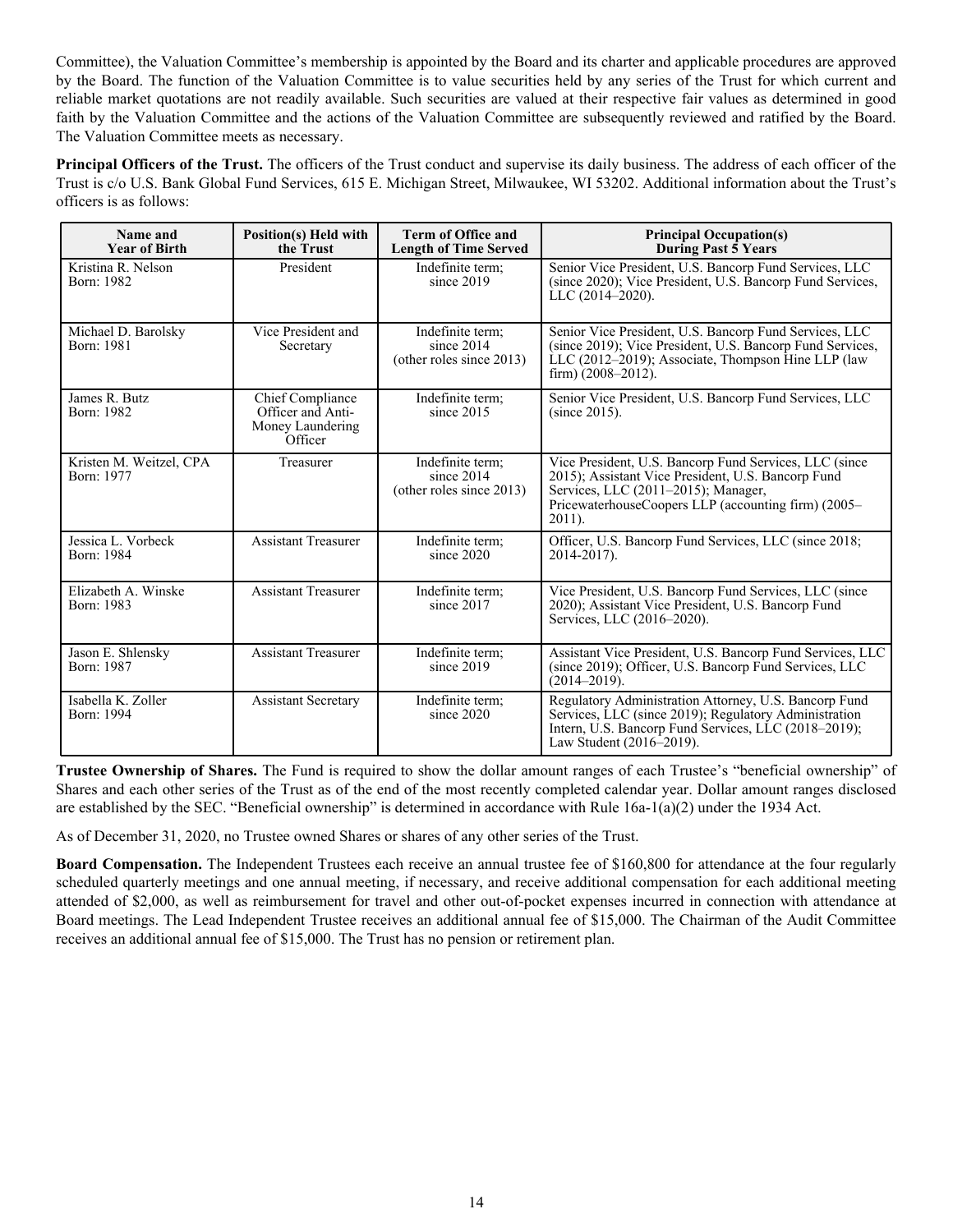<span id="page-15-0"></span>The following table shows the compensation estimated to be earned by each Trustee for the fiscal year ending April 30, 2022. Independent Trustee fees are paid by the adviser to each series of the Trust and not by the Fund. Trustee compensation does not include reimbursed out-of-pocket expenses in connection with attendance at meetings.

| <b>Name</b>                 | <b>Aggregate Compensation From Fund</b> | <b>Total Compensation From Fund</b><br><b>Complex Paid to Trustees</b> |
|-----------------------------|-----------------------------------------|------------------------------------------------------------------------|
| <b>Interested Trustee</b>   |                                         |                                                                        |
| Michael A. Castino          | S0                                      | \$0                                                                    |
| <b>Independent Trustees</b> |                                         |                                                                        |
| David A. Massart            | S0                                      | \$152,750                                                              |
| Janet D. Olsen              | \$0                                     | \$152,750                                                              |
| Leonard M. Rush, CPA        | \$0                                     | \$182,750                                                              |

## **PRINCIPAL SHAREHOLDERS, CONTROL PERSONS, AND MANAGEMENT OWNERSHIP**

A principal shareholder is any person who owns of record or beneficially 5% or more of the outstanding Shares. A control person is a shareholder that owns beneficially or through controlled companies more than 25% of the voting securities of a company or acknowledges the existence of control. Shareholders owning voting securities in excess of 25% may determine the outcome of any matter affecting and voted on by shareholders of the Fund. As of the date of this SAI, the Fund had not commenced operations, and consequently, there were no Shares outstanding.

#### **CODES OF ETHICS**

The Trust and the Adviser have each adopted codes of ethics pursuant to Rule 17j-1 of the 1940 Act. These codes of ethics are designed to prevent affiliated persons of the Trust and the Adviser from engaging in deceptive, manipulative or fraudulent activities in connection with securities held or to be acquired by the Fund (which may also be held by persons subject to the codes of ethics). Each Code of Ethics permits personnel subject to that Code of Ethics to invest in securities for their personal investment accounts, subject to certain limitations, including limitations related to securities that may be purchased or held by the Fund. The Distributor (as defined below) relies on the principal underwriters exception under Rule  $17j-1(c)(3)$ , specifically where the Distributor is not affiliated with the Trust, or the Adviser, and no officer, director, or general partner of the Distributor serves as an officer, director, or general partner of the Trust or the Adviser.

There can be no assurance that the codes of ethics will be effective in preventing such activities. Each code of ethics may be examined at the office of the SEC in Washington, D.C. or on the Internet at the SEC's website at http://www.sec.gov.

#### **PROXY VOTING POLICIES**

The Fund has delegated proxy voting responsibilities to the Adviser, subject to the Board's oversight. In delegating proxy responsibilities, the Board has directed that proxies be voted consistent with the Fund's and its shareholders' best interests and in compliance with all applicable proxy voting rules and regulations. The Adviser has adopted proxy voting policies and guidelines for this purpose ("Proxy Voting Policies") and has engaged a third-party proxy solicitation firm to assist with voting proxies in a timely manner and making voting recommendations under guidelines adopted by the Adviser. A copy of the Proxy Voting Policies is set forth in Appendix A to this SAI. The Trust's Chief Compliance Officer is responsible for monitoring the effectiveness of the Proxy Voting Policies. The Proxy Voting Policies have been adopted by the Trust as the policies and procedures that the Adviser will use when voting proxies on behalf of the Fund.

The Proxy Voting Policies address, among other things, material conflicts of interest that may arise between the interests of the Fund and the interests of the Adviser. The Proxy Voting Policies will ensure that all issues brought to shareholders are analyzed in light of the Adviser's fiduciary responsibilities.

When available, information on how the Fund voted proxies relating to portfolio securities during the most recent 12-month period ended June 30 will be available (1) without charge, upon request, by calling 1–800–617–0004 and (2) on the SEC's website at www.sec.gov.

## **INVESTMENT ADVISER**

The Adviser, Aptus Capital Advisors, LLC, an Alabama limited liability company located at 265 Young Street, Fairhope, Alabama 36532, serves as the investment adviser to the Funds. The Adviser is controlled by John D. ("JD") Gardner, Chief Investment Officer, Managing Member, and majority owner of the Adviser.

Pursuant to an Investment Advisory Agreement (the "Advisory Agreement"), the Adviser provides investment advice to the Fund and oversees the day-to-day operations of the Fund, subject to the direction and control of the Board and the officers of the Trust. The Adviser is responsible for trading portfolio securities on behalf of the Fund, including selecting broker-dealers to execute purchase and sale transactions, subject to the oversight of the Board. Under the Advisory Agreement, the Adviser is also responsible for arranging transfer agency, custody, fund administration, securities lending, accounting, distribution and other services necessary for the Fund to operate. The Adviser administers the Fund's business affairs, provides office facilities and equipment and certain clerical,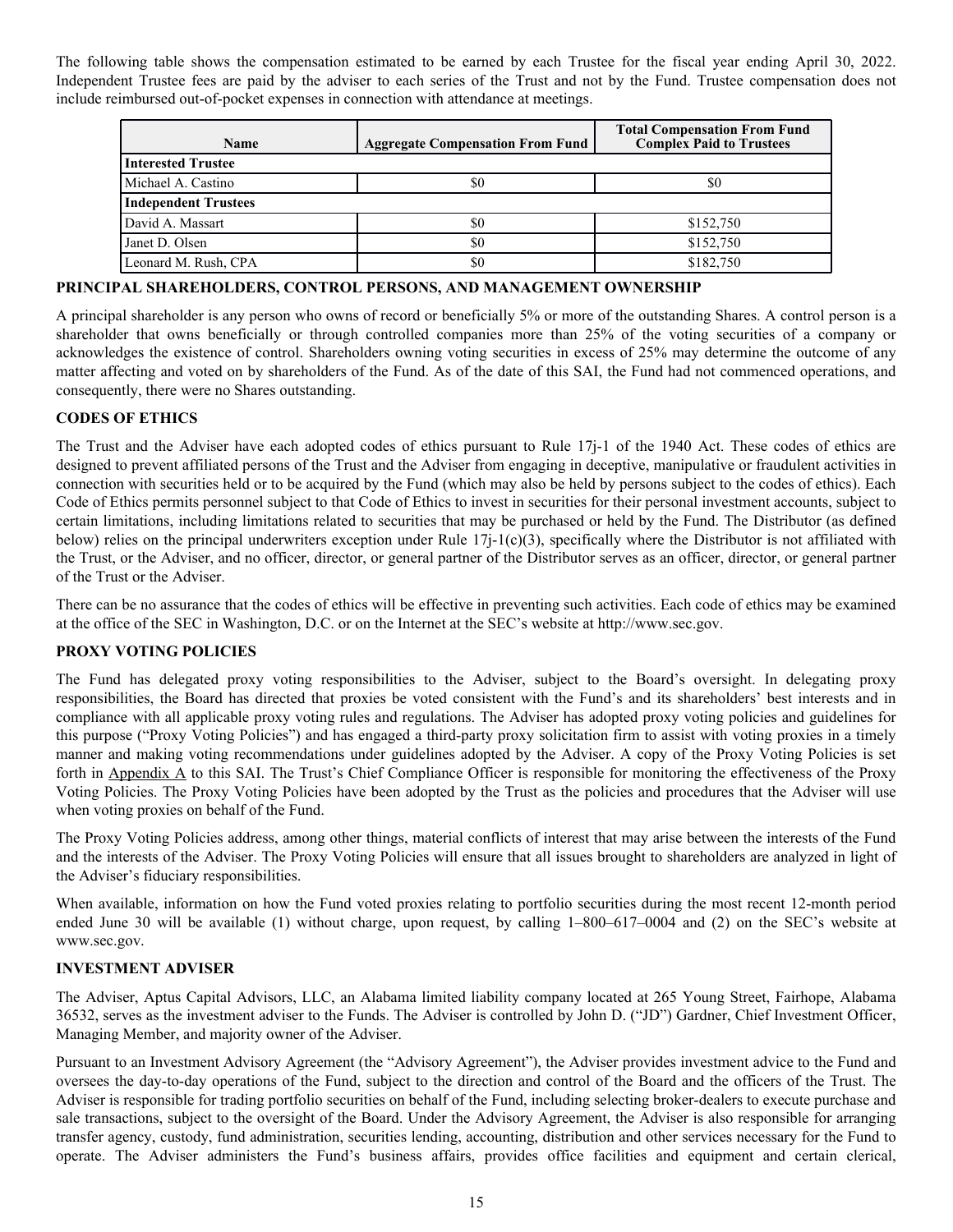<span id="page-16-0"></span>bookkeeping and administrative services. Under the Advisory Agreement, the Adviser has agreed to pay all expenses incurred by the Fund, except for: the fee paid to the Adviser pursuant to the Advisory Agreement, interest charges on any borrowings, dividends and other expenses on securities sold short, taxes, brokerage commissions and other expenses incurred in placing orders for the purchase and sale of securities and other investment instruments, acquired fund fees and expenses, accrued deferred tax liability, extraordinary expenses, distribution fees and expenses paid by the Fund under any distribution plan adopted pursuant to Rule 12b-1 under the 1940 Act, and the unified management fee payable to the Adviser. For services provided to the Fund, the Fund pays the Adviser a unified management fee of 0.59% at an annual rate of the Fund's average daily net assets.

The Advisory Agreement with respect to the Fund will continue in force for an initial period of two years. Thereafter, the Advisory Agreement will be renewable from year to year with respect to the Fund, so long as its continuance is approved at least annually (1) by the vote, cast in person at a meeting called for that purpose, of a majority of those Trustees who are not "interested persons" of the Adviser or the Trust; and (2) by the majority vote of either the full Board or the vote of a majority of the outstanding Shares. The Advisory Agreement automatically terminates on assignment and is terminable on a 60-day written notice either by the Trust or the Adviser.

The Adviser shall not be liable to the Trust or any shareholder for anything done or omitted by it, except acts or omissions involving willful misfeasance, bad faith, negligence or reckless disregard of the duties imposed upon it by its agreement with the Trust or for any losses that may be sustained in the purchase, holding or sale of any security.

Because the Fund is new, the Fund has not paid any management fees to the Adviser with respect to the Fund as of the date of this SAI.

# **PORTFOLIO MANAGERS**

The Fund is managed by John D. ("JD") Gardner, John Luke Tyner, Beckham Wyrick, Mark Callahan, Brad Rapking, and David Wagner III. The above individuals are referred to below as the "Portfolio Managers".

**Compensation.** Each Portfolio Manager's compensation includes a fixed salary and participation in a retirement plan, neither of which is based on the performance of the Fund.

**Fund Shares Owned by the Portfolio Managers.** The Fund is required to show the dollar range of the Portfolio Managers' "beneficial ownership" of Shares of the Fund as of the end of the most recently completed fiscal year. Dollar amount ranges disclosed are established by the SEC. "Beneficial ownership" is determined in accordance with Rule 16a-1(a)(2) under the Exchange Act. As of the date of this SAI, the Portfolio Managers did not beneficially own shares of the Fund.

**Other Accounts Managed by the Portfolio Managers.** In addition to the Fund, the Portfolio Managers are responsible for the dayto-day management of certain other accounts, as follows on behalf of the Adviser as of February 15, 2021, none of which were subject to a performance-based fee:

| <b>Portfolio Managers</b> | <b>Type of Accounts</b>                 | <b>Total Number of</b><br><b>Accounts</b> | <b>Total Assets of Accounts</b> |
|---------------------------|-----------------------------------------|-------------------------------------------|---------------------------------|
|                           | <b>Registered Investment Companies</b>  |                                           | \$0                             |
| <b>JD</b> Gardner         | Other Pooled Investment Vehicles        | $\Omega$                                  | \$0                             |
|                           | Other Accounts                          | 2,000                                     | \$1 billion                     |
|                           | <b>Registered Investment Companies</b>  | $\Omega$                                  | \$0                             |
| John Luke Tyner           | Other Pooled Investment Vehicles        | $\theta$                                  | \$0                             |
|                           | <b>Other Accounts</b>                   | 2,000                                     | \$1 billion                     |
| Beckham Wyrick            | <b>Registered Investment Companies</b>  | $\Omega$                                  | \$0                             |
|                           | Other Pooled Investment Vehicles        | $\Omega$                                  | \$0                             |
|                           | Other Accounts                          | 2,000                                     | \$1 billion                     |
| Brad Rapking, CFA         | <b>Registered Investment Companies</b>  | $\Omega$                                  | \$0                             |
|                           | Other Pooled Investment Vehicles        | $\theta$                                  | \$0                             |
|                           | <b>Other Accounts</b>                   | $\theta$                                  | \$0                             |
| David Wagner III, CFA     | <b>Registered Investment Companies</b>  | $\theta$                                  | \$0                             |
|                           | Other Pooled Investment Vehicles        | $\theta$                                  | \$0                             |
|                           | Other Accounts                          | $\theta$                                  | \$0                             |
| Mark Callahan             | <b>Registered Investment Companies</b>  | $\Omega$                                  | \$0                             |
|                           | <b>Other Pooled Investment Vehicles</b> | $\Omega$                                  | \$0                             |
|                           | <b>Other Accounts</b>                   | $\Omega$                                  | 0 <sup>1</sup>                  |

## **Conflicts of Interest**

The Portfolio Managers' management of "other accounts" is not expected to give rise to potential conflicts of interest in connection with their management of the Fund's investments, on the one hand, and the investments of the other accounts, on the other. The other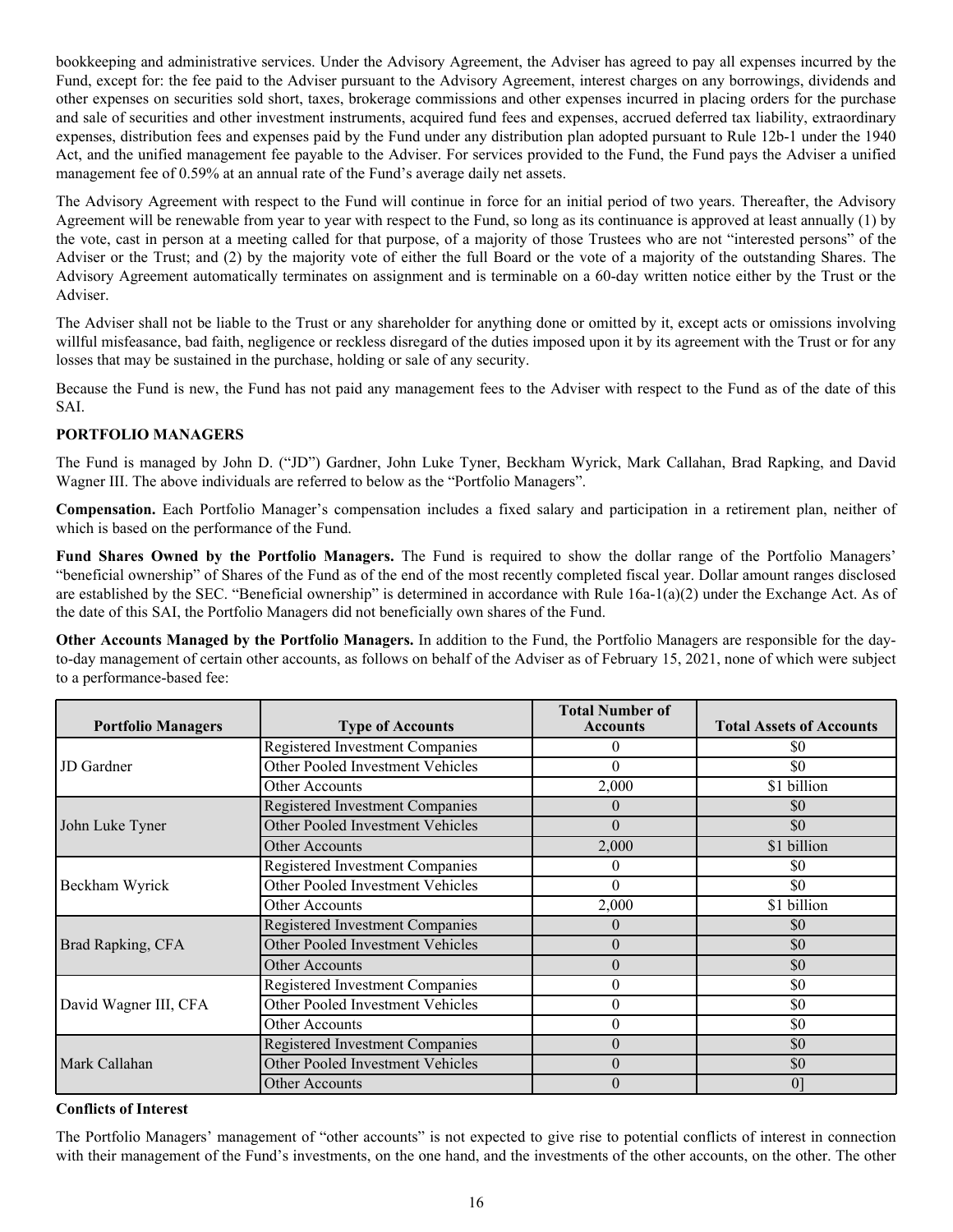<span id="page-17-0"></span>accounts may have the same investment objectives as the Fund. Therefore, a potential conflict of interest may arise as a result of the identical investment objectives, whereby a Portfolio Manager could favor one account over another. Another potential conflict could include a Portfolio Manager's knowledge about the size, timing, and possible market impact of Fund trades, whereby the Portfolio Manager could use this information to the advantage of other accounts and to the disadvantage of the Fund he manages. However, the Adviser has established policies and procedures to ensure that the purchase and sale of securities among all accounts the Adviser manages are fairly and equitably allocated.

## **THE DISTRIBUTOR**

The Trust, the Adviser, and Quasar Distributors, LLC (the "Distributor"), a subsidiary of Foreside Financial Group, LLC, are parties to a distribution agreement ("Distribution Agreement"), whereby the Distributor acts as principal underwriter for the Fund and distributes Shares. Shares are continuously offered for sale by the Distributor only in Creation Units. The Distributor will not distribute Shares in amounts less than a Creation Unit and does not maintain a secondary market in Shares. The principal business address of the Distributor is 111 East Kilbourn Avenue, Suite 2200, Milwaukee, Wisconsin 53202.

Under the Distribution Agreement, the Distributor, as agent for the Trust, will review orders for the purchase and redemption of Creation Units, provided that any subscriptions and orders will not be binding on the Trust until accepted by the Trust. The Distributor is a broker-dealer registered under the Securities Exchange Act of 1934 (the "Exchange Act") and a member of FINRA.

The Distributor may also enter into agreements with securities dealers ("Soliciting Dealers") who will solicit purchases of Creation Units of Shares. Such Soliciting Dealers may also be Authorized Participants (as discussed in "Procedures for Purchase of Creation Units" below) or DTC participants (as defined below).

The Distribution Agreement will continue for two years from its effective date and is renewable annually thereafter. The continuance of the Distribution Agreement must be specifically approved at least annually (i) by the vote of the Trustees or by a vote of the shareholders of the Fund and (ii) by the vote of a majority of the Independent Trustees who have no direct or indirect financial interest in the operations of the Distribution Agreement or any related agreement, cast in person at a meeting called for the purpose of voting on such approval. The Distribution Agreement is terminable without penalty by the Trust on 60 days' written notice when authorized either by majority vote of its outstanding voting Shares or by a vote of a majority of its Board (including a majority of the Independent Trustees), or by the Distributor on 60 days' written notice, and will automatically terminate in the event of its assignment. The Distribution Agreement provides that in the absence of willful misfeasance, bad faith or gross negligence on the part of the Distributor, or reckless disregard by it of its obligations thereunder, the Distributor shall not be liable for any action or failure to act in accordance with its duties thereunder.

*Intermediary Compensation.* The Adviser or its affiliates, out of their own resources and not out of Fund assets *(i.e.*, without additional cost to the Fund or its shareholders), may pay certain broker dealers, banks and other financial intermediaries ("Intermediaries") for certain activities related to the Fund, including participation in activities that are designed to make Intermediaries more knowledgeable about exchange traded products, including the Fund, or for other activities, such as marketing and educational training or support. These arrangements are not financed by the Fund and, thus, do not result in increased Fund expenses. They are not reflected in the fees and expenses listed in the fees and expenses sections of the Fund's Prospectus and they do not change the price paid by investors for the purchase of Shares or the amount received by a shareholder as proceeds from the redemption of Shares.

Such compensation may be paid to Intermediaries that provide services to the Fund, including marketing and education support (such as through conferences, webinars and printed communications). The Adviser periodically assesses the advisability of continuing to make these payments. Payments to an Intermediary may be significant to the Intermediary, and amounts that Intermediaries pay to your adviser, broker or other investment professional, if any, may also be significant to such adviser, broker or investment professional. Because an Intermediary may make decisions about what investment options it will make available or recommend, and what services to provide in connection with various products, based on payments it receives or is eligible to receive, such payments create conflicts of interest between the Intermediary and its clients. For example, these financial incentives may cause the Intermediary to recommend the Fund over other investments. The same conflict of interest exists with respect to your financial adviser, broker or investment professional if he or she receives similar payments from his or her Intermediary firm.

Intermediary information is current only as of the date of this SAI. Please contact your adviser, broker or other investment professional for more information regarding any payments his or her Intermediary firm may receive. Any payments made by the Adviser or its affiliates to an Intermediary may create the incentive for an Intermediary to encourage customers to buy Shares.

If you have any additional questions, please call 1-800-617-0004.

*Distribution and Service Plan.* The Trust has adopted a Distribution and Service Plan (the "Plan") in accordance with the provisions of Rule 12b-1 under the 1940 Act, which regulates circumstances under which an investment company may directly or indirectly bear expenses relating to the distribution of its shares. No payments pursuant to the Plan are expected to be made during the twelve (12) month period from the date of this SAI. Rule 12b-1 fees to be paid by the Fund under the Plan may only be imposed after approval by the Board.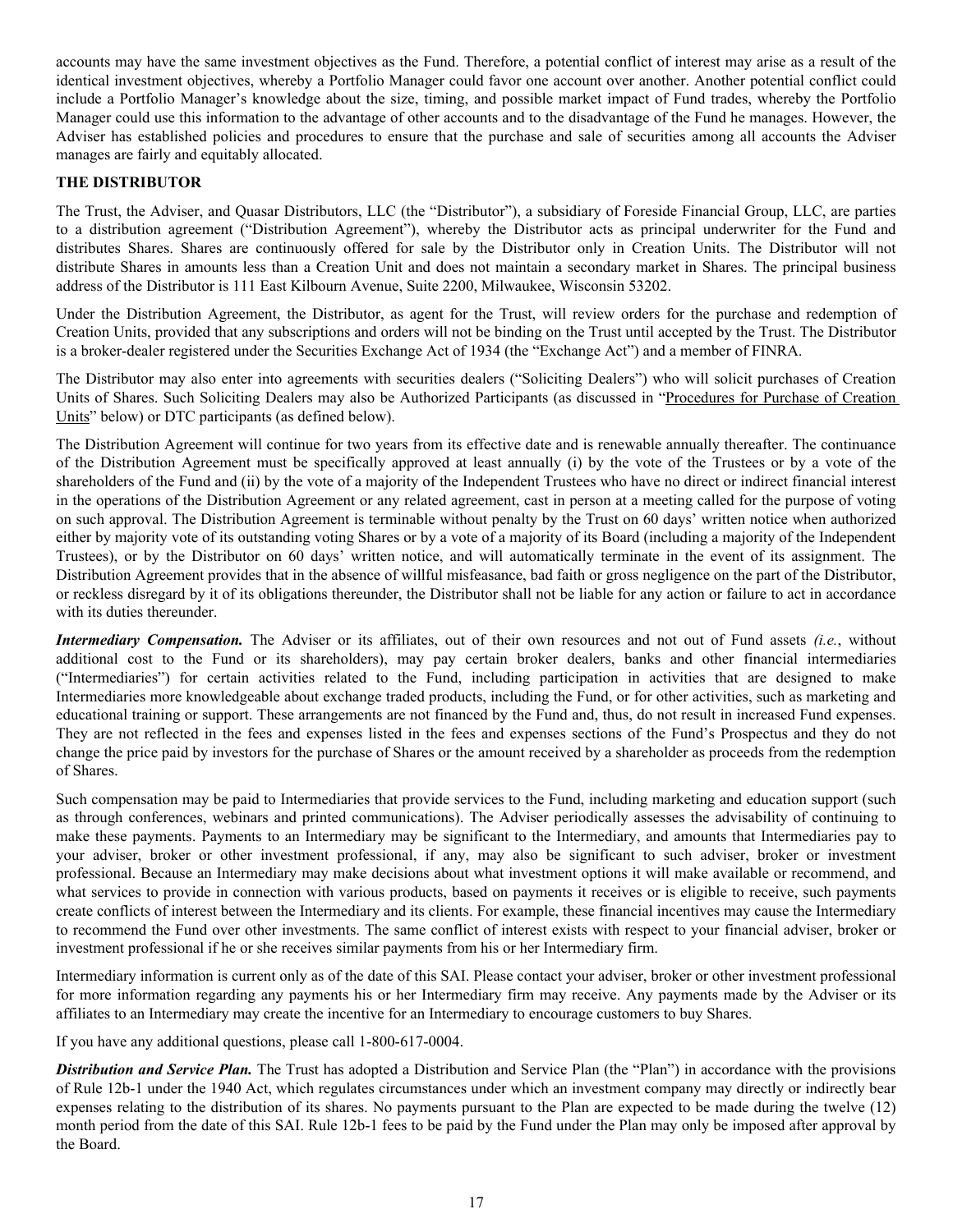<span id="page-18-0"></span>Continuance of the Plan must be approved annually by a majority of the Trustees of the Trust and by a majority of the Trustees who are not interested persons (as defined in the 1940 Act) of the Trust and have no direct or indirect financial interest in the Plan or in any agreements related to the Plan ("Qualified Trustees"). The Plan requires that quarterly written reports of amounts spent under the Plan and the purposes of such expenditures be furnished to and reviewed by the Trustees. The Plan may not be amended to increase materially the amount that may be spent thereunder without approval by a majority of the outstanding Shares. All material amendments of the Plan will require approval by a majority of the Trustees of the Trust and of the Qualified Trustees.

The Plan provides that the Fund pays the Distributor an annual fee of up to a maximum of 0.25% of the average daily net assets of the Shares. Under the Plan, the Distributor may make payments pursuant to written agreements to financial institutions and intermediaries such as banks, savings and loan associations and insurance companies including, without limit, investment counselors, broker-dealers and the Distributor's affiliates and subsidiaries (collectively, "Agents") as compensation for services and reimbursement of expenses incurred in connection with distribution assistance. The Plan is characterized as a compensation plan since the distribution fee will be paid to the Distributor without regard to the distribution expenses incurred by the Distributor or the amount of payments made to other financial institutions and intermediaries. The Trust intends to operate the Plan in accordance with its terms and with the FINRA rules concerning sales charges.

Under the Plan, subject to the limitations of applicable law and regulations, the Fund is authorized to compensate the Distributor up to the maximum amount to finance any activity primarily intended to result in the sale of Creation Units of the Fund or for providing or arranging for others to provide shareholder services and for the maintenance of shareholder accounts. Such activities may include, but are not limited to: (i) delivering copies of the Fund's then current reports, prospectuses, notices, and similar materials, to prospective purchasers of Creation Units; (ii) marketing and promotional services, including advertising; (iii) paying the costs of and compensating others, including Authorized Participants (as discussed in "Procedures for Purchase of Creation Units" below) with whom the Distributor has entered into written Authorized Participant Agreements, for performing shareholder servicing on behalf of the Fund; (iv) compensating certain Authorized Participants for providing assistance in distributing the Creation Units of the Fund, including the travel and communication expenses and salaries and/or commissions of sales personnel in connection with the distribution of the Creation Units of the Fund; (v) payments to financial institutions and intermediaries such as banks, savings and loan associations, insurance companies and investment counselors, broker-dealers, mutual fund supermarkets and the affiliates and subsidiaries of the Trust's service providers as compensation for services or reimbursement of expenses incurred in connection with distribution assistance; (vi) facilitating communications with beneficial owners of Shares, including the cost of providing (or paying others to provide) services to beneficial owners of Shares, including, but not limited to, assistance in answering inquiries related to shareholder accounts; and (vii) such other services and obligations as are set forth in the Distribution Agreement.

## **THE ADMINISTRATOR, CUSTODIAN, AND TRANSFER AGENT**

U.S. Bancorp Fund Services, LLC, doing business as U.S. Bank Global Fund Services, located at 615 East Michigan Street, Milwaukee, Wisconsin 53202, serves as the Fund's transfer agent, administrator, and index receipt agent.

Pursuant to a Fund Administration Servicing Agreement and a Fund Accounting Servicing Agreement between the Trust and Fund Services, Fund Services provides the Trust with administrative and management services (other than investment advisory services) and accounting services, including portfolio accounting services, tax accounting services, and furnishing financial reports. In this capacity, Fund Services does not have any responsibility or authority for the management of the Fund, the determination of investment policy, or for any matter pertaining to the distribution of Shares. As compensation for the administration, accounting and management services, the Adviser pays Fund Services a fee based on the Fund's average daily net assets, subject to a minimum annual fee. Fund Services also is entitled to certain out-of-pocket expenses for the services mentioned above, including pricing expenses.

Because the Fund is new, the Adviser has not paid any amount to Fund Services for administrative services rendered to the Fund as of the date of this SAI.

Pursuant to a Custody Agreement, U.S. Bank National Association (the "Custodian" or "U.S. Bank"), 1555 North Rivercenter Drive, Suite 302, Milwaukee, Wisconsin 53212, serves as the custodian of the Fund's assets. The Custodian holds and administers the assets in the Fund's portfolio. Pursuant to the Custody Agreement, the Custodian receives an annual fee from the Adviser based on the Trust's total average daily net assets, subject to a minimum annual fee, and certain settlement charges. The Custodian also is entitled to certain out-of-pocket expenses.

## **LEGAL COUNSEL**

Morgan, Lewis & Bockius LLP, located at 1111 Pennsylvania Avenue NW, Washington, DC 20004-2541, serves as legal counsel for the Trust.

# **INDEPENDENT REGISTERED PUBLIC ACCOUNTING FIRM**

Cohen & Company, Ltd., located at 342 North Water Street, Suite 830, Milwaukee, Wisconsin 53202, serves as the independent registered public accounting firm for the Fund.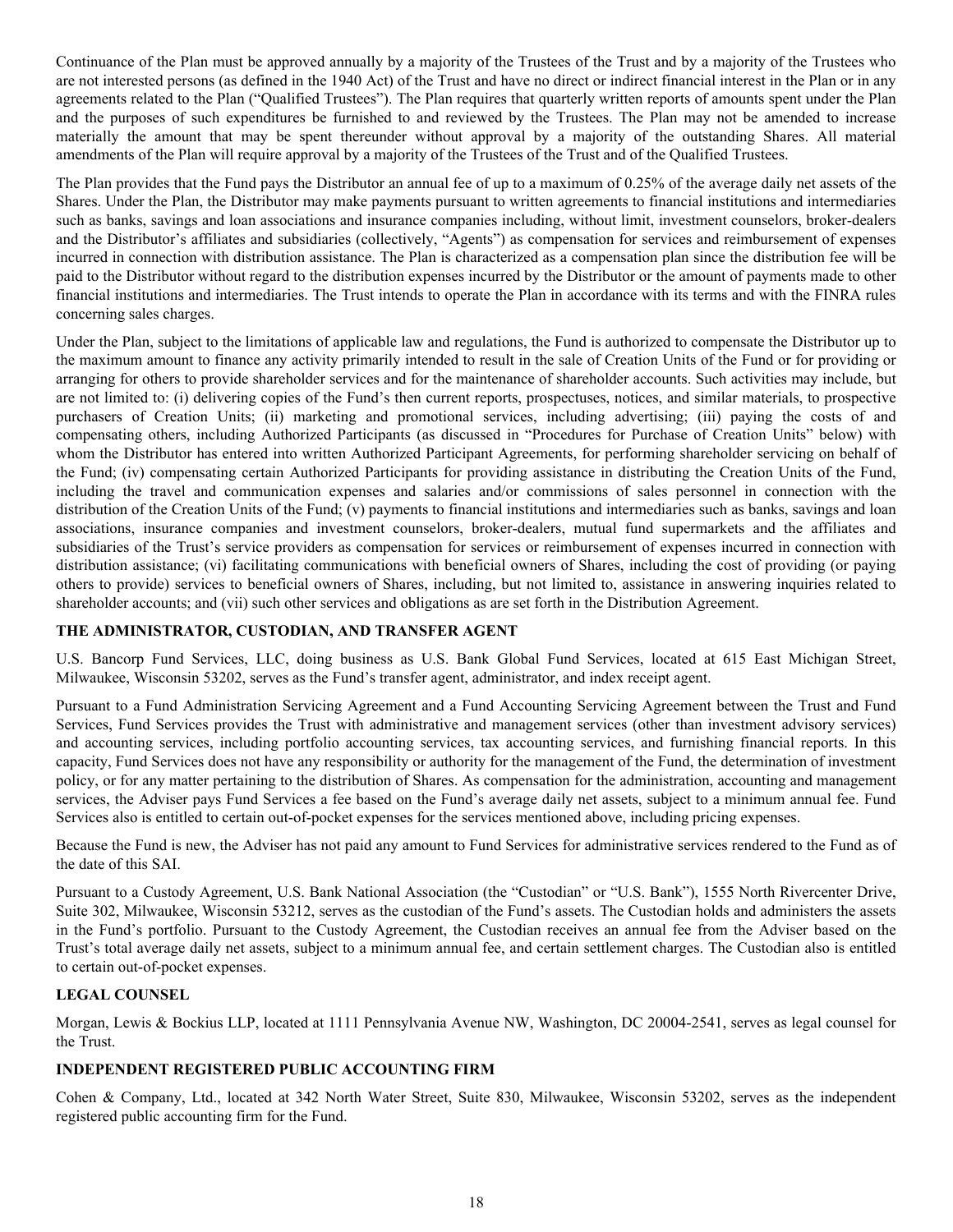## <span id="page-19-0"></span>**PORTFOLIO HOLDINGS DISCLOSURE POLICIES AND PROCEDURES**

The Trust's Board has adopted a policy regarding the disclosure of information about the Fund's security holdings. The Fund's entire portfolio holdings are publicly disseminated each day the Fund is open for business through financial reporting and news services, including publicly available internet web sites. In addition, the composition of the Deposit Securities is publicly disseminated daily prior to the opening of the Exchange via the National Securities Clearing Corporation ("NSCC").

#### **DESCRIPTION OF SHARES**

The Declaration of Trust authorizes the issuance of an unlimited number of funds and Shares. Each Share represents an equal proportionate interest in the Fund with each other Share. Shares are entitled upon liquidation to a pro rata share in the net assets of the Fund. Shareholders have no preemptive rights. The Declaration of Trust provides that the Trustees may create additional series or classes of Shares. All consideration received by the Trust for shares of any additional funds and all assets in which such consideration is invested would belong to that fund and would be subject to the liabilities related thereto. Share certificates representing Shares will not be issued. Shares, when issued, are fully paid and non-assessable.

Each Share has one vote with respect to matters upon which a shareholder vote is required, consistent with the requirements of the 1940 Act and the rules promulgated thereunder. Shares of all funds of the Trust vote together as a single class, except that if the matter being voted on affects only a particular fund it will be voted on only by that fund and if a matter affects a particular fund differently from other funds, that fund will vote separately on such matter. As a Delaware statutory trust, the Trust is not required, and does not intend, to hold annual meetings of shareholders. Approval of shareholders will be sought, however, for certain changes in the operation of the Trust and for the election of Trustees under certain circumstances. Upon the written request of shareholders owning at least 10% of the Trust's shares, the Trust will call for a meeting of shareholders to consider the removal of one or more Trustees and other certain matters. In the event that such a meeting is requested, the Trust will provide appropriate assistance and information to the shareholders requesting the meeting.

Under the Declaration of Trust, the Trustees have the power to liquidate the Fund without shareholder approval. While the Trustees have no present intention of exercising this power, they may do so if the Fund fails to reach a viable size within a reasonable amount of time or for such other reasons as may be determined by the Board.

# **LIMITATION OF TRUSTEES' LIABILITY**

The Declaration of Trust provides that a Trustee shall be liable only for his or her own willful misfeasance, bad faith, gross negligence or reckless disregard of the duties involved in the conduct of the office of Trustee, and shall not be liable for errors of judgment or mistakes of fact or law. The Trustees shall not be responsible or liable in any event for any neglect or wrong-doing of any officer, agent, employee, adviser or principal underwriter of the Trust, nor shall any Trustee be responsible for the act or omission of any other Trustee. The Declaration of Trust also provides that the Trust shall indemnify each person who is, or has been, a Trustee, officer, employee or agent of the Trust, any person who is serving or has served at the Trust's request as a Trustee, officer, trustee, employee or agent of another organization in which the Trust has any interest as a shareholder, creditor or otherwise to the extent and in the manner provided in the Amended and Restated By-laws. However, nothing in the Declaration of Trust shall protect or indemnify a Trustee against any liability for his or her willful misfeasance, bad faith, gross negligence, or reckless disregard of the duties involved in the conduct of the office of Trustee. Nothing contained in this section attempts to disclaim a Trustee's individual liability in any manner inconsistent with the federal securities laws.

## **BROKERAGE TRANSACTIONS**

The policy of the Trust regarding purchases and sales of securities for the Fund is that primary consideration will be given to obtaining the most favorable prices and efficient executions of transactions. Consistent with this policy, when securities transactions are effected on a stock exchange, the Trust's policy is to pay commissions which are considered fair and reasonable without necessarily determining that the lowest possible commissions are paid in all circumstances. The Trust believes that a requirement always to seek the lowest possible commission cost could impede effective portfolio management and preclude the Fund and the Adviser from obtaining a high quality of brokerage and research services. In seeking to determine the reasonableness of brokerage commissions paid in any transaction, the Adviser will rely upon its experience and knowledge regarding commissions generally charged by various brokers and on its judgment in evaluating the brokerage services received from the broker effecting the transaction. Such determinations are necessarily subjective and imprecise, as in most cases, an exact dollar value for those services is not ascertainable. The Trust has adopted policies and procedures that prohibit the consideration of sales of Shares as a factor in the selection of a broker or dealer to execute its portfolio transactions.

The Adviser owes a fiduciary duty to its clients to seek to provide best execution on trades effected. In selecting a broker/dealer for each specific transaction, the Adviser chooses the broker/dealer deemed most capable of providing the services necessary to obtain the most favorable execution. "Best execution" is generally understood to mean the most favorable cost or net proceeds reasonably obtainable under the circumstances. The full range of brokerage services applicable to a particular transaction may be considered when making this judgment, which may include, but is not limited to: liquidity, price, commission, timing, aggregated trades, capable floor brokers or traders, competent block trading coverage, ability to position, capital strength and stability, reliable and accurate communications and settlement processing, use of automation, knowledge of other buyers or sellers, arbitrage skills, administrative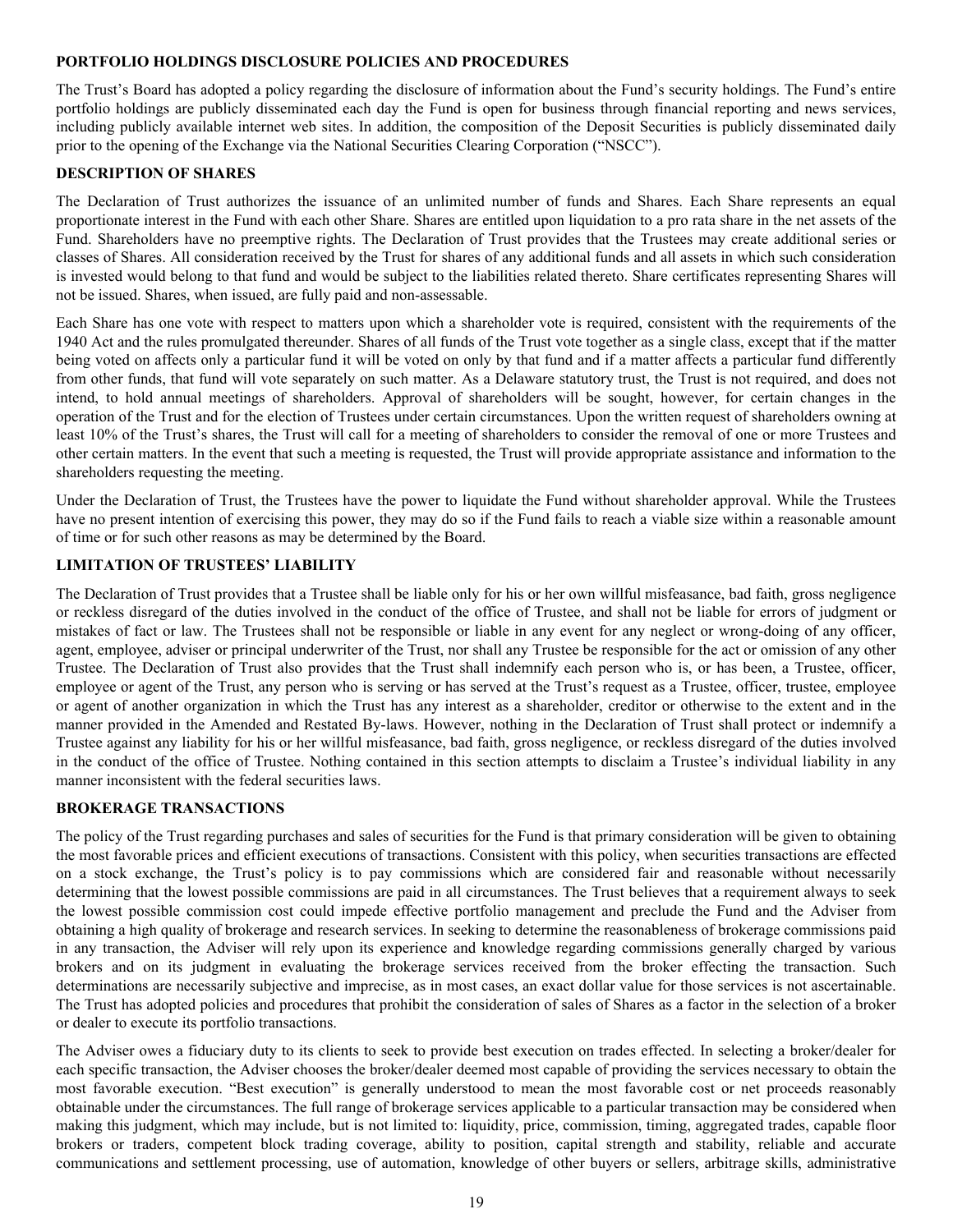ability, underwriting and provision of information on a particular security or market in which the transaction is to occur. The specific criteria will vary depending upon the nature of the transaction, the market in which it is executed, and the extent to which it is possible to select from among multiple broker/dealers. The Adviser will also use electronic crossing networks ("ECNs") when appropriate.

Subject to the foregoing policies, brokers or dealers selected to execute the Fund's portfolio transactions may include the Fund's Authorized Participants (as discussed in "Procedures for Purchase of Creation Units" below) or their affiliates. An Authorized Participant or its affiliates may be selected to execute the Fund's portfolio transactions in conjunction with an all-cash creation unit order or an order including "cash-in-lieu" (as described below under "Purchase and Redemption of Shares in Creation Units"), so long as such selection is in keeping with the foregoing policies. As described below under "Purchase and Redemption of Shares in Creation Units—Creation Transaction Fee" and "—Redemption Transaction Fee", the Fund may determine to not charge a variable fee on certain orders when the Adviser has determined that doing so is in the best interests of Fund shareholders, *e.g.*, for creation orders that facilitate the rebalance of the Fund's portfolio in a more tax efficient manner than could be achieved without such order, even if the decision to not charge a variable fee could be viewed as benefiting the Authorized Participant or its affiliate selected to execute the Fund's portfolio transactions in connection with such orders.

The Adviser may use the Fund's assets for, or participate in, third-party soft dollar arrangements, in addition to receiving proprietary research from various full service brokers, the cost of which is bundled with the cost of the broker's execution services. The Adviser does not "pay up" for the value of any such proprietary research. Section 28(e) of the 1934 Act permits the Adviser, under certain circumstances, to cause the Fund to pay a broker or dealer a commission for effecting a transaction in excess of the amount of commission another broker or dealer would have charged for effecting the transaction in recognition of the value of brokerage and research services provided by the broker or dealer. The Adviser may receive a variety of research services and information on many topics, which it can use in connection with its management responsibilities with respect to the various accounts over which it exercises investment discretion or otherwise provides investment advice. The research services may include qualifying order management systems, portfolio attribution and monitoring services and computer software and access charges which are directly related to investment research. Accordingly, the Fund may pay a broker commission higher than the lowest available in recognition of the broker's provision of such services to the Adviser, but only if the Adviser determines the total commission (including the soft dollar benefit) is comparable to the best commission rate that could be expected to be received from other brokers. The amount of soft dollar benefits received depends on the amount of brokerage transactions effected with the brokers. A conflict of interest exists because there is an incentive to: 1) cause clients to pay a higher commission than the firm might otherwise be able to negotiate; 2) cause clients to engage in more securities transactions than would otherwise be optimal; and 3) only recommend brokers that provide soft dollar benefits.

The Adviser faces a potential conflict of interest when it uses client trades to obtain brokerage or research services. This conflict exists because the Adviser is able to use the brokerage or research services to manage client accounts without paying cash for such services, which reduces the Adviser's expenses to the extent that the Adviser would have purchased such products had they not been provided by brokers. Section 28(e) permits the Adviser to use brokerage or research services for the benefit of any account it manages. Certain accounts managed by the Adviser may generate soft dollars used to purchase brokerage or research services that ultimately benefit other accounts managed by the Adviser, effectively cross subsidizing the other accounts managed by the Adviser that benefit directly from the product. The Adviser may not necessarily use all of the brokerage or research services in connection with managing the Fund whose trades generated the soft dollars used to purchase such products.

The Adviser is responsible, subject to oversight by the Board, for placing orders on behalf of the Fund for the purchase or sale of portfolio securities. If purchases or sales of portfolio securities of the Fund and one or more other investment companies or clients supervised by the Adviser are considered at or about the same time, transactions in such securities are allocated among the several investment companies and clients in a manner deemed equitable and consistent with its fiduciary obligations to all by the Adviser. In some cases, this procedure could have a detrimental effect on the price or volume of the security so far as the Fund is concerned. However, in other cases, it is possible that the ability to participate in volume transactions and to negotiate lower brokerage commissions will be beneficial to the Fund. The primary consideration is prompt execution of orders at the most favorable net price.

The Fund may deal with affiliates in principal transactions to the extent permitted by exemptive order or applicable rule or regulation.

Because the Fund is new, it has not paid any brokerage commissions as of the date of this SAI.

**Directed Brokerage.** Because the Fund is new, the Fund has not paid any commissions on brokerage transactions directed to brokers pursuant to an agreement or understanding whereby the broker provides research or other brokerage services to the Adviser as of the date of this SAI.

**Brokerage with Fund Affiliates**. The Fund may execute brokerage or other agency transactions through registered broker-dealer affiliates of the Fund, the Adviser, or the Distributor for a commission in conformity with the 1940 Act, the 1934 Act and rules promulgated by the SEC. These rules require that commissions paid to the affiliate by the Fund for exchange transactions not exceed "usual and customary" brokerage commissions. The rules define "usual and customary" commissions to include amounts which are "reasonable and fair compared to the commission, fee or other remuneration received or to be received by other brokers in connection with comparable transactions involving similar securities being purchased or sold on a securities exchange during a comparable period of time." The Trustees, including those who are not "interested persons" of the Fund, have adopted procedures for evaluating the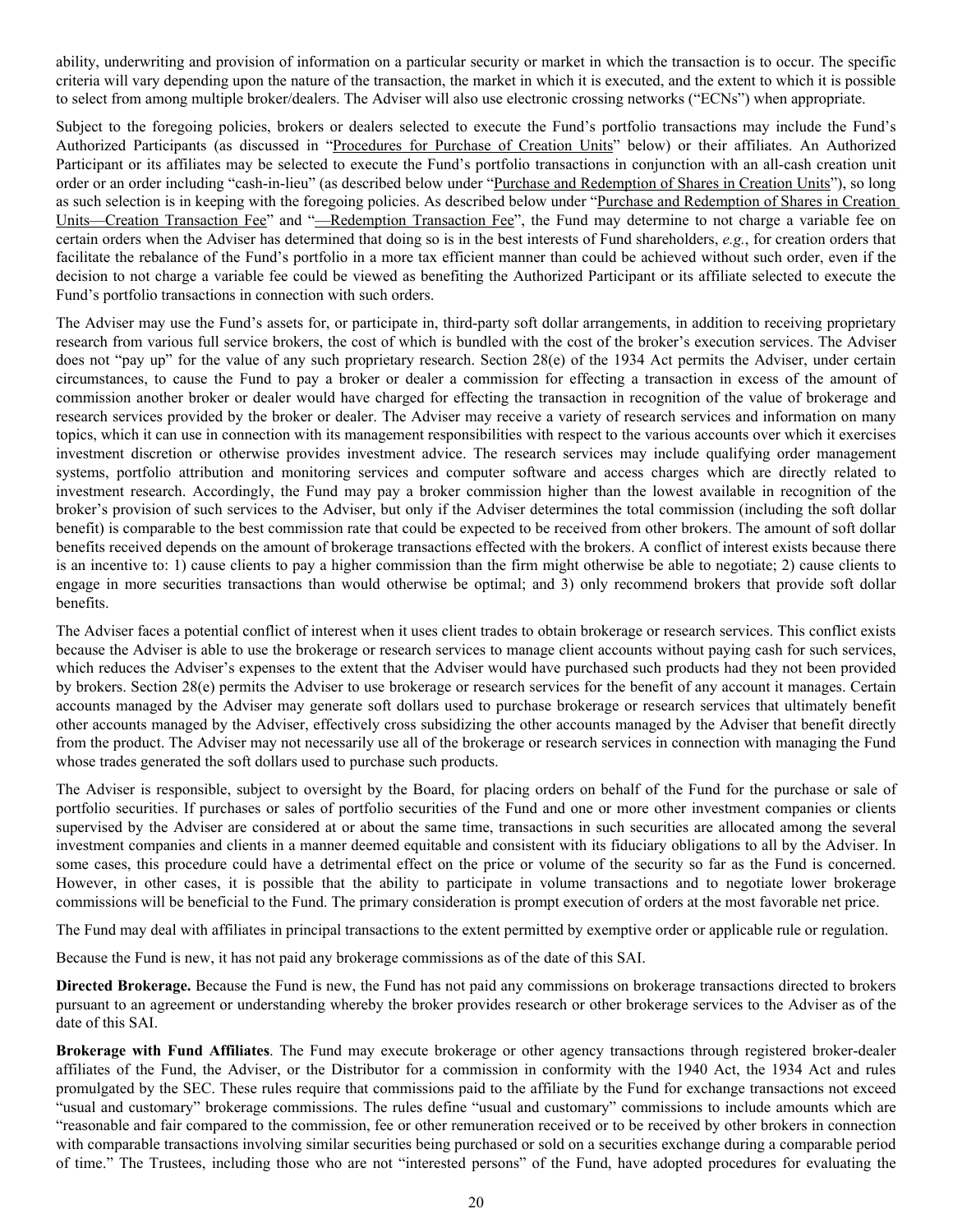<span id="page-21-0"></span>reasonableness of commissions paid to affiliates and review these procedures periodically. Because the Fund is new, the Fund has not paid brokerage commissions to any registered broker-dealer affiliates of the Fund, the Adviser, or the Distributor as of the date of this SAI.

**Securities of "Regular Broker-Dealers."** The Fund is required to identify any securities of its "regular brokers and dealers" (as such term is defined in the 1940 Act) that it may hold at the close of its most recent fiscal year. "Regular brokers or dealers" of the Fund are the ten brokers or dealers that, during the most recent fiscal year: (i) received the greatest dollar amounts of brokerage commissions from the Fund's portfolio transactions; (ii) engaged as principal in the largest dollar amounts of portfolio transactions of the Fund; or (iii) sold the largest dollar amounts of Shares. Because the Fund is new, the Fund did not hold any securities of its "regular broker dealers" as of the date of this SAI.

# **PORTFOLIO TURNOVER RATE**

Portfolio turnover may vary from year to year, as well as within a year. High turnover rates are likely to result in comparatively greater brokerage expenses. The overall reasonableness of brokerage commissions is evaluated by the Adviser based upon its knowledge of available information as to the general level of commissions paid by other institutional investors for comparable services.

## **BOOK ENTRY ONLY SYSTEM**

The Depository Trust Company ("DTC") acts as securities depositary for Shares. Shares are represented by securities registered in the name of DTC or its nominee, Cede & Co., and deposited with, or on behalf of, DTC. Except in limited circumstances set forth below, certificates will not be issued for Shares.

DTC is a limited-purpose trust company that was created to hold securities of its participants (the "DTC Participants") and to facilitate the clearance and settlement of securities transactions among the DTC Participants in such securities through electronic book-entry changes in accounts of the DTC Participants, thereby eliminating the need for physical movement of securities certificates. DTC Participants include securities brokers and dealers, banks, trust companies, clearing corporations and certain other organizations, some of whom (and/or their representatives) own DTC. More specifically, DTC is owned by a number of its DTC Participants and by the New York Stock Exchange ("NYSE") and FINRA. Access to the DTC system is also available to others such as banks, brokers, dealers, and trust companies that clear through or maintain a custodial relationship with a DTC Participant, either directly or indirectly (the "Indirect Participants").

Beneficial ownership of Shares is limited to DTC Participants, Indirect Participants, and persons holding interests through DTC Participants and Indirect Participants. Ownership of beneficial interests in Shares (owners of such beneficial interests are referred to in this SAI as "Beneficial Owners") is shown on, and the transfer of ownership is effected only through, records maintained by DTC (with respect to DTC Participants) and on the records of DTC Participants (with respect to Indirect Participants and Beneficial Owners that are not DTC Participants). Beneficial Owners will receive from or through the DTC Participant a written confirmation relating to their purchase of Shares. The Trust recognizes DTC or its nominee as the record owner of all Shares for all purposes. Beneficial Owners of Shares are not entitled to have Shares registered in their names, and will not receive or be entitled to physical delivery of Share certificates. Each Beneficial Owner must rely on the procedures of DTC and any DTC Participant and/or Indirect Participant through which such Beneficial Owner holds its interests, to exercise any rights of a holder of Shares.

Conveyance of all notices, statements, and other communications to Beneficial Owners is effected as follows. DTC will make available to the Trust upon request and for a fee a listing of Shares held by each DTC Participant. The Trust shall obtain from each such DTC Participant the number of Beneficial Owners holding Shares, directly or indirectly, through such DTC Participant. The Trust shall provide each such DTC Participant with copies of such notice, statement, or other communication, in such form, number and at such place as such DTC Participant may reasonably request, in order that such notice, statement or communication may be transmitted by such DTC Participant, directly or indirectly, to such Beneficial Owners. In addition, the Trust shall pay to each such DTC Participant a fair and reasonable amount as reimbursement for the expenses attendant to such transmittal, all subject to applicable statutory and regulatory requirements.

Share distributions shall be made to DTC or its nominee, Cede & Co., as the registered holder of all Shares. DTC or its nominee, upon receipt of any such distributions, shall credit immediately DTC Participants' accounts with payments in amounts proportionate to their respective beneficial interests in the Fund as shown on the records of DTC or its nominee. Payments by DTC Participants to Indirect Participants and Beneficial Owners of Shares held through such DTC Participants will be governed by standing instructions and customary practices, as is now the case with securities held for the accounts of customers in bearer form or registered in a "street name," and will be the responsibility of such DTC Participants.

The Trust has no responsibility or liability for any aspect of the records relating to or notices to Beneficial Owners, or payments made on account of beneficial ownership interests in Shares, or for maintaining, supervising, or reviewing any records relating to such beneficial ownership interests, or for any other aspect of the relationship between DTC and the DTC Participants or the relationship between such DTC Participants and the Indirect Participants and Beneficial Owners owning through such DTC Participants.

DTC may determine to discontinue providing its service with respect to the Fund at any time by giving reasonable notice to the Fund and discharging its responsibilities with respect thereto under applicable law. Under such circumstances, the Fund shall take action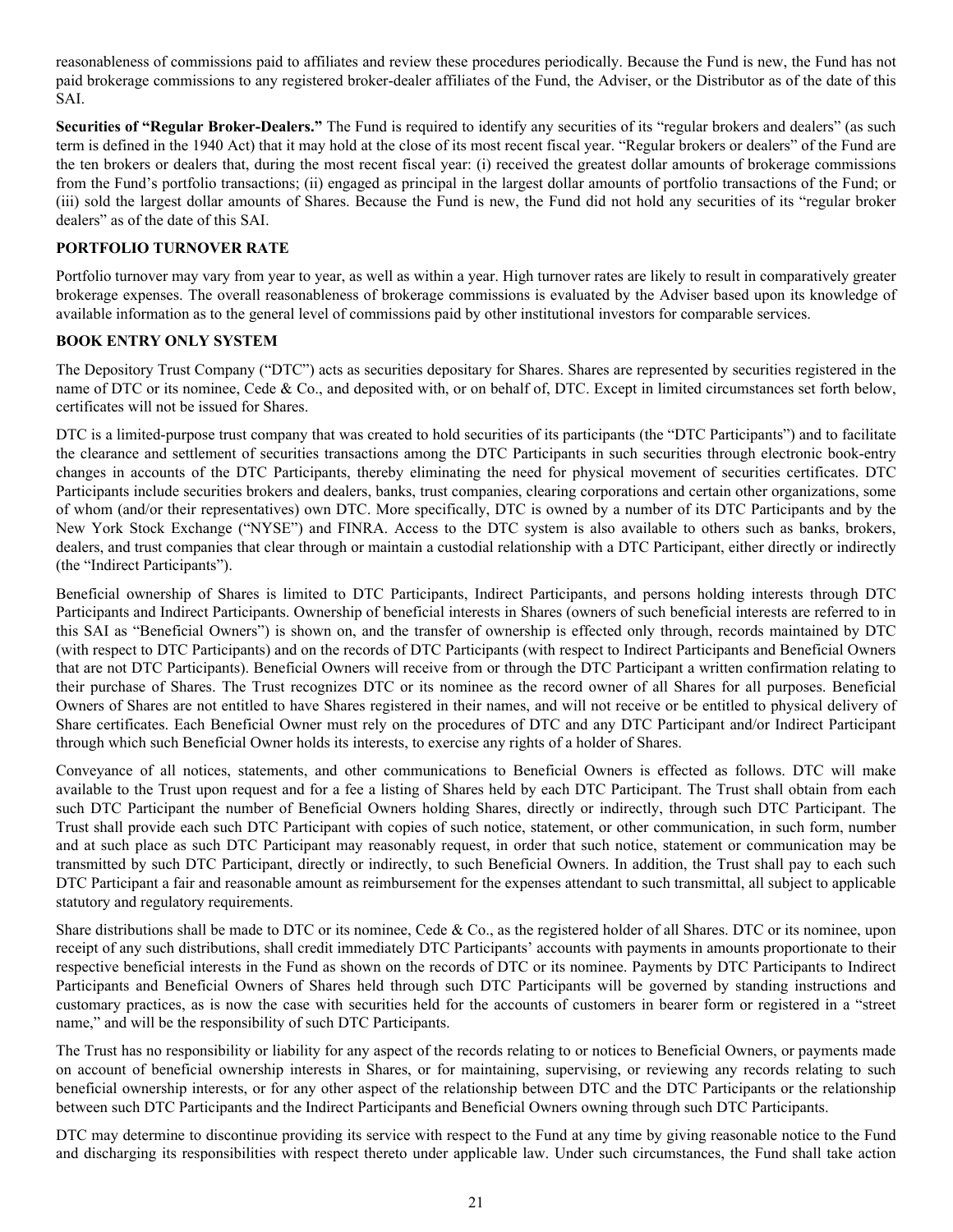<span id="page-22-0"></span>either to find a replacement for DTC to perform its functions at a comparable cost or, if such replacement is unavailable, to issue and deliver printed certificates representing ownership of Shares, unless the Trust makes other arrangements with respect thereto satisfactory to the Exchange.

# **PURCHASE AND REDEMPTION OF SHARES IN CREATION UNITS**

The Trust issues and redeems Shares only in Creation Units on a continuous basis through the Transfer Agent, without a sales load (but subject to transaction fees, if applicable), at their NAV per share next determined after receipt of an order, on any Business Day, in proper form pursuant to the terms of the Authorized Participant Agreement ("Participant Agreement"). The NAV of Shares is calculated each business day as of the scheduled close of regular trading on the NYSE, generally 4:00 p.m., Eastern time. The Fund will not issue fractional Creation Units. A "Business Day" is any day on which the NYSE is open for business.

**Fund Deposit.** The consideration for purchase of a Creation Unit of the Fund generally consists of the in-kind deposit of a designated portfolio of securities (the "Deposit Securities") per each Creation Unit and the Cash Component (defined below), computed as described below. Notwithstanding the foregoing, the Trust reserves the right to permit or require the substitution of a "cash in lieu" amount ("Deposit Cash") to be added to the Cash Component to replace any Deposit Security. When accepting purchases of Creation Units for all or a portion of Deposit Cash, the Fund may incur additional costs associated with the acquisition of Deposit Securities that would otherwise be provided by an in-kind purchaser.

Together, the Deposit Securities or Deposit Cash, as applicable, and the Cash Component constitute the "Fund Deposit," which represents the minimum initial and subsequent investment amount for a Creation Unit of the Fund. The "Cash Component" is an amount equal to the difference between the NAV of Shares (per Creation Unit) and the value of the Deposit Securities or Deposit Cash, as applicable. If the Cash Component is a positive number (*i.e.*, the NAV per Creation Unit exceeds the value of the Deposit Securities or Deposit Cash, as applicable), the Cash Component shall be such positive amount. If the Cash Component is a negative number (*i.e.*, the NAV per Creation Unit is less than the value of the Deposit Securities or Deposit Cash, as applicable), the Cash Component shall be such negative amount and the creator will be entitled to receive cash in an amount equal to the Cash Component. The Cash Component serves the function of compensating for any differences between the NAV per Creation Unit and the value of the Deposit Securities or Deposit Cash, as applicable. Computation of the Cash Component excludes any stamp duty or other similar fees and expenses payable upon transfer of beneficial ownership of the Deposit Securities, if applicable, which shall be the sole responsibility of the Authorized Participant (as defined below).

The Fund, through NSCC, makes available on each Business Day, prior to the opening of business on the Exchange (currently 9:30 a.m., Eastern time), the list of the names and the required number of shares of each Deposit Security or the required amount of Deposit Cash, as applicable, to be included in the current Fund Deposit (based on information at the end of the previous Business Day) for the Fund. Such Fund Deposit is subject to any applicable adjustments as described below, to effect purchases of Creation Units of the Fund until such time as the next-announced composition of the Deposit Securities or the required amount of Deposit Cash, as applicable, is made available.

The identity and number of Shares of the Deposit Securities or the amount of Deposit Cash, as applicable, required for a Fund Deposit for the Fund changes as rebalancing adjustments and corporate action events are reflected from time to time by the Adviser with a view to the investment objective of the Fund.

The Trust reserves the right to permit or require the substitution of Deposit Cash to replace any Deposit Security, which shall be added to the Cash Component, including, without limitation, in situations where the Deposit Security: (i) may not be available in sufficient quantity for delivery; (ii) may not be eligible for transfer through the systems of DTC for corporate securities and municipal securities; (iii) may not be eligible for trading by an Authorized Participant (as defined below) or the investor for which it is acting; (iv) would be restricted under the securities laws or where the delivery of the Deposit Security to the Authorized Participant would result in the disposition of the Deposit Security by the Authorized Participant becoming restricted under the securities laws; or (v) in certain other situations (collectively, "custom orders").

**Procedures for Purchase of Creation Units.** To be eligible to place orders with the Transfer Agent to purchase a Creation Unit of the Fund, an entity must be (i) a "Participating Party" (*i.e.*, a broker-dealer or other participant in the clearing process through the Continuous Net Settlement System of the NSCC (the "Clearing Process")), a clearing agency that is registered with the SEC; or (ii) a DTC Participant (see "Book Entry Only System"). In addition, each Participating Party or DTC Participant (each, an "Authorized Participant") must execute a Participant Agreement that has been agreed to by the Distributor, and that has been accepted by the Transfer Agent, with respect to purchases and redemptions of Creation Units. Each Authorized Participant will agree, pursuant to the terms of a Participant Agreement, on behalf of itself or any investor on whose behalf it will act, to certain conditions, including that it will pay to the Trust, an amount of cash sufficient to pay the Cash Component together with the creation transaction fee (described below), if applicable, and any other applicable fees and taxes.

All orders to purchase Shares directly from the Fund must be placed for one or more Creation Units and in the manner and by the time set forth in the Participant Agreement and/or applicable order form. The order cut-off time for the Fund for orders to purchase Creation Units is expected to be 3:00 p.m. Eastern time, which time may be modified by the Fund from time-to-time by amendment to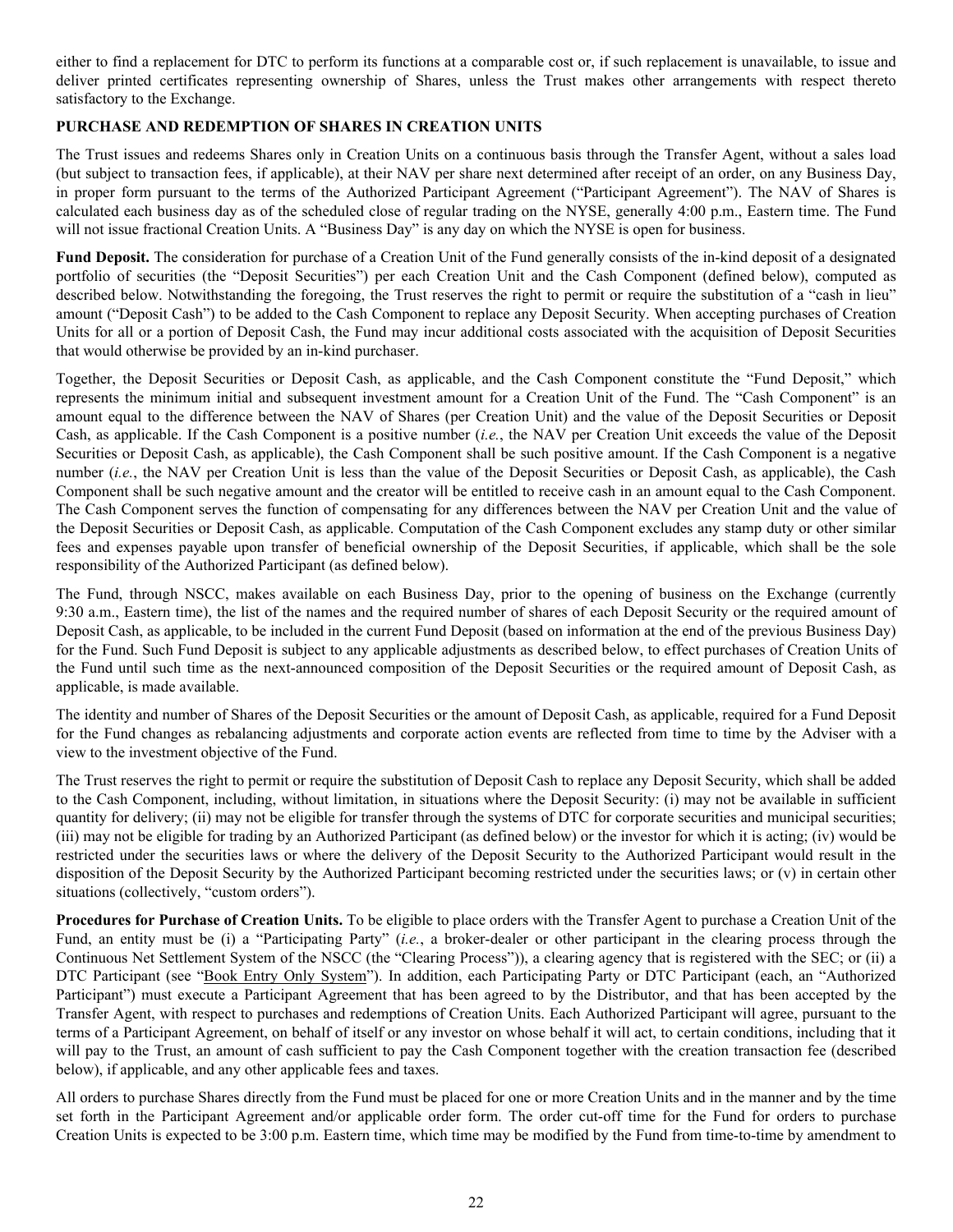the Participant Agreement and/or applicable order form. The date on which an order to purchase Creation Units (or an order to redeem Creation Units, as set forth below) is received and accepted is referred to as the "Order Placement Date."

An Authorized Participant may require an investor to make certain representations or enter into agreements with respect to the order (*e.g.*, to provide for payments of cash, when required). Investors should be aware that their particular broker may not have executed a Participant Agreement and that, therefore, orders to purchase Shares directly from the Fund in Creation Units have to be placed by the investor's broker through an Authorized Participant that has executed a Participant Agreement. In such cases there may be additional charges to such investor. At any given time, there may be only a limited number of broker-dealers that have executed a Participant Agreement and only a small number of such Authorized Participants may have international capabilities.

On days when the Exchange closes earlier than normal, the Fund may require orders to create Creation Units to be placed earlier in the day. In addition, if a market or markets on which the Fund's investments are primarily traded is closed, the Fund will also generally not accept orders on such day(s). Orders must be transmitted by an Authorized Participant by telephone or other transmission method acceptable to the Transfer Agent pursuant to procedures set forth in the Participant Agreement and in accordance with the applicable order form. On behalf of the Fund, the Transfer Agent will notify the Custodian of such order. The Custodian will then provide such information to the appropriate local sub-custodian(s). Those placing orders through an Authorized Participant should allow sufficient time to permit proper submission of the purchase order to the Transfer Agent by the cut-off time on such Business Day. Economic or market disruptions or changes, or telephone or other communication failure may impede the ability to reach the Transfer Agent or an Authorized Participant.

Fund Deposits must be delivered by an Authorized Participant through the Federal Reserve System (for cash) or through DTC (for corporate securities), through a subcustody agent (for foreign securities), and/or through such other arrangements allowed by the Trust or its agents. With respect to foreign Deposit Securities, the Custodian shall cause the subcustodian of the Fund to maintain an account into which the Authorized Participant shall deliver, on behalf of itself or the party on whose behalf it is acting, such Deposit Securities (or Deposit Cash for all or a part of such securities, as permitted or required), with any appropriate adjustments as advised by the Trust. Foreign Deposit Securities must be delivered to an account maintained at the applicable local subcustodian. The Fund Deposit transfer must be ordered by the Authorized Participant in a timely fashion so as to ensure the delivery of the requisite number of Deposit Securities or Deposit Cash, as applicable, to the account of the Fund or its agents by no later than 12:00 p.m. Eastern time (or such other time as specified by the Trust) on the Settlement Date. If the Fund or its agents do not receive all of the Deposit Securities, or the required Deposit Cash in lieu thereof, by such time, then the order may be deemed rejected and the Authorized Participant shall be liable to the Fund for losses, if any, resulting therefrom. The "Settlement Date" for the Fund is generally the Business Day after the Order Placement Date. All questions as to the number of Deposit Securities or Deposit Cash to be delivered, as applicable, and the validity, form and eligibility (including time of receipt) for the deposit of any tendered securities or cash, as applicable, will be determined by the Trust, whose determination shall be final and binding. The amount of cash represented by the Cash Component must be transferred directly to the Custodian through the Federal Reserve Bank wire transfer system in a timely manner so as to be received by the Custodian no later than the Settlement Date. If the Cash Component and the Deposit Securities or Deposit Cash, as applicable, are not received by the Custodian in a timely manner by the Settlement Date, the creation order may be cancelled. Upon written notice to the Transfer Agent, such canceled order may be resubmitted the following Business Day using a Fund Deposit as newly constituted to reflect the then current NAV of the Fund.

The order shall be deemed to be received on the Business Day on which the order is placed provided that the order is placed in proper form prior to the applicable cut-off time and the federal funds in the appropriate amount are deposited with the Custodian on the Settlement Date. If the order is not placed in proper form as required, or federal funds in the appropriate amount are not received on the Settlement Date, then the order may be deemed to be rejected and the Authorized Participant shall be liable to the Fund for losses, if any, resulting therefrom. A creation request is considered to be in "proper form" if all procedures set forth in the Participant Agreement, order form and this SAI are properly followed.

**Issuance of a Creation Unit.** Except as provided in this SAI, Creation Units will not be issued until the transfer of good title to the Trust of the Deposit Securities or payment of Deposit Cash, as applicable, and the payment of the Cash Component have been completed. When the subcustodian has confirmed to the Custodian that the required Deposit Securities (or the cash value thereof) have been delivered to the account of the relevant subcustodian or subcustodians, the Transfer Agent and the Adviser shall be notified of such delivery, and the Trust will issue and cause the delivery of the Creation Units. The delivery of Creation Units so created generally will occur no later than the Business Day following the day on which the purchase order is deemed received by the Transfer Agent. The Authorized Participant shall be liable to the Fund for losses, if any, resulting from unsettled orders. However, the Fund reserves the right to settle Creation Unit transactions on a basis other than the Business Day following the day on which the purchase order is deemed received by the Transfer Agent to accommodate foreign market holiday schedules, to account for different treatment among foreign and U.S. markets of dividend record dates and ex-dividend dates (that is the last day the holder of a security can sell the security and still receive dividends payable on the security), and in certain other circumstances.

Creation Units may be purchased in advance of receipt by the Trust of all or a portion of the applicable Deposit Securities as described below. In these circumstances, the initial deposit will have a value greater than the NAV of Shares on the date the order is placed in proper form since, in addition to available Deposit Securities, cash must be deposited in an amount equal to the sum of (i) the Cash Component, plus (ii) an additional amount of cash equal to a percentage of the value as set forth in the Participant Agreement, of the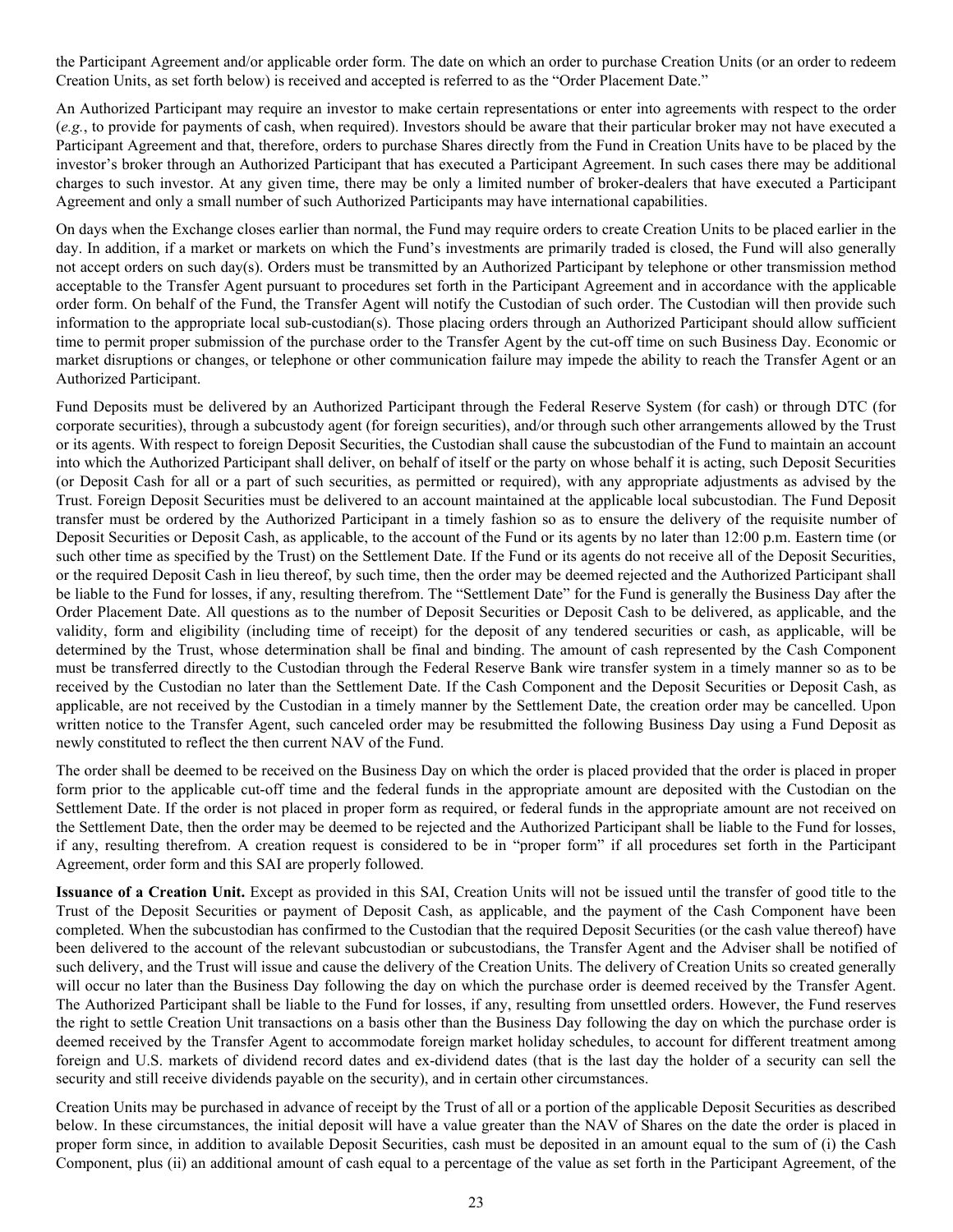undelivered Deposit Securities (the "Additional Cash Deposit"), which shall be maintained in a separate non-interest bearing collateral account. The Authorized Participant must deposit with the Custodian the Additional Cash Deposit, as applicable, by 12:00 p.m. Eastern time (or such other time as specified by the Trust) on the Settlement Date. If the Fund or its agents do not receive the Additional Cash Deposit in the appropriate amount, by such time, then the order may be deemed rejected and the Authorized Participant shall be liable to the Fund for losses, if any, resulting therefrom. An additional amount of cash shall be required to be deposited with the Trust, pending delivery of the missing Deposit Securities to the extent necessary to maintain the Additional Cash Deposit with the Trust in an amount at least equal to the applicable percentage, as set forth in the Participant Agreement, of the daily market value of the missing Deposit Securities. The Participant Agreement will permit the Trust to buy the missing Deposit Securities at any time. Authorized Participants will be liable to the Trust for the costs incurred by the Trust in connection with any such purchases. These costs will be deemed to include the amount by which the actual purchase price of the Deposit Securities exceeds the value of such Deposit Securities on the day the purchase order was deemed received by the Transfer Agent plus the brokerage and related transaction costs associated with such purchases. The Trust will return any unused portion of the Additional Cash Deposit once all of the missing Deposit Securities have been properly received by the Custodian or purchased by the Trust and deposited into the Trust. In addition, a transaction fee, as described below under "Creation Transaction Fee," may be charged. The delivery of Creation Units so created generally will occur no later than the Settlement Date.

**Acceptance of Orders of Creation Units.** The Trust reserves the absolute right to reject an order for Creation Units transmitted to it by the Transfer Agent with respect to the Fund including, without limitation, if (a) the order is not in proper form; (b) the Deposit Securities or Deposit Cash, as applicable, delivered by the Participant are not as disseminated through the facilities of the NSCC for that date by the Custodian; (c) the investor(s), upon obtaining Shares ordered, would own 80% or more of the currently outstanding Shares; (d) acceptance of the Deposit Securities would have certain adverse tax consequences to the Fund; (e) the acceptance of the Fund Deposit would, in the opinion of counsel, be unlawful; (f) the acceptance of the Fund Deposit would otherwise, in the discretion of the Trust or the Adviser, have an adverse effect on the Trust or the rights of beneficial owners; (g) the acceptance or receipt of the order for a Creation Unit would, in the opinion of counsel to the Trust, be unlawful; or (h) in the event that circumstances outside the control of the Trust, the Custodian, the Transfer Agent and/or the Adviser make it for all practical purposes not feasible to process orders for Creation Units.

Examples of such circumstances include acts of God or public service or utility problems such as fires, floods, extreme weather conditions and power outages resulting in telephone, telecopy and computer failures; market conditions or activities causing trading halts; systems failures involving computer or other information systems affecting the Trust, the Distributor, the Custodian, a subcustodian, the Transfer Agent, DTC, NSCC, Federal Reserve System, or any other participant in the creation process, and other extraordinary events. The Transfer Agent shall notify a prospective creator of a Creation Unit and/or the Authorized Participant acting on behalf of the creator of a Creation Unit of its rejection of the order of such person. The Trust, the Transfer Agent, the Custodian, any sub-custodian and the Distributor are under no duty, however, to give notification of any defects or irregularities in the delivery of Fund Deposits nor shall either of them incur any liability for the failure to give any such notification. The Trust, the Transfer Agent, the Custodian and the Distributor shall not be liable for the rejection of any purchase order for Creation Units.

All questions as to the number of Shares of each security in the Deposit Securities and the validity, form, eligibility and acceptance for deposit of any securities to be delivered shall be determined by the Trust, and the Trust's determination shall be final and binding.

**Creation Transaction Fee.** A fixed purchase (*i.e.*, creation) transaction fee, payable to the Fund's custodian, may be imposed for the transfer and other transaction costs associated with the purchase of Creation Units ("Creation Order Costs"). The standard fixed creation transaction fee for the Fund is \$500, regardless of the number of Creation Units created in the transaction. The Fund may adjust the standard fixed creation transaction fee from time to time. The fixed creation fee may be waived on certain orders if the Fund's custodian has determined to waive some or all of the Creation Order Costs associated with the order or another party, such as the Adviser, has agreed to pay such fee.

In addition, a variable fee, payable to the Fund, of up to a maximum of 2% of the value of the Creation Units subject to the transaction may be imposed for cash purchases, non-standard orders, or partial cash purchases of Creation Units. The variable charge is primarily designed to cover additional costs (*e.g.*, brokerage, taxes) involved with buying the securities with cash. The Fund may determine to not charge a variable fee on certain orders when the Adviser has determined that doing so is in the best interests of Fund shareholders, *e.g.*, for creation orders that facilitate the rebalance of the Fund's portfolio in a more tax efficient manner than could be achieved without such order.

Investors who use the services of a broker or other such intermediary may be charged a fee for such services. Investors are responsible for the fixed costs of transferring the Fund Securities from the Trust to their account or on their order.

**Risks of Purchasing Creation Units.** There are certain legal risks unique to investors purchasing Creation Units directly from the Fund. Because Shares may be issued on an ongoing basis, a "distribution" of Shares could be occurring at any time. Certain activities that a shareholder performs as a dealer could, depending on the circumstances, result in the shareholder being deemed a participant in the distribution in a manner that could render the shareholder a statutory underwriter and subject to the prospectus delivery and liability provisions of the Securities Act. For example, a shareholder could be deemed a statutory underwriter if it purchases Creation Units from the Fund, breaks them down into the constituent shares, and sells those shares directly to customers, or if a shareholder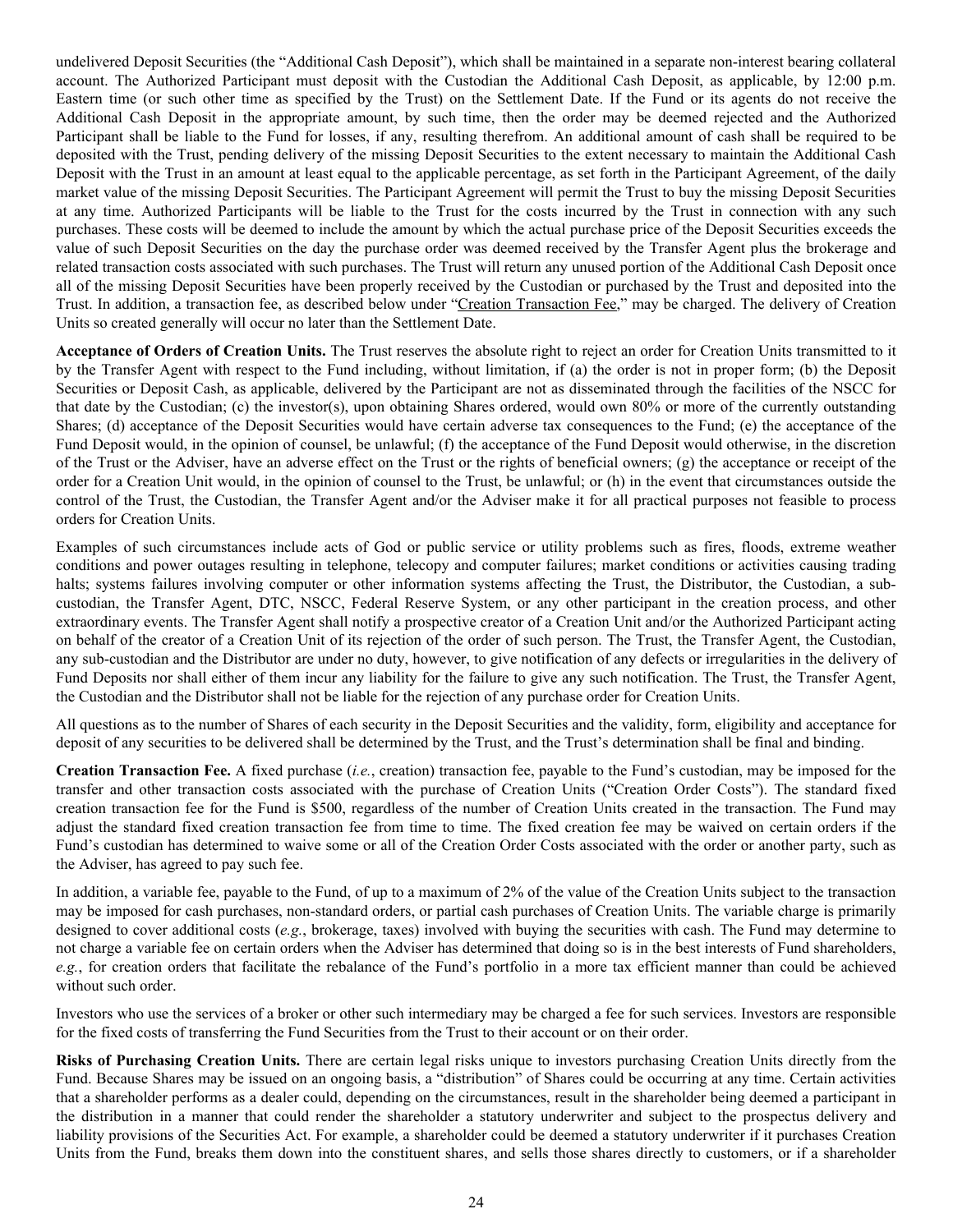chooses to couple the creation of a supply of new Shares with an active selling effort involving solicitation of secondary-market demand for Shares. Whether a person is an underwriter depends upon all of the facts and circumstances pertaining to that person's activities, and the examples mentioned here should not be considered a complete description of all the activities that could cause you to be deemed an underwriter.

Dealers who are not "underwriters" but are participating in a distribution (as opposed to engaging in ordinary secondary-market transactions), and thus dealing with Shares as part of an "unsold allotment" within the meaning of Section  $4(a)(3)(C)$  of the Securities Act, will be unable to take advantage of the prospectus delivery exemption provided by Section  $4(a)(3)$  of the Securities Act.

**Redemption.** Shares may be redeemed only in Creation Units at their NAV next determined after receipt of a redemption request in proper form by the Fund through the Transfer Agent and only on a Business Day. EXCEPT UPON LIQUIDATION OF THE FUND, THE TRUST WILL NOT REDEEM SHARES IN AMOUNTS LESS THAN CREATION UNITS. Investors must accumulate enough Shares in the secondary market to constitute a Creation Unit to have such Shares redeemed by the Trust. There can be no assurance, however, that there will be sufficient liquidity in the public trading market at any time to permit assembly of a Creation Unit. Investors should expect to incur brokerage and other costs in connection with assembling a sufficient number of Shares to constitute a redeemable Creation Unit.

With respect to the Fund, the Custodian, through the NSCC, makes available prior to the opening of business on the Exchange (currently 9:30 a.m., Eastern time) on each Business Day, the list of the names and Share quantities of the Fund's portfolio securities that will be applicable (subject to possible amendment or correction) to redemption requests received in proper form (as defined below) on that day ("Fund Securities"). Fund Securities received on redemption may not be identical to Deposit Securities.

Redemption proceeds for a Creation Unit are paid either in-kind or in cash, or combination thereof, as determined by the Trust. With respect to in-kind redemptions of the Fund, redemption proceeds for a Creation Unit will consist of Fund Securities - as announced by the Custodian on the Business Day of the request for redemption received in proper form plus cash in an amount equal to the difference between the NAV of Shares being redeemed, as next determined after a receipt of a request in proper form, and the value of the Fund Securities (the "Cash Redemption Amount"), less a fixed redemption transaction fee, as applicable, as set forth below. In the event that the Fund Securities have a value greater than the NAV of Shares, a compensating cash payment equal to the differential is required to be made by or through an Authorized Participant by the redeeming shareholder. Notwithstanding the foregoing, at the Trust's discretion, an Authorized Participant may receive the corresponding cash value of the securities in lieu of the in-kind securities value representing one or more Fund Securities.

**Redemption Transaction Fee.** A fixed redemption transaction fee, payable to the Fund's custodian, may be imposed for the transfer and other transaction costs associated with the redemption of Creation Units ("Redemption Order Costs"). The standard fixed redemption transaction fee for the Fund is \$500, regardless of the number of Creation Units redeemed in the transaction. The Fund may adjust the redemption transaction fee from time to time. The fixed redemption fee may be waived on certain orders if the Fund's custodian has determined to waive some or all of the Redemption Order Costs associated with the order or another party, such as the Adviser, has agreed to pay such fee.

In addition, a variable fee, payable to the Fund, of up to a maximum of 2% of the value of the Creation Units subject to the transaction may be imposed for cash redemptions, non-standard orders, or partial cash redemptions (when cash redemptions are available) of Creation Units. The variable charge is primarily designed to cover additional costs (*e.g.*, brokerage, taxes) involved with selling portfolio securities to satisfy a cash redemption. The Fund may determine to not charge a variable fee on certain orders when the Adviser has determined that doing so is in the best interests of Fund shareholders, *e.g.*, for redemption orders that facilitate the rebalance of the Fund's portfolio in a more tax efficient manner than could be achieved without such order.

Investors who use the services of a broker or other such intermediary may be charged a fee for such services. Investors are responsible for the fixed costs of transferring the Fund Securities from the Trust to their account or on their order.

**Procedures for Redemption of Creation Units**. Orders to redeem Creation Units must be submitted in proper form to the Transfer Agent prior to 3:00 p.m. Eastern time. A redemption request is considered to be in "proper form" if (i) an Authorized Participant has transferred or caused to be transferred to the Trust's Transfer Agent the Creation Unit(s) being redeemed through the book-entry system of DTC so as to be effective by the time as set forth in the Participant Agreement and (ii) a request in form satisfactory to the Trust is received by the Transfer Agent from the Authorized Participant on behalf of itself or another redeeming investor within the time periods specified in the Participant Agreement. If the Transfer Agent does not receive the investor's Shares through DTC's facilities by the times and pursuant to the other terms and conditions set forth in the Participant Agreement, the redemption request shall be rejected.

The Authorized Participant must transmit the request for redemption, in the form required by the Trust, to the Transfer Agent in accordance with procedures set forth in the Participant Agreement. Investors should be aware that their particular broker may not have executed a Participant Agreement, and that, therefore, requests to redeem Creation Units may have to be placed by the investor's broker through an Authorized Participant who has executed a Participant Agreement. Investors making a redemption request should be aware that such request must be in the form specified by such Authorized Participant. Investors making a request to redeem Creation Units should allow sufficient time to permit proper submission of the request by an Authorized Participant and transfer of Shares to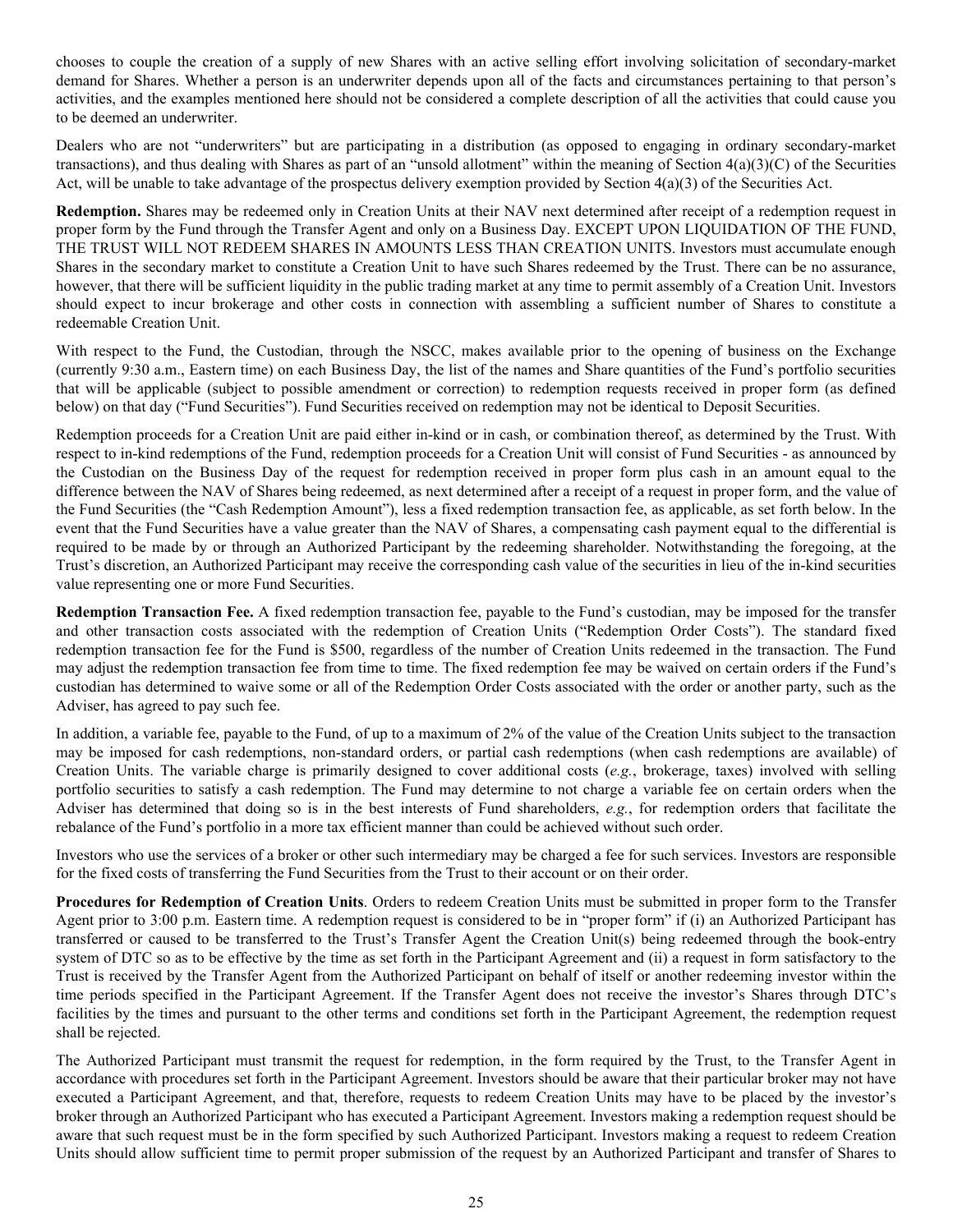<span id="page-26-0"></span>the Trust's Transfer Agent; such investors should allow for the additional time that may be required to effect redemptions through their banks, brokers or other financial intermediaries if such intermediaries are not Authorized Participants.

**Additional Redemption Procedures.** In connection with taking delivery of Shares of Fund Securities upon redemption of Creation Units, a redeeming shareholder or Authorized Participant acting on behalf of such shareholder must maintain appropriate custody arrangements with a qualified broker-dealer, bank or other custody providers in each jurisdiction in which any of the Fund Securities are customarily traded, to which account such Fund Securities will be delivered. Deliveries of redemption proceeds generally will be made within one business day of the trade date.

However, due to the schedule of holidays in certain countries, the different treatment among foreign and U.S. markets of dividend record dates and dividend ex-dates (that is the last date the holder of a security can sell the security and still receive dividends payable on the security sold), and in certain other circumstances, the delivery of in-kind redemption proceeds with respect to the Fund may take longer than one Business Day after the day on which the redemption request is received in proper form. If neither the redeeming Shareholder nor the Authorized Participant acting on behalf of such redeeming Shareholder has appropriate arrangements to take delivery of the Fund Securities in the applicable foreign jurisdiction and it is not possible to make other such arrangements, or if it is not possible to effect deliveries of the Fund Securities in such jurisdiction, the Trust may, in its discretion, exercise its option to redeem such Shares in cash, and the redeeming Shareholders will be required to receive its redemption proceeds in cash.

The Trust may in its discretion exercise its option to redeem such Shares in cash, and the redeeming investor will be required to receive its redemption proceeds in cash. In addition, an investor may request a redemption in cash that the Fund may, in its sole discretion, permit. In either case, the investor will receive a cash payment equal to the NAV of its Shares based on the NAV of Shares next determined after the redemption request is received in proper form (minus a redemption transaction fee, if applicable, and additional charge for requested cash redemptions specified above, to offset the Trust's brokerage and other transaction costs associated with the disposition of Fund Securities). The Fund may also, in its sole discretion, upon request of a shareholder, provide such redeemer a portfolio of securities that differs from the exact composition of the Fund Securities but does not differ in NAV.

Redemptions of Shares for Fund Securities will be subject to compliance with applicable federal and state securities laws and the Fund (whether or not it otherwise permits cash redemptions) reserves the right to redeem Creation Units for cash to the extent that the Trust could not lawfully deliver specific Fund Securities upon redemptions or could not do so without first registering the Fund Securities under such laws. An Authorized Participant or an investor for which it is acting subject to a legal restriction with respect to a particular security included in the Fund Securities applicable to the redemption of Creation Units may be paid an equivalent amount of cash. The Authorized Participant may request the redeeming investor of Shares to complete an order form or to enter into agreements with respect to such matters as compensating cash payment. Further, an Authorized Participant that is not a "qualified institutional buyer," ("QIB"), as such term is defined under Rule 144A of the Securities Act, will not be able to receive Fund Securities that are restricted securities eligible for resale under Rule 144A. An Authorized Participant may be required by the Trust to provide a written confirmation with respect to QIB status to receive Fund Securities.

Because the portfolio securities of the Fund may trade on other exchanges on days that the Exchange is closed or are otherwise not Business Days for the Fund, shareholders may not be able to redeem their Shares, or to purchase or sell Shares on the Exchange, on days when the NAV of the Fund could be significantly affected by events in the relevant foreign markets.

The right of redemption may be suspended or the date of payment postponed with respect to the Fund (1) for any period during which the Exchange is closed (other than customary weekend and holiday closings); (2) for any period during which trading on the Exchange is suspended or restricted; (3) for any period during which an emergency exists as a result of which disposal of Shares or determination of the NAV of Shares is not reasonably practicable; or (4) in such other circumstance as is permitted by the SEC.

## **DETERMINATION OF NAV**

NAV per Share for the Fund is computed by dividing the value of the net assets of the Fund (*i.e.*, the value of its total assets less total liabilities) by the total number of Shares outstanding, rounded to the nearest cent. Expenses and fees, including the management fees, are accrued daily and taken into account for purposes of determining NAV. The NAV is calculated by Fund Services and determined at the scheduled close of the regular trading session on the NYSE (ordinarily 4:00 p.m., Eastern time) on each day that the NYSE is open, provided that fixed income assets may be valued as of the announced closing time for trading in fixed income instruments on any day that the Securities Industry and Financial Markets Association ("SIFMA") announces an early closing time.

In calculating the Fund's NAV per Share, the Fund's investments are generally valued using market valuations. A market valuation generally means a valuation (i) obtained from an exchange, a pricing service, or a major market maker (or dealer), (ii) based on a price quotation or other equivalent indication of value supplied by an exchange, a pricing service, or a major market maker (or dealer) or (iii) based on amortized cost. In the case of shares of other funds that are not traded on an exchange, a market valuation means such fund's published NAV per share. The Fund may use various pricing services, or discontinue the use of any pricing service, as approved by the Board from time to time. A price obtained from a pricing service based on such pricing service's valuation matrix may be considered a market valuation. Any assets or liabilities denominated in currencies other than the U.S. dollar are converted into U.S. dollars at the current market rates on the date of valuation as quoted by one or more sources.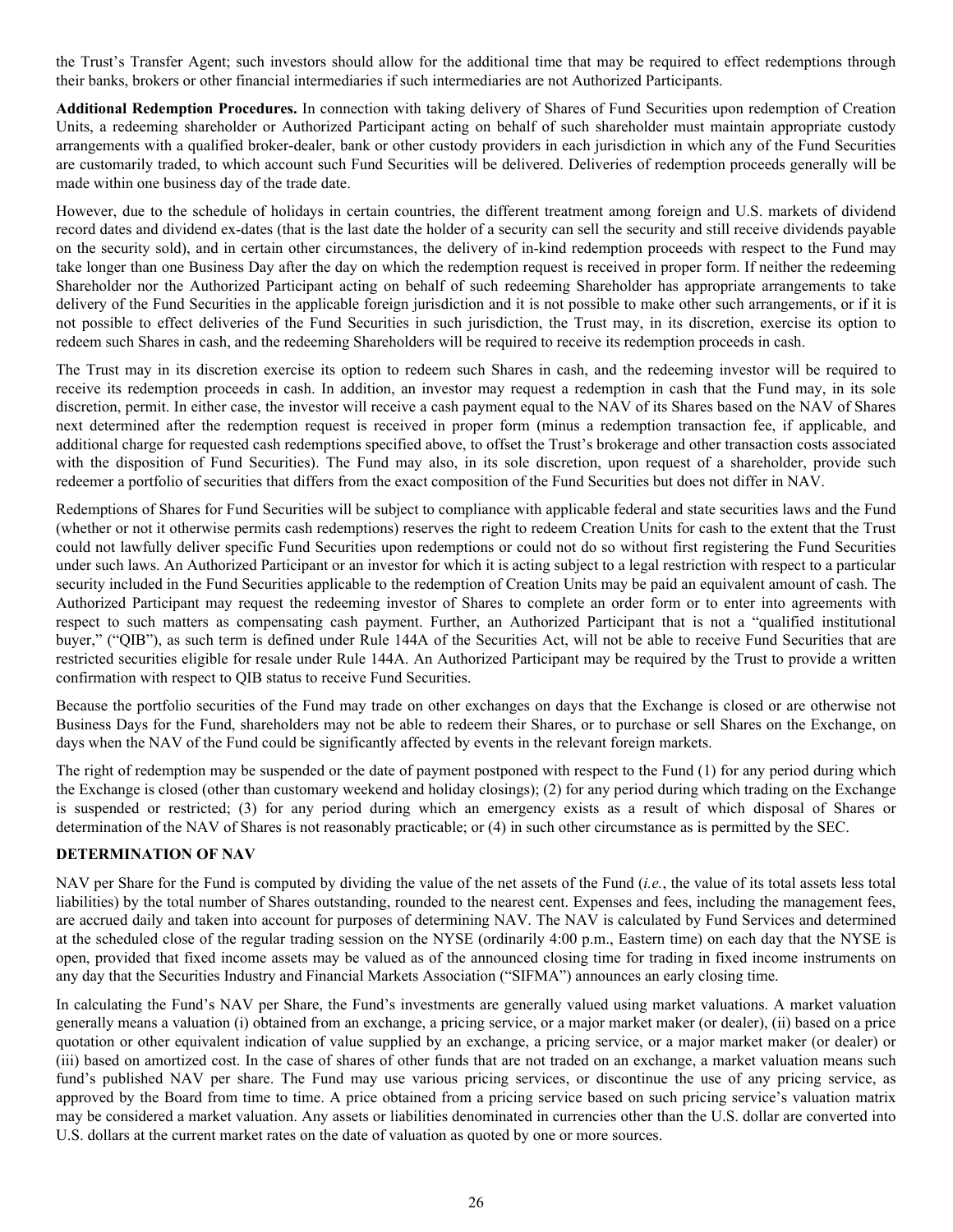#### <span id="page-27-0"></span>**DIVIDENDS AND DISTRIBUTIONS**

The following information supplements and should be read in conjunction with the section in the Prospectus entitled "Dividends, Distributions and Taxes."

General Policies. Dividends from net investment income, if any, are generally declared and paid at least annually by the Fund. Distributions of net realized securities gains, if any, generally are declared and paid once a year, but the Fund may make distributions on a more frequent basis to comply with the distribution requirements of the Code to preserve the Fund's eligibility for treatment as a RIC, in all events in a manner consistent with the provisions of the 1940 Act.

Dividends and other distributions on Shares are distributed, as described below, on a pro rata basis to Beneficial Owners of such Shares. Dividend payments are made through DTC Participants and Indirect Participants to Beneficial Owners then of record with proceeds received from the Trust.

The Fund makes additional distributions to the extent necessary (i) to distribute the entire annual taxable income of the Fund, plus any net capital gains and (ii) to avoid imposition of the excise tax imposed by Section 4982 of the Code. Management of the Trust reserves the right to declare special dividends if, in its reasonable discretion, such action is necessary or advisable to preserve the Fund's eligibility for treatment as a RIC or to avoid imposition of income or excise taxes on undistributed income.

Dividend Reinvestment Service. The Trust will not make the DTC book-entry dividend reinvestment service available for use by Beneficial Owners for reinvestment of their cash proceeds, but certain individual broker-dealers may make available the DTC bookentry Dividend Reinvestment Service for use by Beneficial Owners of the Fund through DTC Participants for reinvestment of their dividend distributions. Investors should contact their brokers to ascertain the availability and description of these services. Beneficial Owners should be aware that each broker may require investors to adhere to specific procedures and timetables to participate in the dividend reinvestment service and investors should ascertain from their brokers such necessary details. If this service is available and used, dividend distributions of both income and realized gains will be automatically reinvested in additional whole Shares issued by the Trust of the Fund at NAV per Share. Distributions reinvested in additional Shares will nevertheless be taxable to Beneficial Owners acquiring such additional Shares to the same extent as if such distributions had been received in cash.

## **FEDERAL INCOME TAXES**

The following is only a summary of certain U.S. federal income tax considerations generally affecting the Fund and its shareholders that supplements the discussion in the Prospectus. No attempt is made to present a comprehensive explanation of the federal, state, local or foreign tax treatment of the Fund or its shareholders, and the discussion here and in the Prospectus is not intended to be a substitute for careful tax planning.

The following general discussion of certain U.S. federal income tax consequences is based on provisions of the Code and the regulations issued thereunder as in effect on the date of this SAI. New legislation, as well as administrative changes or court decisions, may significantly change the conclusions expressed herein, and may have a retroactive effect with respect to the transactions contemplated herein.

Shareholders are urged to consult their own tax advisers regarding the application of the provisions of tax law described in this SAI in light of the particular tax situations of the shareholders and regarding specific questions as to federal, state, local or foreign taxes.

Taxation of the Fund. The Fund has elected and intends to continue to qualify each year to be treated as a separate RIC under the Code. As such, the Fund should not be subject to federal income taxes on its net investment income and capital gains, if any, to the extent that it timely distributes such income and capital gains to its shareholders. To qualify for treatment as a RIC, the Fund must distribute annually to its shareholders at least the sum of 90% of its net investment income (generally including the excess of net shortterm capital gains over net long-term capital losses) and 90% of its net tax-exempt interest income, if any (the "Distribution Requirement") and also must meet several additional requirements. Among these requirements are the following: (i) at least 90% of the Fund's gross income each taxable year must be derived from dividends, interest, payments with respect to certain securities loans, gains from the sale or other disposition of stock, securities or foreign currencies, or other income derived with respect to its business of investing in such stock, securities or foreign currencies and net income derived from interests in qualified publicly traded partnerships (the "Qualifying Income Requirement"); and (ii) at the end of each quarter of the Fund's taxable year, the Fund's assets must be diversified so that (a) at least 50% of the value of the Fund's total assets is represented by cash and cash items, U.S. government securities, securities of other RICs, and other securities, with such other securities limited, in respect to any one issuer, to an amount not greater in value than 5% of the value of the Fund's total assets and to not more than 10% of the outstanding voting securities of such issuer, including the equity securities of a qualified publicly traded partnership, and (b) not more than 25% of the value of its total assets is invested, including through corporations in which the Fund owns a 20% or more voting stock interest, in the securities (other than U.S. government securities or securities of other RICs) of any one issuer, the securities (other than securities of other RICs) of two or more issuers which the Fund controls and which are engaged in the same, similar, or related trades or businesses, or the securities of one or more qualified publicly traded partnerships (the "Diversification Requirement").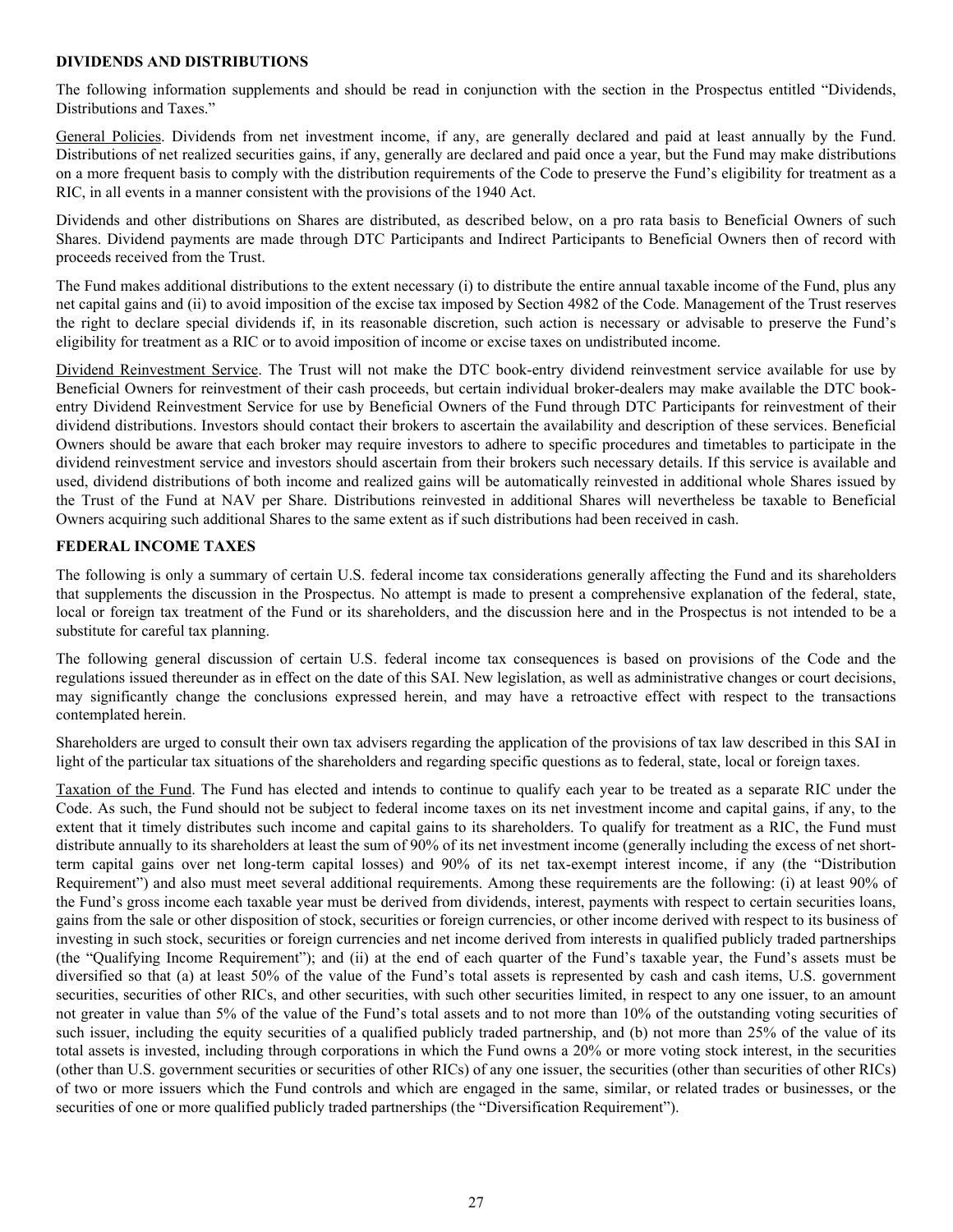To the extent the Fund makes investments that may generate income that is not qualifying income, including certain derivatives, the Fund will seek to restrict the resulting income from such investments so that the Fund's non-qualifying income does not exceed 10% of its gross income.

Although the Fund intends to distribute substantially all of its net investment income and may distribute its capital gains for any taxable year, the Fund will be subject to federal income taxation to the extent any such income or gains are not distributed. The Fund is treated as a separate corporation for federal income tax purposes. The Fund therefore is considered to be a separate entity in determining its treatment under the rules for RICs described herein. The requirements (other than certain organizational requirements) for qualifying RIC status are determined at the Fund level rather than at the Trust level.

If the Fund fails to satisfy the Qualifying Income Requirement or the Diversification Requirement in any taxable year, the Fund may be eligible for relief provisions if the failures are due to reasonable cause and not willful neglect, and if a penalty tax is paid with respect to each failure to satisfy the applicable requirements. Additionally, relief is provided for certain *de minimis* failures of the Diversification Requirement where the Fund corrects the failure within a specified period of time. To be eligible for the relief provisions with respect to a failure to meet the Diversification Requirement, the Fund may be required to dispose of certain assets. If these relief provisions were not available to the Fund and it were to fail to qualify for treatment as a RIC for a taxable year, all of its taxable income would be subject to tax at the regular 21% corporate rate without any deduction for distributions to shareholders, and its distributions (including capital gains distributions) generally would be taxable to the shareholders of the Fund as ordinary income dividends, subject to the dividends received deduction for corporate shareholders and the lower tax rates on qualified dividend income received by non-corporate shareholders, subject to certain limitations. To requalify for treatment as a RIC in a subsequent taxable year, the Fund would be required to satisfy the RIC qualification requirements for that year and to distribute any earnings and profits from any year in which the Fund failed to qualify for tax treatment as a RIC. If the Fund failed to qualify as a RIC for a period greater than two taxable years, it would generally be required to pay a Fund-level tax on certain net built in gains recognized with respect to certain of its assets upon disposition of such assets within five years of qualifying as a RIC in a subsequent year. The Board reserves the right not to maintain the qualification of the Fund for treatment as a RIC if it determines such course of action to be beneficial to shareholders. If the Fund determines that it will not qualify as a RIC, the Fund will establish procedures to reflect the anticipated tax liability in the Fund's NAV.

The Fund may elect to treat part or all of any "qualified late year loss" as if it had been incurred in the succeeding taxable year in determining the Fund's taxable income, net capital gain, net short-term capital gain, and earnings and profits. The effect of this election is to treat any such "qualified late year loss" as if it had been incurred in the succeeding taxable year in characterizing Fund distributions for any calendar year. A "qualified late year loss" generally includes net capital loss, net long-term capital loss, or net short-term capital loss incurred after October 31 of the current taxable year (commonly referred to as "post-October losses") and certain other late-year losses.

Capital losses in excess of capital gains ("net capital losses") are not permitted to be deducted against a RIC's net investment income. Instead, for U.S. federal income tax purposes, potentially subject to certain limitations, the Fund may carry a net capital loss from any taxable year forward indefinitely to offset its capital gains, if any, in years following the year of the loss. To the extent subsequent capital gains are offset by such losses, they will not result in U.S. federal income tax liability to the Fund and may not be distributed as capital gains to its shareholders. Generally, the Fund may not carry forward any losses other than net capital losses. The carryover of capital losses may be limited under the general loss limitation rules if the Fund experiences an ownership change as defined in the Code.

The Fund will be subject to a nondeductible 4% federal excise tax on certain undistributed income if it does not distribute to its shareholders in each calendar year an amount at least equal to 98% of its ordinary income for the calendar year plus 98.2% of its capital gain net income for the one-year period ending on October 31 of that year, subject to an increase for any shortfall in the prior year's distribution. For this purpose, any ordinary income or capital gain net income retained by the Fund and subject to corporate income tax will be considered to have been distributed. The Fund intends to declare and distribute dividends and distributions in the amounts and at the times necessary to avoid the application of the excise tax, but can make no assurances that all such tax liability will be eliminated. The Fund may in certain circumstances be required to liquidate Fund investments in order to make sufficient distributions to avoid federal excise tax liability at a time when the investment adviser might not otherwise have chosen to do so, and liquidation of investments in such circumstances may affect the ability of the Fund to satisfy the requirement for qualification as a RIC.

If the Fund meets the Distribution Requirement but retains some or all of its income or gains, it will be subject to federal income tax to the extent any such income or gains are not distributed. The Fund may designate certain amounts retained as undistributed net capital gain in a notice to its shareholders, who (i) will be required to include in income for U.S. federal income tax purposes, as long-term capital gain, their proportionate shares of the undistributed amount so designated, (ii) will be entitled to credit their proportionate shares of the income tax paid by the Fund on that undistributed amount against their federal income tax liabilities and to claim refunds to the extent such credits exceed their tax liabilities, and (iii) will be entitled to increase their tax basis, for federal income tax purposes, in their Shares by an amount equal to the excess of the amount of undistributed net capital gain included in their respective income over their respective income tax credits.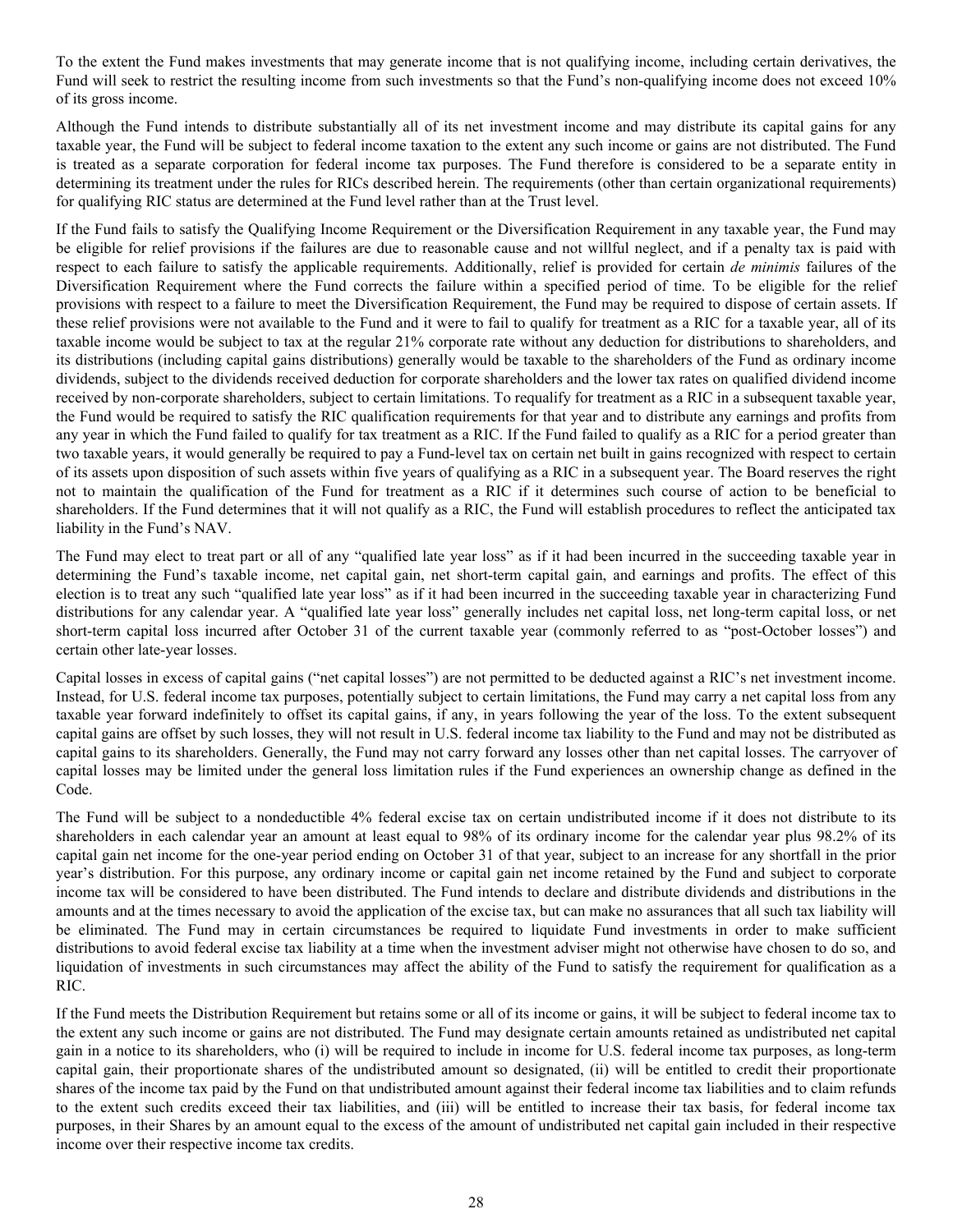Taxation of Shareholders – Distributions. The Fund intends to distribute annually to its shareholders substantially all of its investment company taxable income (computed without regard to the deduction for dividends paid), its net tax-exempt income, if any, and any net capital gain (net recognized long-term capital gains in excess of net recognized short-term capital losses, taking into account any capital loss carryforwards). The distribution of investment company taxable income (as so computed) and net realized capital gain will be taxable to Fund shareholders regardless of whether the shareholder receives these distributions in cash or reinvests them in additional Shares.

The Fund (or your broker) will report to shareholders annually the amounts of dividends paid from ordinary income, the amount of distributions of net capital gain, the portion of dividends which may qualify for the dividends received deduction for corporations, and the portion of dividends which may qualify for treatment as qualified dividend income, which, subject certain limitations and requirements, is taxable to non-corporate shareholders at rates of up to 20%.

Certain capital gain dividends attributable to dividends the Fund receives from REITs (*i.e.*, "unrecaptured section 1250 gain") may be taxable to non-corporate shareholders at a rate of 25%.

Qualified dividend income includes, in general and, subject to certain holding period and other requirements, dividend income from taxable domestic corporations and certain foreign corporations. Subject to certain limitations, eligible foreign corporations include those incorporated in possessions of the United States, those incorporated in certain countries with comprehensive tax treaties with the United States, and other foreign corporations if the stock with respect to which the dividends are paid is readily tradable on an established securities market in the United States. Dividends received by the Fund from an ETF, an underlying fund taxable as a RIC, or from a REIT may be treated as qualified dividend income generally only to the extent so reported by such ETF, underlying fund, or REIT. Due to the Fund's investments in REITs it is expected that a significant portion of the Fund's distributions will not qualify to be treated as qualified dividend income.

Fund dividends will not be treated as qualified dividend income if the Fund does not meet holding period and other requirements with respect to dividend paying stocks in its portfolio, and the shareholder does not meet holding period and other requirements with respect to the Shares on which the dividends were paid. Distributions by the Fund of its net short-term capital gains will be taxable as ordinary income. Distributions from the Fund's net capital gain will be taxable to shareholders at long-term capital gains rates, regardless of how long shareholders have held their Shares. Distributions may be subject to state and local taxes.

In the case of corporate shareholders, certain dividends received by the Fund from U.S. corporations (generally, dividends received by the Fund in respect of any share of stock (1) with a tax holding period of at least 46 days during the 91-day period beginning on the date that is 45 days before the date on which the stock becomes ex-dividend as to that dividend and (2) that is held in an unleveraged position) and distributed and appropriately so reported by the Fund may be eligible for the 50% dividends received deduction. Certain preferred stock must have a holding period of at least 91 days during the 181-day period beginning on the date that is 90 days before the date on which the stock becomes ex-dividend as to that dividend to be eligible. Capital gain dividends distributed to the Fund from REITs and other RICs are not eligible for the dividends received deduction. To qualify for the deduction, corporate shareholders must meet the minimum holding period requirement stated above with respect to their Shares, taking into account any holding period reductions from certain hedging or other transactions or positions that diminish their risk of loss with respect to their Shares, and, if they borrow to acquire or otherwise incur debt attributable to Shares, they may be denied a portion of the dividends received deduction with respect to those Shares. Due to the Fund's investments in REITs it is expected that a significant portion of the Fund's distributions will not qualify to be treated as qualified dividend income.

Although dividends generally will be treated as distributed when paid, any dividend declared by the Fund in October, November or December and payable to shareholders of record in such a month that is paid during the following January will be treated for U.S. federal income tax purposes as received by shareholders on December 31 of the calendar year in which it was declared.

U.S. individuals with adjusted gross income (subject to certain adjustments) exceeding certain threshold amounts (\$250,000 if married filing jointly or if considered a "surviving spouse" for federal income tax purposes, \$125,000 if married filing separately, and \$200,000 in other cases) are subject to a 3.8% tax on all or a portion of their "net investment income," which includes taxable interest, dividends, and certain capital gains (generally including capital gain distributions and capital gains realized on the sale of Shares). This 3.8% tax also applies to all or a portion of the undistributed net investment income of certain shareholders that are estates and trusts.

Shareholders who have not held Shares for a full year should be aware that the Fund may report and distribute, as ordinary dividends or capital gain dividends, a percentage of income that is not equal to the percentage of the Fund's ordinary income or net capital gain, respectively, actually earned during the applicable shareholder's period of investment in the Fund. A taxable shareholder may wish to avoid investing in the Fund shortly before a dividend or other distribution, because the distribution will generally be taxable even though it may economically represent a return of a portion of the shareholder's investment.

To the extent that the Fund makes a distribution of income received by the Fund in lieu of dividends (a "substitute payment") with respect to securities on loan pursuant to a securities lending transaction, such income will not constitute qualified dividend income to individual shareholders and will not be eligible for the dividends received deduction for corporate shareholders.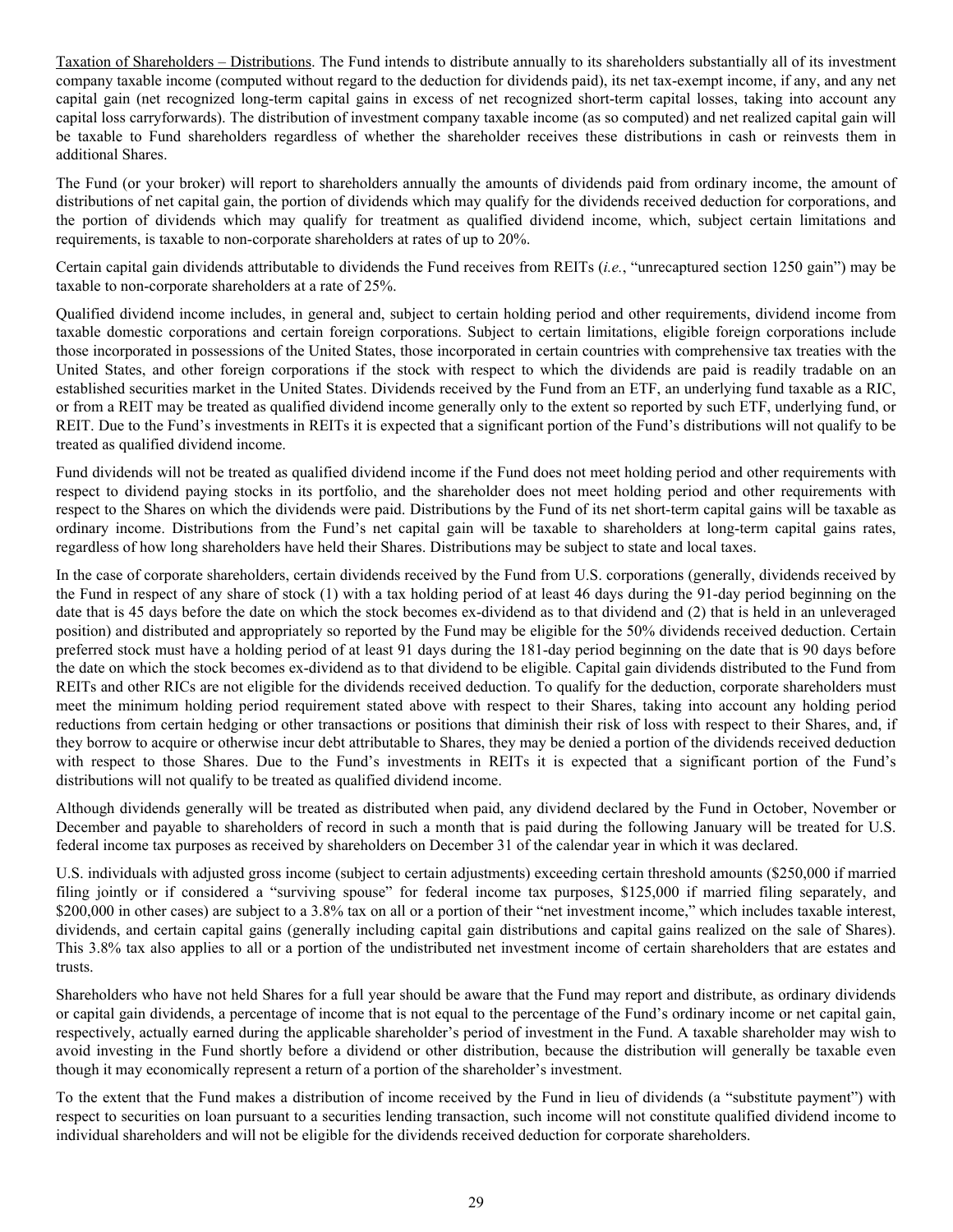If the Fund's distributions exceed its current and accumulated earnings and profits, all or a portion of the distributions made for a taxable year may be recharacterized as a return of capital to shareholders. A return of capital distribution will generally not be taxable, but will reduce each shareholder's cost basis in the Fund and result in a higher capital gain or lower capital loss when Shares on which the distribution was received are sold. After a shareholder's basis in Shares has been reduced to zero, distributions in excess of earnings and profits will be treated as gain from the sale of the shareholder's Shares.

Taxation of Shareholders – Sale of Shares. A sale, redemption, or exchange of Shares may give rise to a gain or loss. For tax purposes, an exchange of your Fund Shares for shares of a different fund is the same as a sale. In general, any gain or loss realized upon a taxable disposition of Shares will be treated as long-term capital gain or loss if Shares have been held for more than 12 months. Otherwise, the gain or loss on the taxable disposition of Shares will generally be treated as short-term capital gain or loss. Any loss realized upon a taxable disposition of Shares held for six months or less will be treated as long-term capital loss, rather than short-term capital loss, to the extent of any amounts treated as distributions to the shareholder of long-term capital gain (including any amounts credited to the shareholder as undistributed capital gains). All or a portion of any loss realized upon a taxable disposition of Shares may be disallowed if substantially identical Shares are acquired (through the reinvestment of dividends or otherwise) within a 61-day period beginning 30 days before and ending 30 days after the disposition. In such a case, the basis of the newly acquired Shares will be adjusted to reflect the disallowed loss.

The cost basis of Shares acquired by purchase will generally be based on the amount paid for Shares and then may be subsequently adjusted for other applicable transactions as required by the Code. The difference between the selling price and the cost basis of Shares generally determines the amount of the capital gain or loss realized on the sale or exchange of Shares. Contact the broker through whom you purchased your Shares to obtain information with respect to the available cost basis reporting methods and elections for your account.

An Authorized Participant who exchanges securities for Creation Units generally will recognize a gain or a loss. The gain or loss will be equal to the difference between the market value of the Creation Units at the time and the sum of the exchanger's aggregate basis in the securities surrendered plus the amount of cash paid for such Creation Units. The ability of Authorized Participants to receive a full or partial cash redemption of Creation Units of the Fund may limit the tax efficiency of the Fund. A person who redeems Creation Units will generally recognize a gain or loss equal to the difference between the exchanger's basis in the Creation Units and the sum of the aggregate market value of any securities received plus the amount of any cash received for such Creation Units. The IRS, however, may assert that a loss realized upon an exchange of securities for Creation Units cannot currently be deducted under the rules governing "wash sales" (for a person who does not mark-to-market its portfolio) or on the basis that there has been no significant change in economic position.

Any capital gain or loss realized upon the creation of Creation Units will generally be treated as long-term capital gain or loss if the securities exchanged for such Creation Units have been held for more than one year. Any capital gain or loss realized upon the redemption of Creation Units will generally be treated as long-term capital gain or loss if Shares comprising the Creation Units have been held for more than one year. Otherwise, such capital gains or losses will generally be treated as short-term capital gains or losses. Any loss upon a redemption of Creation Units held for six months or less may be treated as long-term capital loss to the extent of any amounts treated as distributions to the applicable Authorized Participant of long-term capital gain with respect to the Creation Units (including any amounts credited to the Authorized Participant as undistributed capital gains).

The Trust, on behalf of the Fund, has the right to reject an order for Creation Units if the purchaser (or a group of purchasers) would, upon obtaining the Creation Units so ordered, own 80% or more of the outstanding Shares and if, pursuant to Section 351 of the Code, the Fund would have a basis in the deposit securities different from the market value of such securities on the date of deposit. The Trust also has the right to require the provision of information necessary to determine beneficial Share ownership for purposes of the 80% determination. If the Fund does issue Creation Units to a purchaser (or a group of purchasers) that would, upon obtaining the Creation Units so ordered, own 80% or more of the outstanding Shares, the purchaser (or a group of purchasers) will not recognize gain or loss upon the exchange of securities for Creation Units.

Authorized Participants purchasing or redeeming Creation Units should consult their own tax advisers with respect to the tax treatment of any creation or redemption transaction and whether the wash sales rule applies and when a loss may be deductible.

Taxation of Fund Investments. Certain of the Fund's investments may be subject to complex provisions of the Code (including provisions relating to hedging transactions, straddles, integrated transactions, foreign currency contracts, forward foreign currency contracts, and notional principal contracts) that, among other things, may affect the Fund's ability to qualify as a RIC, may affect the character of gains and losses realized by the Fund (*e.g.*, may affect whether gains or losses are ordinary or capital), accelerate recognition of income to the Fund and defer losses. These rules could therefore affect the character, amount and timing of distributions to shareholders. These provisions also may require the Fund to mark to market certain types of positions in its portfolio (*i.e*., treat them as if they were closed out) which may cause the Fund to recognize income without the Fund receiving cash with which to make distributions in amounts sufficient to enable the Fund to satisfy the RIC distribution requirements for avoiding income and excise taxes. The Fund intends to monitor its transactions, intends to make appropriate tax elections, and intends to make appropriate entries in its books and records to mitigate the effect of these rules and preserve the Fund's qualification for treatment as a RIC. To the extent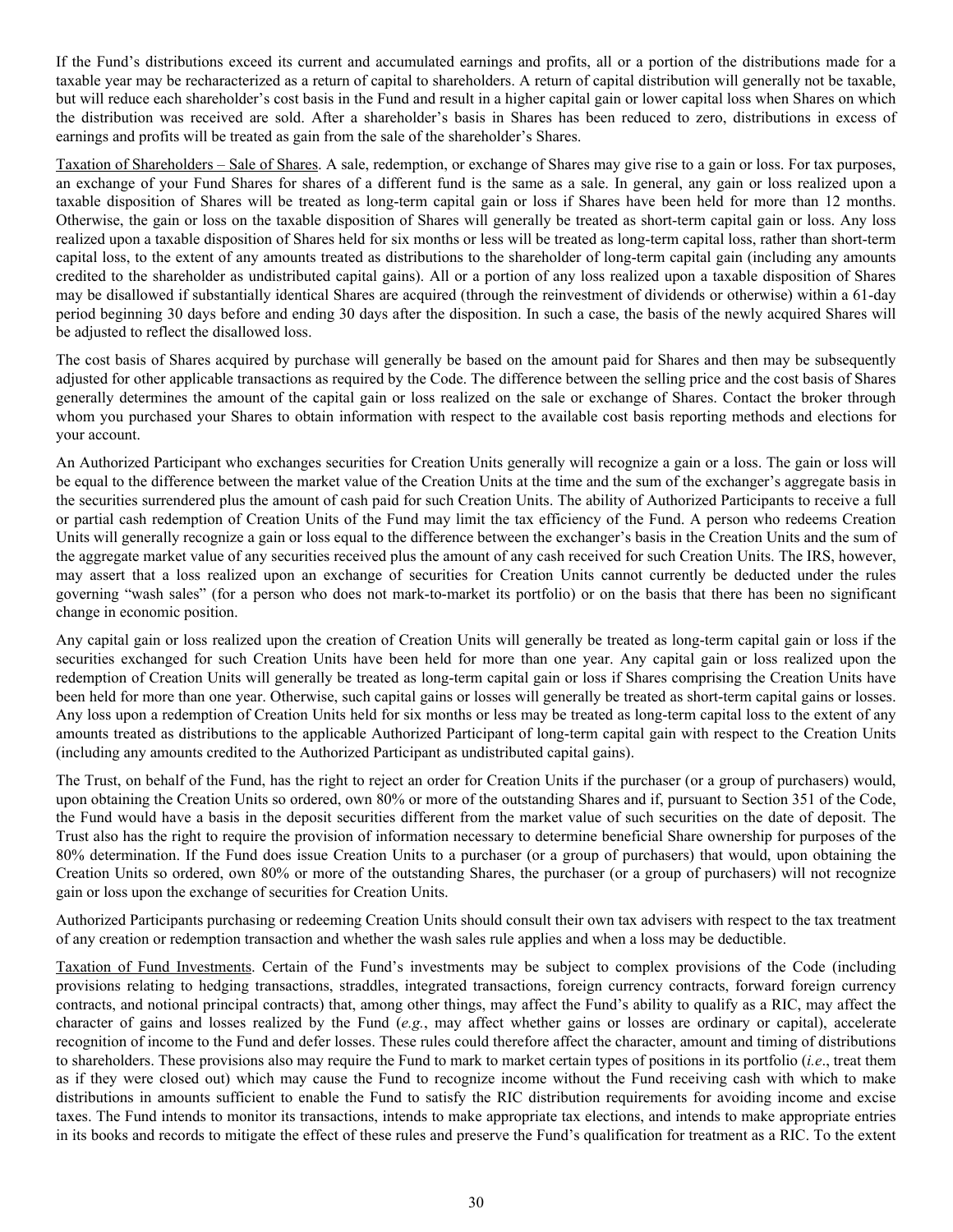the Fund invests in an underlying fund that is taxable as a RIC, the rules applicable to the tax treatment of complex securities will also apply to the underlying funds that also invest in such complex securities and investments.

Foreign Investments. Dividends and interest received by the Fund from sources within foreign countries may be subject to withholding and other taxes imposed by such countries. Tax treaties between certain countries and the U.S. may reduce or eliminate such taxes. The Fund does not expect to satisfy the requirements for passing through to its shareholders any share of foreign taxes paid by the Fund, with the result that shareholders will not include such taxes in their gross incomes and will not be entitled to a tax deduction or credit for such taxes on their own tax returns.

If more than 50% of the value of the Fund's assets at the close of any taxable year consists of stock or securities of foreign corporations, which for this purpose may include obligations of foreign governmental issuers, the Fund may elect, for U.S. federal income tax purposes, to treat any foreign income or withholding taxes paid by the Fund as paid by its shareholders. For any year that the Fund is eligible for and makes such an election, each shareholder of the Fund will be required to include in income an amount equal to his or her allocable share of qualified foreign income taxes paid by the Fund, and shareholders will be entitled, subject to certain holding period requirements and other limitations, to credit their portions of these amounts against their U.S. federal income tax due, if any, or to deduct their portions from their U.S. taxable income, if any. No deductions for foreign taxes paid by the Fund may be claimed, however, by non-corporate shareholders who do not itemize deductions. No deduction for such taxes will be permitted to individuals in computing their alternative minimum tax liability. Foreign taxes paid by the Fund will reduce the return from the Fund's investments.

Foreign tax credits, if any, received by the Fund as a result of an investment in another RIC (including an ETF or underlying fund which is taxable as a RIC) will not be passed through to you unless the Fund qualifies as a "qualified fund-of-funds" under the Code. If the Fund is a "qualified fund-of-funds" it will be eligible to file an election with the IRS that will enable the Fund to pass along these foreign tax credits to its shareholders. The Fund will be treated as a "qualified fund-of-funds" under the Code if at least 50% of the value of such Fund's total assets (at the close of each quarter of the Fund's taxable year) is represented by interests in other RICs.

If the Fund holds shares in a "passive foreign investment company" ("PFIC"), it may be subject to U.S. federal income tax on a portion of any "excess distribution" or gain from the disposition of such shares even if such income is distributed as a taxable dividend by the Fund to its shareholders. Additional charges in the nature of interest may be imposed on the Fund in respect of deferred taxes arising from such distributions or gains.

The Fund may be eligible to treat a PFIC as a "qualified electing fund" ("QEF") under the Code in which case, in lieu of the foregoing requirements, the Fund will be required to include in income each year a portion of the ordinary earnings and net capital gains of the qualified electing fund, even if not distributed to the Fund, and such amounts will be subject to the 90% and excise tax distribution requirements described above. To make this election, the Fund would be required to obtain certain annual information from the PFICs in which it invests, which may be difficult or impossible to obtain. Alternatively, the Fund may make a mark-to-market election that will result in such Fund being treated as if it had sold and repurchased its PFIC stock at the end of each year. In such case, the Fund would report any gains resulting from such deemed sales as ordinary income and would deduct any losses resulting from such deemed sales as ordinary losses to the extent of previously recognized gains. The election must be made separately for each PFIC owned by the Fund and, once made, is effective for all subsequent taxable years, unless revoked with the consent of the IRS. By making the election, the Fund could potentially ameliorate the adverse tax consequences with respect to its ownership of shares in a PFIC, but in any particular year may be required to recognize income in excess of the distributions it receives from PFICs and its proceeds from dispositions of PFIC stock. The Fund may have to distribute this excess income to satisfy the 90% distribution requirement and to avoid imposition of the 4% excise tax. To distribute this income and avoid a tax at the fund level, the Fund might be required to liquidate portfolio securities that it might otherwise have continued to hold, potentially resulting in additional taxable gain or loss. Amounts included in income each year by a Fund arising from a QEF election, will be "qualifying income" under the Qualifying Income Requirement (as described above) even if not distributed to the Fund, if the Fund derives such income from its business of investing in stock, securities or currencies.

Backup Withholding. The Fund will be required in certain cases to withhold (as "backup withholding") on amounts payable to any shareholder who (1) fails to provide a correct taxpayer identification number certified under penalty of perjury; (2) is subject to backup withholding by the IRS for failure to properly report all payments of interest or dividends; (3) fails to provide a certified statement that he or she is not subject to "backup withholding;" or (4) fails to provide a certified statement that he or she is a U.S. person (including a U.S. resident alien). The backup withholding rate is currently 24%. Backup withholding is not an additional tax and any amounts withheld may be credited against the shareholder's ultimate U.S. tax liability. Backup withholding will not be applied to payments that have been subject to the 30% withholding tax on shareholders who are neither citizens nor permanent residents of the United States.

Non-U.S. Shareholders. Any non-U.S. investors in the Fund may be subject to U.S. withholding and estate tax and are encouraged to consult their tax advisors prior to investing in the Fund. Foreign shareholders (*i.e.*, nonresident alien individuals and foreign corporations, partnerships, trusts and estates) are generally subject to U.S. withholding tax at the rate of 30% (or a lower tax treaty rate) on distributions derived from taxable ordinary income. The Fund may, under certain circumstances, report all or a portion of a dividend as an "interest-related dividend" or a "short-term capital gain dividend," which would generally be exempt from this 30% U.S. withholding tax, provided certain other requirements are met. Short-term capital gain dividends received by a nonresident alien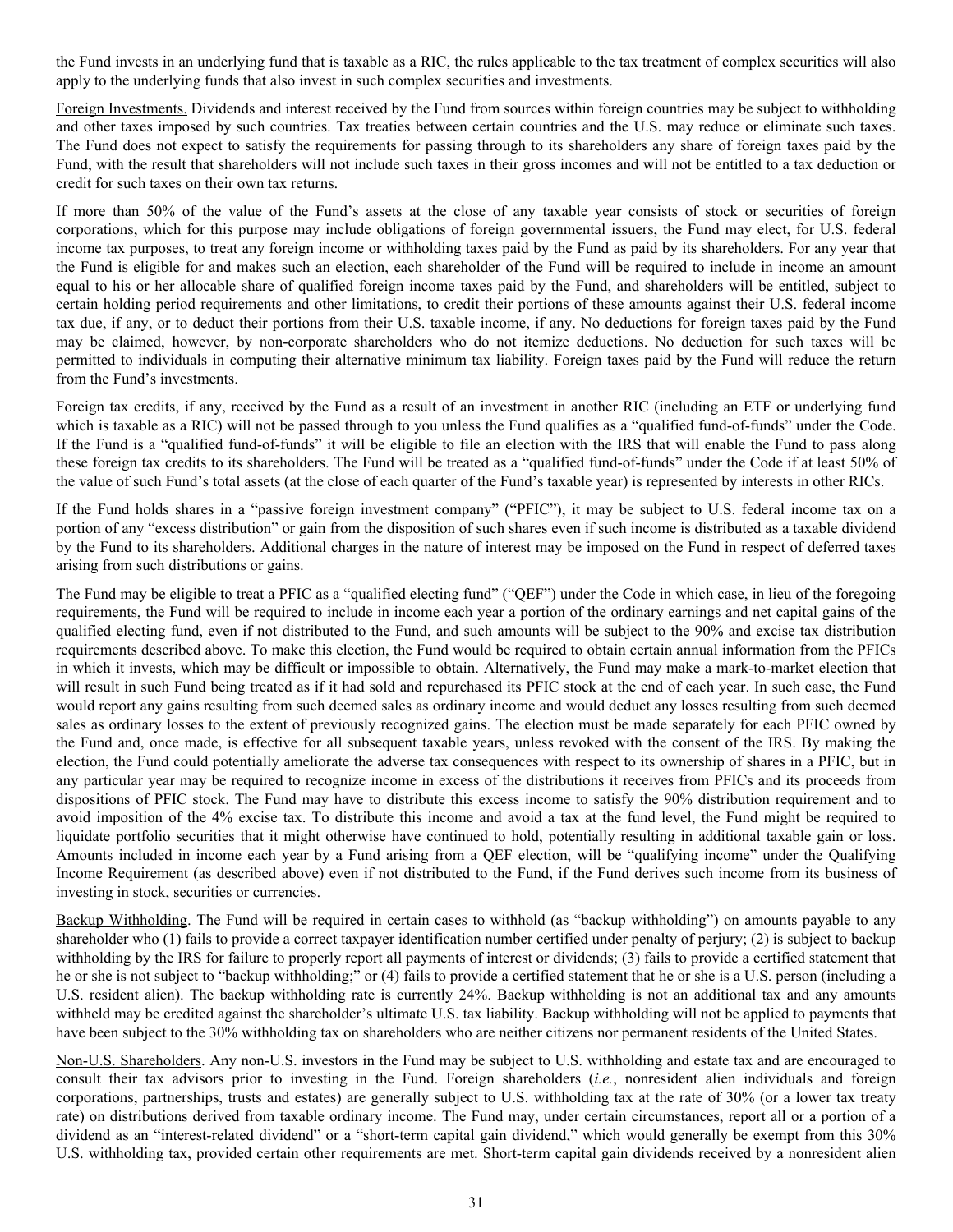<span id="page-32-0"></span>individual who is present in the U.S. for a period or periods aggregating 183 days or more during the taxable year are not exempt from this 30% withholding tax. Gains realized by foreign shareholders from the sale or other disposition of Shares generally are not subject to U.S. taxation, unless the recipient is an individual who is physically present in the U.S. for 183 days or more per year. Foreign shareholders who fail to provide an applicable IRS form may be subject to backup withholding on certain payments from the Fund. Backup withholding will not be applied to payments that are subject to the 30% (or lower applicable treaty rate) withholding tax described in this paragraph. Different tax consequences may result if the foreign shareholder is engaged in a trade or business within the United States. In addition, the tax consequences to a foreign shareholder entitled to claim the benefits of a tax treaty may be different than those described above.

Unless certain non-U.S. entities that hold Shares comply with IRS requirements that will generally require them to report information regarding U.S. persons investing in, or holding accounts with, such entities, a 30% withholding tax may apply to Fund distributions payable to such entities. A non-U.S. shareholder may be exempt from the withholding described in this paragraph under an applicable intergovernmental agreement between the U.S. and a foreign government, provided that the shareholder and the applicable foreign government comply with the terms of the agreement.

For foreign shareholders to qualify for an exemption from backup withholding, described above, the foreign shareholder must comply with special certification and filing requirements. Foreign shareholders in the Fund should consult their tax advisors in this regard.

Tax-Exempt Shareholders. Certain tax-exempt shareholders, including qualified pension plans, individual retirement accounts, salary deferral arrangements, 401(k) plans, and other tax-exempt entities, generally are exempt from federal income taxation except with respect to their unrelated business taxable income ("UBTI"). Tax-exempt entities are not permitted to offset losses from one unrelated trade or business against the income or gain of another unrelated trade or business. Certain net losses incurred prior to January 1, 2018 are permitted to offset gain and income created by an unrelated trade or business, if otherwise available. Under current law, the Fund generally serves to block UBTI from being realized by its tax-exempt shareholders with respect to their shares of Fund income. However, notwithstanding the foregoing, tax-exempt shareholders could realize UBTI by virtue of their investment in the Fund if, for example, (i) the Fund invests in residual interests of Real Estate Mortgage Investment Conduits ("REMICs"), (ii) the Fund invests in a REIT that is a taxable mortgage pool ("TMP") or that has a subsidiary that is a TMP or that invests in the residual interest of a REMIC, or (iii) Shares constitute debt-financed property in the hands of the tax-exempt shareholders within the meaning of section 514(b) of the Code. Charitable remainder trusts are subject to special rules and should consult their tax advisers. The IRS has issued guidance with respect to these issues and prospective shareholders, especially charitable remainder trusts, are strongly encouraged to consult with their tax advisers regarding these issues.

Certain Potential Tax Reporting Requirements. Under U.S. Treasury regulations, if a shareholder recognizes a loss on disposition of Shares of \$2 million or more for an individual shareholder or \$10 million or more for a corporate shareholder (or certain greater amounts over a combination of years), the shareholder must file with the IRS a disclosure statement on IRS Form 8886. Direct shareholders of portfolio securities are in many cases excepted from this reporting requirement, but under current guidance, shareholders of a RIC are not excepted. Significant penalties may be imposed for the failure to comply with the reporting requirements. The fact that a loss is reportable under these regulations does not affect the legal determination of whether the taxpayer's treatment of the loss is proper. Shareholders should consult their tax advisers to determine the applicability of these regulations in light of their individual circumstances.

Other Issues. In those states which have income tax laws, the tax treatment of the Fund and of Fund shareholders with respect to distributions by the Fund may differ from federal tax treatment.

## **FINANCIAL STATEMENTS**

Financial Statements and Annual Reports will be available after the Fund has completed a fiscal year of operations. When available, you may request a copy of the Fund's Annual Report at no charge by calling 1-800-617-0004 or through the Fund's website at www.aptusetfs.com/idme/.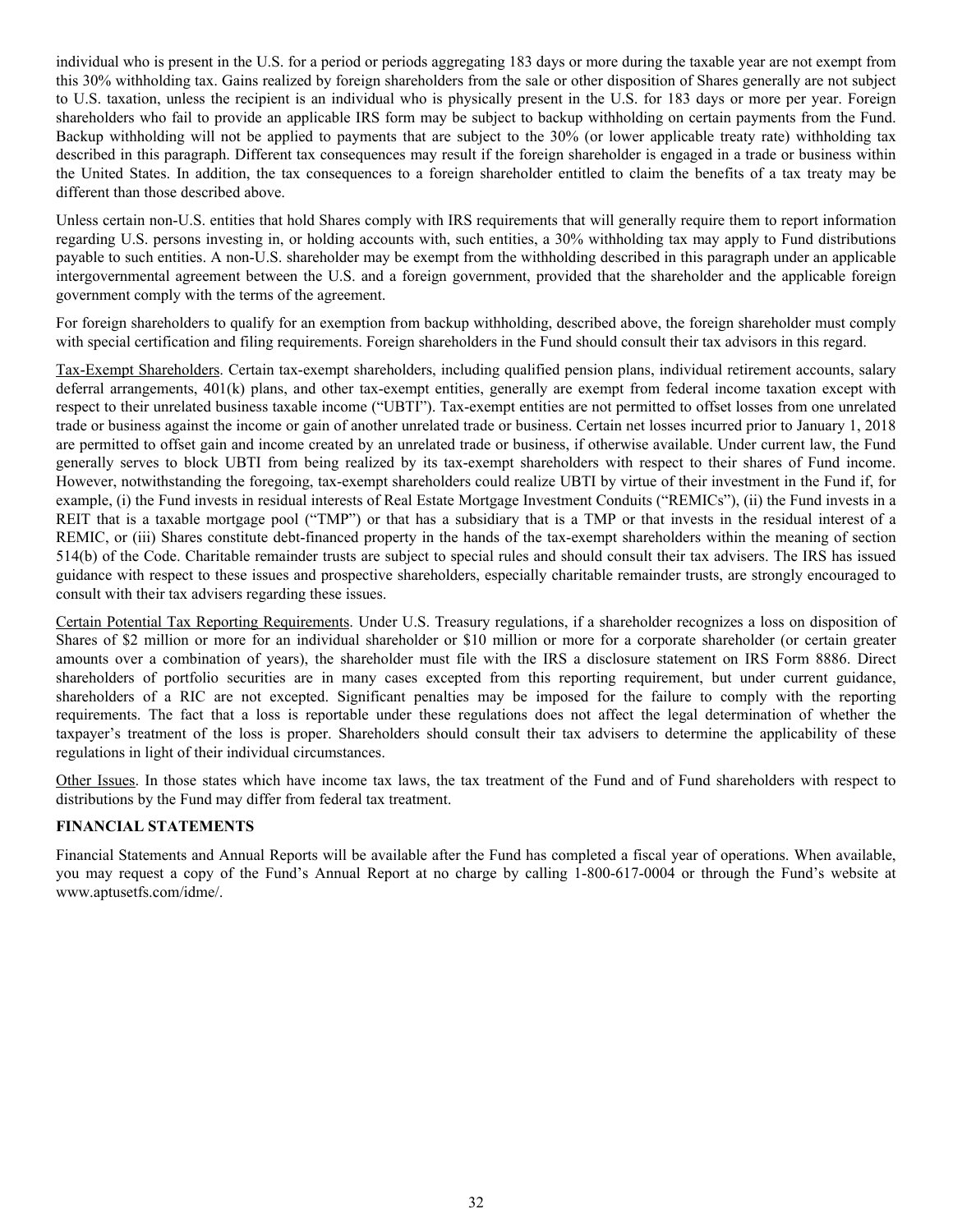#### **Appendix A**

#### **APTUS CAPITAL ADVISORS, LLC**

#### **Proxy Voting and Disclosure Policy**

#### <span id="page-33-0"></span>**Introduction**

Effective March 10, 2003, the U.S. Securities and Exchange Commission (the "SEC") adopted rule and form amendments under the Investment Advisers Act of 1940 (the "Advisers Act") that address an investment adviser's fiduciary obligation to its clients when the Advisor has the authority to vote their proxies (collectively, the rule and form amendments are referred to herein as the "Advisers Act Amendments").

In accordance with the agreement with Aptus Capital Advisors, LLC ("ACA"), ACA votes proxies for the Fund. ACA does not vote proxies for separate account clients.

The Advisers Act Amendments require that Aptus Capital Advisors, LLC ("ACA") adopt and implement policies and procedures for voting proxies in the best interest of clients, to describe the procedures to clients, and to tell clients how they may obtain information about how ACA has actually voted their proxies.

This Proxy Voting and Disclosure Policy (the "Policy") is designed to ensure that ACA complies with the requirements of the Advisers Act Amendments, and otherwise fulfills its obligations with respect to proxy voting, disclosure, and recordkeeping. The overall goal is to ensure that proxy voting is managed in an effort to act in the best interests of the Fund's shareholders. While decisions about how to vote must be determined on a case-by-case basis, proxy voting decisions will be made considering these guidelines and following the procedures recited herein.

#### **Specific Proxy Voting Policies and Procedures**

ACA believes that the voting of proxies is an important part of portfolio management as it represents an opportunity for shareholders to make their voices heard and to influence the direction of a company. ACA is committed to voting corporate proxies in the manner that serves the best interests of their clients.

The following details ACA's philosophy and practice regarding the voting of proxies.

A. General

ACA believes that each proxy proposal should be individually reviewed to determine whether the proposal is in the best interests of its clients. As a result, similar proposals for different companies may receive different votes because of different corporate circumstances.

B. Procedures

To implement ACA's proxy voting policies, ACA has developed the following procedures for voting proxies.

a. ACA's chief compliance officer (CCO) is responsible for overseeing these proxy voting procedures for client accounts (including, without limitation, the Fund) and designating ACA's proxy voting manager (the "Proxy Manager"). Upon receipt of a corporate proxy by ACA, the special or annual report and the proxy shall be submitted to the Proxy Manager. The Proxy Manager will then vote the proxy in accordance with this policy.

Note: For any proxy proposal not clearly addressed by this policy, the Proxy Manager will consult with ACA's CCO.

- b. The Proxy Manager shall be responsible for reviewing the special or annual report, proxy proposals, and proxy proposal summaries. The reviewer shall take into consideration what vote is in the best interests of clients and the provisions of ACA's Voting Guidelines in Section C below. The Proxy Manager will then vote the proxies.
- c. The Proxy Manager shall be responsible for maintaining copies of each annual report, proposal, proposal summary, actual vote, and any other information required to be maintained for a proxy vote under Rule 204-2 of the Advisers Act (see discussion in Section V below) or (for the Fund) under Rule 30b1-4 of the Investment Company Act. With respect to proxy votes on topics deemed, in the opinion of the Proxy Manager, to be controversial or particularly sensitive, the Proxy Manager will provide a written explanation for the proxy vote which will be maintained with the record of the actual vote in ACA's files.
- C. Absence of Proxy Manager

In the event that the Proxy Manager is unavailable to vote a proxy, then the CCO shall perform the Proxy Manager's duties with respect to such proxy in accordance with the policies and procedures detailed above.

D. Option to Vote or Not Vote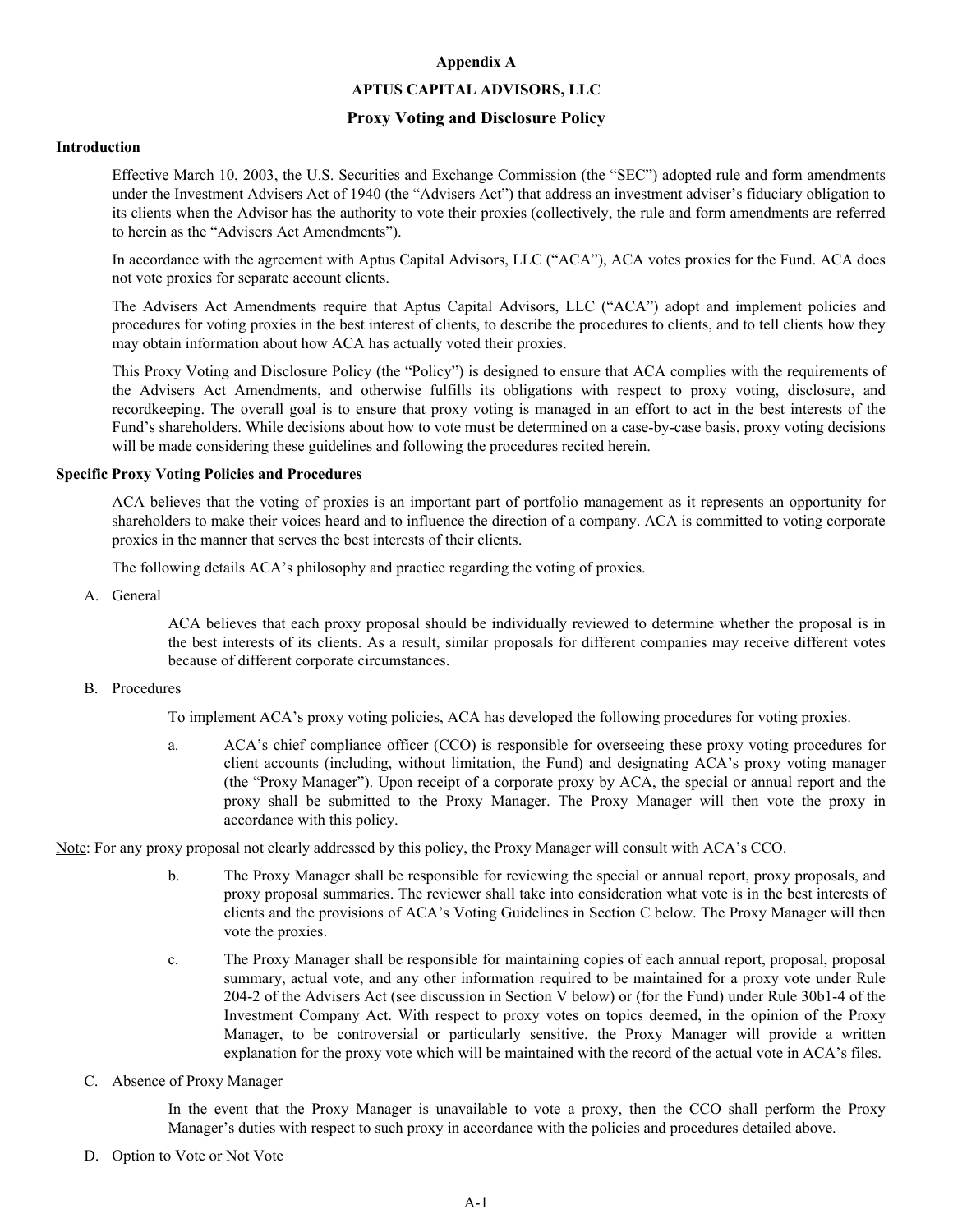Notwithstanding anything to the contrary in this policy, in situations where the Proxy Manager or CCO determines that refraining from voting a proxy is in the client's best interest, such as when ACA has determined that the cost of voting the proxy exceeds the expected benefit to the client, ACA may determine not to vote a proxy.

# **Voting Guidelines**

While ACA's policy is to review each proxy proposal on its individual merits, ACA has adopted guidelines for certain types of matters to assist the Proxy Manager in the review and voting of proxies. These guidelines are set forth below:

**A.** Corporate Governance

# **1. Election of Directors and Similar Matters**

In an uncontested election, ACA will generally vote in favor of management's proposed directors. In a contested election, ACA will evaluate proposed directors on a case-by-case basis. With respect to proposals regarding the structure of a company's Board of Directors, ACA will review any contested proposal on its merits.

Notwithstanding the foregoing, ACA expects generally to **support** proposals to:

- Eliminate cumulative voting; and
- Limit directors' liability and broaden directors' indemnification rights; And expects

generally to **vote against** proposals to:

- Adopt the use of cumulative voting;
- Change the size, manner of selection, and removal of the board, where the Portfolio Manager believes such changes would likely have anti-takeover effects; and
- Add special interest directors to the board of directors (e.g., efforts to expand the board of directors to control the outcome of a particular decision).
- **2.** Audit Committee Approvals

ACA generally supports proposals that help ensure that a company's auditors are independent and capable of delivering a fair and accurate opinion of a company's finances. ACA will generally vote to ratify the selection of auditors.

**3.** Shareholder Rights

ACA may consider all proposals that will have a material effect on shareholder rights on a case-by-case basis. Notwithstanding the foregoing, ACA expects generally to **support** proposals to:

- Adopt confidential voting and independent tabulation of voting results; and
- Require shareholder approval of poison pills. And expects

generally to **vote against** proposals to:

- Adopt super-majority voting requirements; and
- Restrict the rights of shareholders to call special meetings, amend the bylaws or act by written consent.
- **4.** Anti-Takeover Measures, Corporate Restructurings and Similar Matters

ACA may review any proposal to adopt an anti-takeover measure, to undergo a corporate restructuring (e.g., change of entity form or state of incorporation, mergers or acquisitions) or to take similar action by reviewing the potential short and long-term effects of the proposal on the company. These effects may include, without limitation, the economic and financial impact the proposal may have on the company, and the market impact that the proposal may have on the company's stock.

Notwithstanding the foregoing, ACA expects generally to **support** proposals to:

- Prohibit the payment of greenmail (*i.e.*, the purchase by the company of its own shares to prevent a hostile takeover);
- Adopt fair price requirements (*i.e.*, requirements that all shareholders be paid the same price in a tender offer or takeover context), unless the Proxy Manager deems them sufficiently limited in scope;
- Require shareholder approval of "poison pills"; and
- Opt-out of statutory provisions that permit a company to consider the non-financial effects of mergers and acquisitions.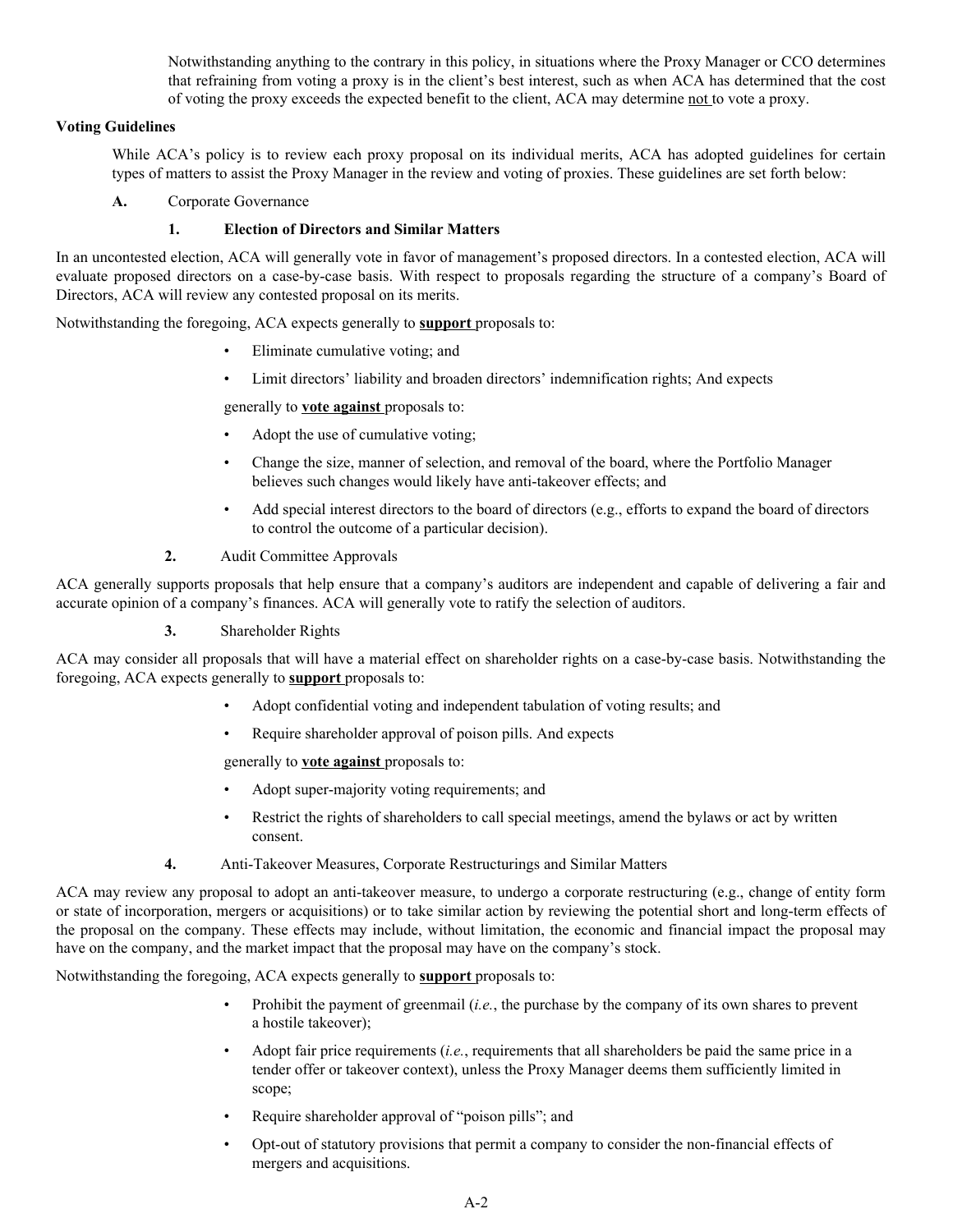And expects generally to **vote against** proposals to:

- Adopt classified boards of directors;
- Reincorporate a company where the primary purpose appears to be the creation of takeover defenses; and
- Require a company to consider the non-financial effects of mergers or acquisitions.
- **5.** Capital Structure Proposals

ACA will seek to evaluate capital structure proposals on their own merits on a case-by- case basis. ACA will generally **support** the following proposals, if the Proxy Manager has determined that the proposal has a legitimate business purpose and is otherwise in shareholders' best interests:

- Proposals to create new classes of common and preferred stock, unless they appear to the Proxy Manager be an anti-takeover measure; and
- Proposals to eliminate preemptive rights.

# **B. Compensation**

# **1. General**

ACA generally believes that compensation matters should be left up to the board's compensation committee which can be held accountable for its decisions through the election of directors. ACA typically supports proposals that encourage the disclosure of a company's compensation policies. In addition, ACA generally supports proposals that fairly compensate executives, particularly those proposals that link executive compensation to performance. ACA may consider any contested proposal related to a company's compensation policies on a case-by-case basis.

Notwithstanding the foregoing, ACA generally expects to **support** proposals to:

- Require shareholders approval of golden parachutes; and
- Adopt golden parachutes that do not exceed three times the base compensation of the applicable executives.

And expects generally to **vote against** proposals to:

- Adopt golden parachute plans that exceed three times base compensation; and
- Adopt measures that appear to arbitrarily limit executive or employee benefits.

# **2. Stock Option Plans**

ACA evaluates proposed stock option plans and issuances on a case-by-case basis. In reviewing proposals regarding stock option plans and issuances, ACA may consider, without limitation, the potential dilutive effect on shareholders' shares, the potential short and long-term economic effects on the company and shareholders and the actual terms of the proposed options.

Notwithstanding the foregoing, ACA generally expects to **oppose proposals** that eliminate much of the downside risk inherent in an option grant that is designed to induce recipients to maximize shareholder return; such as:

- Backdating options (Backdating an option is the act of changing an options grant date from the actual grant date to an earlier date when the underlying stock was lower, resulting in a lower exercise price for the option); and
- Repricing options or option exchange programs, unless macroeconomic or industry trends, rather than company specific issues, cause a stock's value to decline dramatically.

# **3. Director Compensation Plans**

ACA believes that non-employee directors should receive reasonable and appropriate compensation for the time and effort they spend serving on the board and its committees. Director fees should be competitive in order to retain and attract qualified individuals. We will consider recommending supporting compensation plans that include option grants or other equity-based awards that help to align the interests of outside directors with those of shareholders. However, equity grants to directors should not be performance-based to ensure directors are not incentivized in the same manner as executives but rather serve as a check on imprudent risk-taking in executive compensation plan design.

# **C. Corporate Responsibility and Social Issues**

ACA generally believes that ordinary business matters (including, without limitation, positions on corporate responsibility and social issues) are primarily the responsibility of a company's management that should be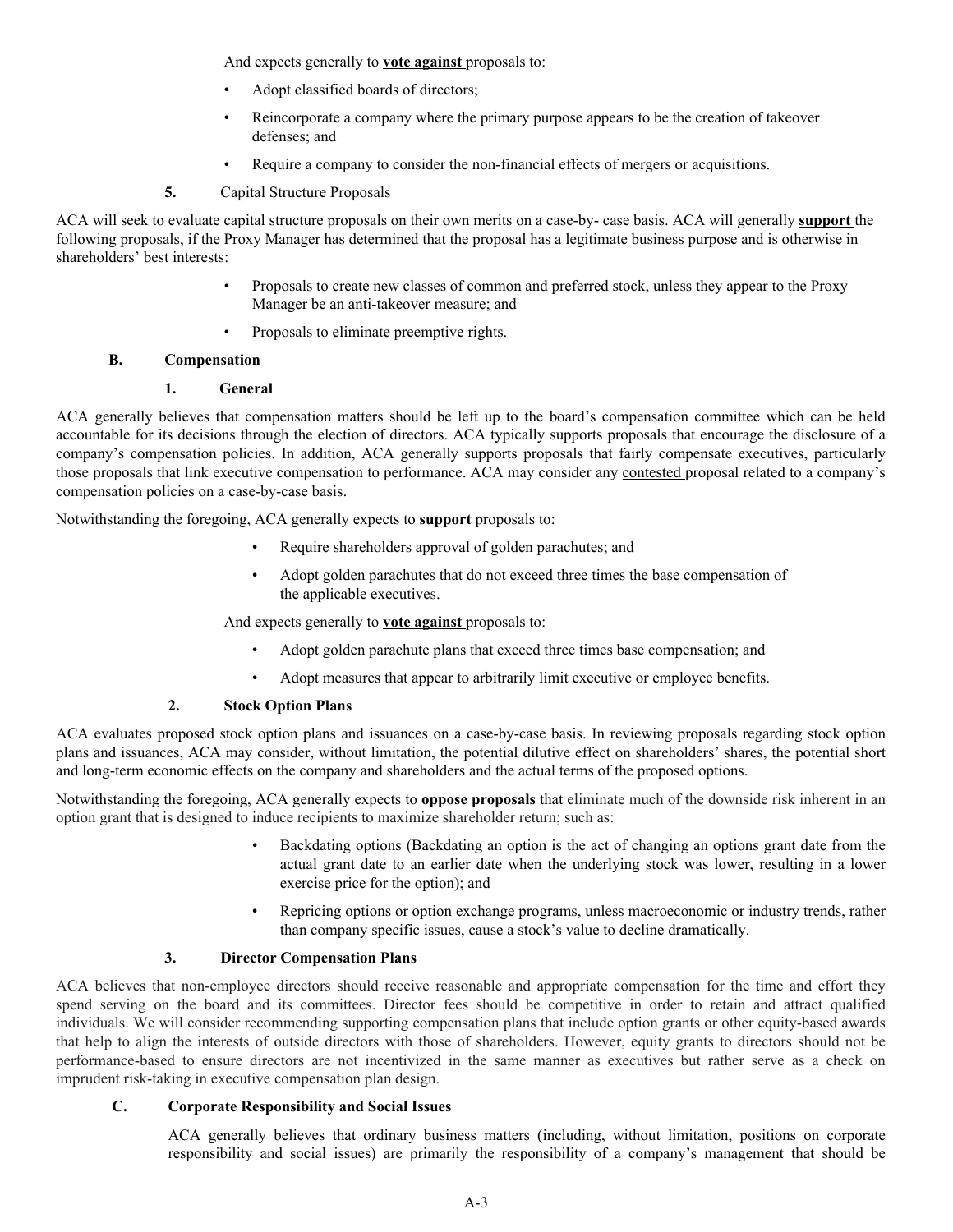addressed solely by the company's management. Accordingly, ACA will generally **abstain from** voting on proposals involving corporate responsibility and social issues. Notwithstanding the foregoing, ACA may vote against corporate responsibility and social issue proposals that ACA believes will have substantial adverse economic or other effects on a company, and ACA may vote for corporate responsibility and social issue proposals that ACA believes will have substantial positive economic or other effects on a company.

## **Conflicts**

In cases where ACA is aware of conflict between the interest of the Fund's shareholders and the interest of ACA or its affiliates, the Fund's principal underwriter or an affiliated person of the Fund, then the Fund's Proxy Voting Committee shall determine how the Fund will vote the proxy.

## **Proxy Proposals Specific to Registered Investment Companies**

ACA invests portions of the Fund portfolio in registered investment companies ("Underlying Funds") that are not affiliated with ACA. It is the policy of ACA to vote all proxies received from the Underlying Funds in the same proportion that all shares of the Underlying Funds are voted, or in accordance with instructions received from fund shareholders, pursuant to Section  $12(d)(1)(F)$  of the Investment Company Act of 1940, as amended.

#### **Securities Lending**

The Fund may participate in securities lending programs with various counterparties. Under most securities lending arrangements, proxy voting rights during the lending period generally are transferred to the borrower, and thus proxies received in connection with the securities on loan may not be voted by the lender unless the loan is recalled.

ACA evaluates several factors in determining whether to recall loaned securities in order to vote such proxies including, but not limited to, the subject matter of the proposal being voted on, the likely impact on the voting results if ACA voted the securities on loan, and the value of voting the loaned securities relative to the securities lending income expected to be derived from such securities. Based on its experience, ACA believes that in most cases the value of recalling loaned securities to vote proxies will be less than the securities lending income either because the outcome of the vote will not be impacted by voting the loaned securities or the result of the vote is not likely to have significant economic consequences. However, ACA will use its best efforts to recall any security on loan where ACA (a) learns of a vote on a material event that may affect a security on loan and (b) determine that it is in the best interests of Fund to recall the security for voting purposes.

#### **ACA Disclosure of How to Obtain Voting Information**

Rule 206(4)-6 requires ACA to disclose in response to any client request how the client can obtain information from ACA on how its securities were voted. ACA will disclose in Form ADV that clients can obtain information on how their securities were voted by making a written request to ACA. Upon receiving a written request from a client, ACA will provide the information requested by the client within a reasonable amount of time.

Rule 206(4)-6 also requires ACA to describe its proxy voting policies and procedures to clients, and upon request, to provide clients with a copy of those policies and procedures. ACA will provide such a description in its Form ADV. Upon receiving a written request from a client, ACA will provide a copy of this policy within a reasonable amount of time.

If approved by the client, this policy and any requested records may be provided electronically.

#### **Recordkeeping**

ACA shall keep the following records for a period of at least s years, the first two in an easily accessible place:

- (i) A copy of this Policy;
- (ii) Proxy Statements received regarding client securities;
- (iii) Records of votes cast on behalf of clients;
- (iv) Any documents prepared by ACA that were material to making a decision how to vote, or that memorialized the basis for the decision;
- (v) Records of client requests for proxy voting information, and
- (vi) With respect to the Fund, a record of each shareholder request for proxy voting information and the Fund's response, including the date of the request, the name of the shareholder, and the date of the response.

The Fund shall maintain a copy of each of the foregoing records that is related to proxy votes on behalf of the Fund by ACA. These records may be kept as part of ACA's records.